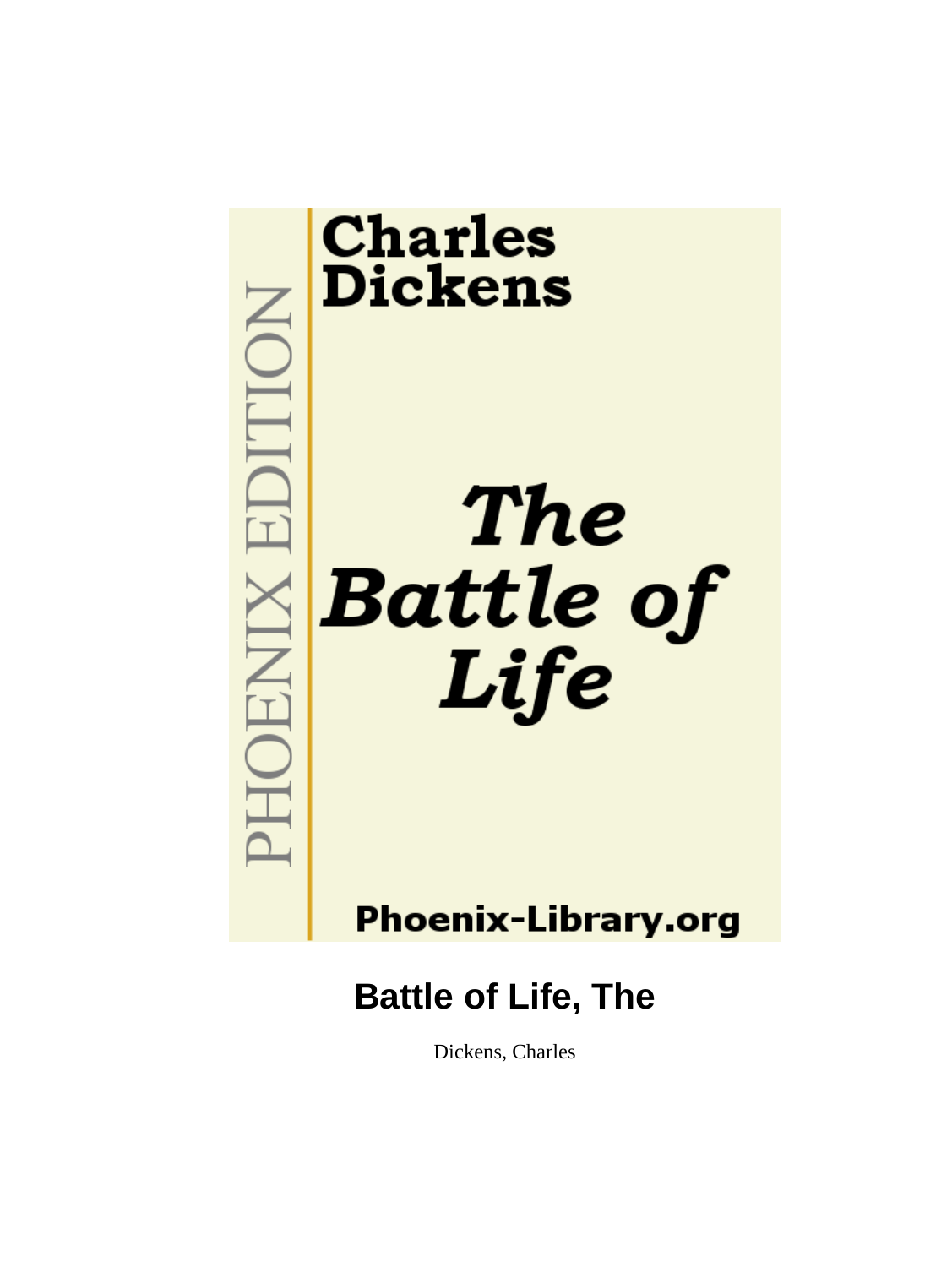[Table Of Content](#page-72-0) [About Phoenix−Edition](#page-73-0) **[Copyright](#page-76-0)**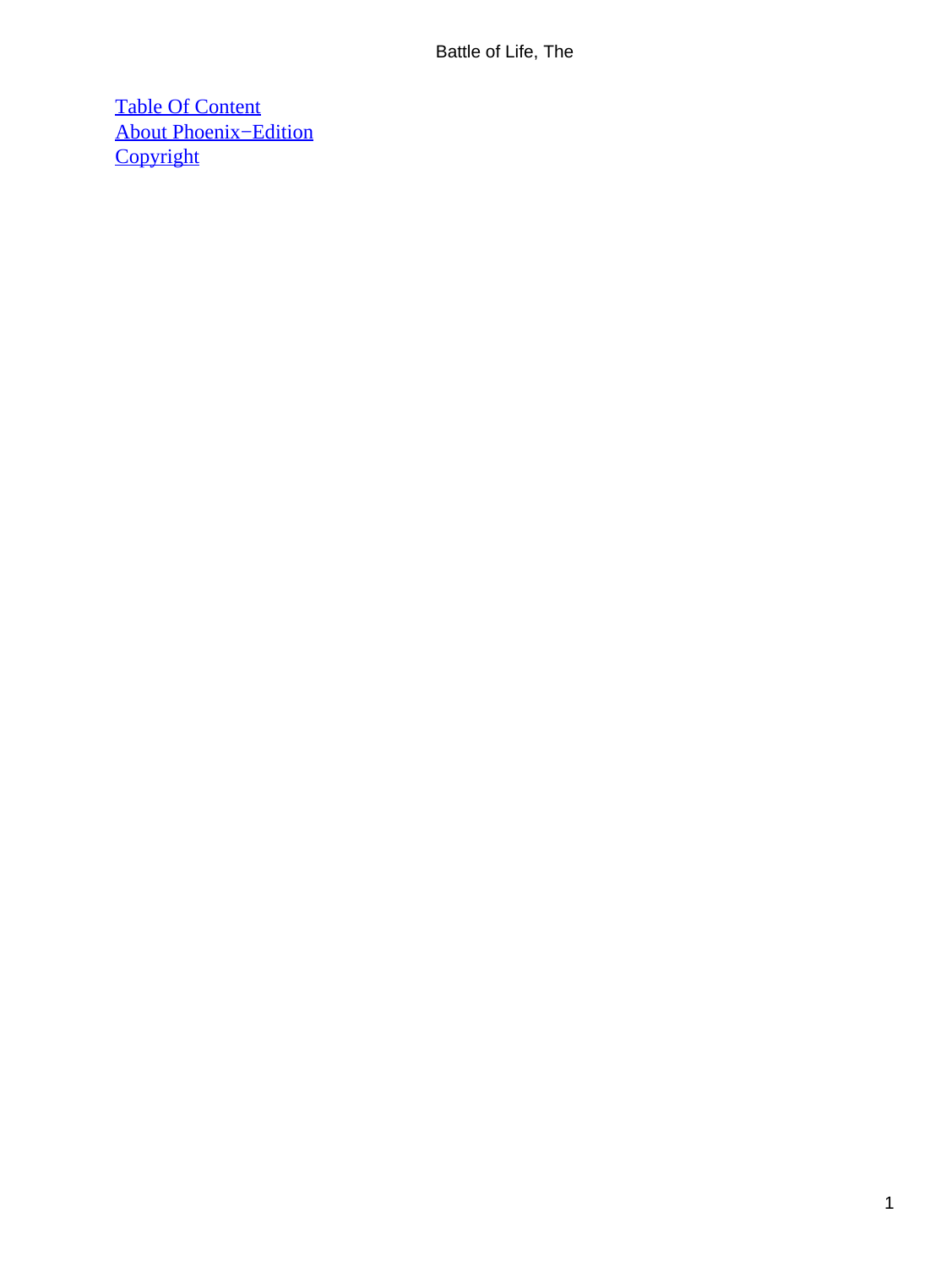*T*he Battle of Life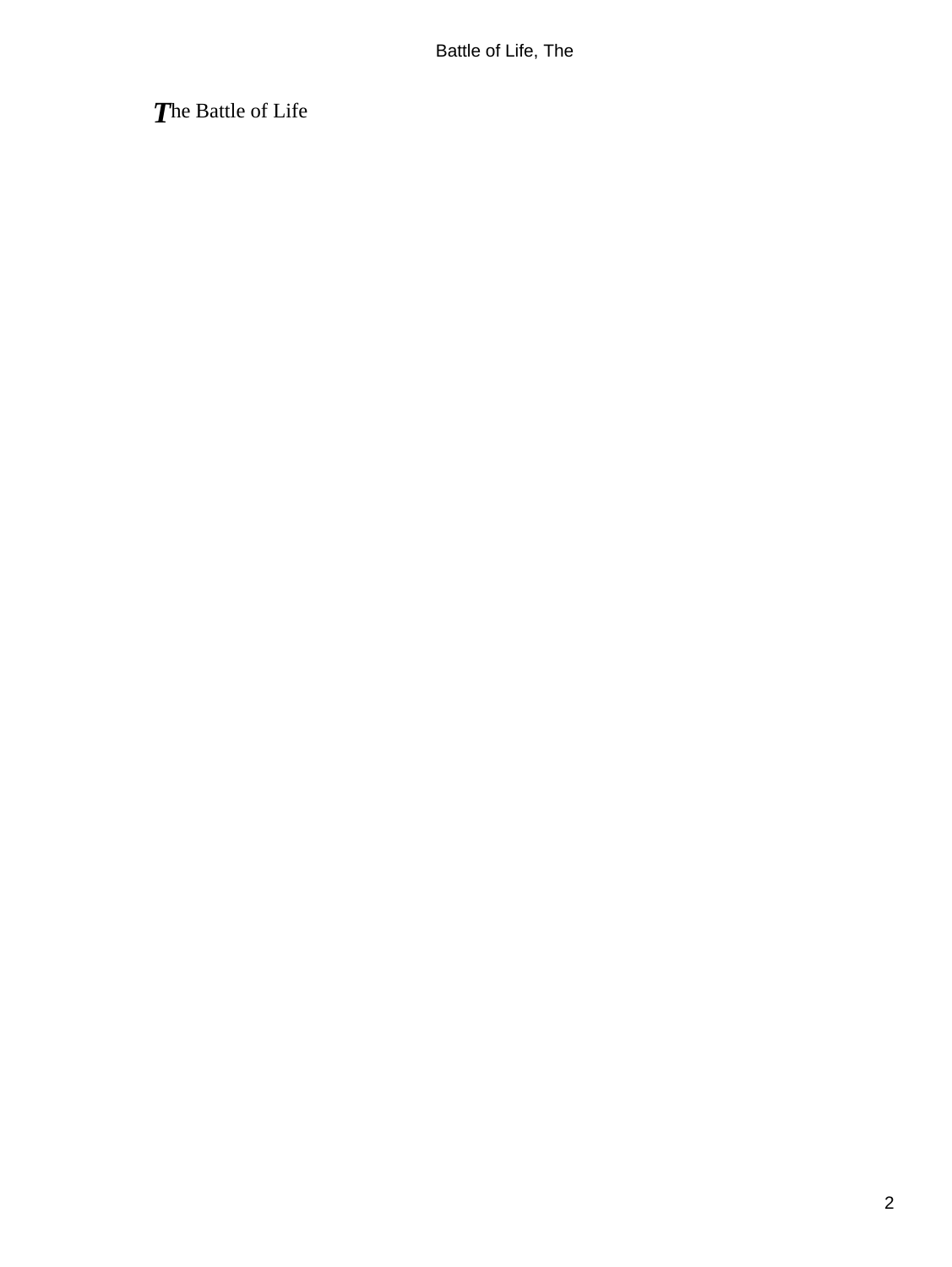# **[CHAPTER I − Part The First](#page-72-0)**

*O*nce upon a time, it matters little when, and in stalwart England, it matters little where, a fierce battle was fought. It was fought upon a long summer day when the waving grass was green. Many a wild flower formed by the Almighty Hand to be a perfumed goblet for the dew, felt its enamelled cup filled high with blood that day, and shrinking dropped. Many an insect deriving its delicate colour from harmless leaves and herbs, was stained anew that day by dying men, and marked its frightened way with an unnatural track. The painted butterfly took blood into the air upon the edges of its wings. The stream ran red. The trodden ground became a quagmire, whence, from sullen pools collected in the prints of human feet and horses' hoofs, the one prevailing hue still lowered and glimmered at the sun.

 Heaven keep us from a knowledge of the sights the moon beheld upon that field, when, coming up above the black line of distant rising− ground, softened and blurred at the edge by trees, she rose into the sky and looked upon the plain, strewn with upturned faces that had once at mothers' breasts sought mothers' eyes, or slumbered happily. Heaven keep us from a knowledge of the secrets whispered afterwards upon the tainted wind that blew across the scene of that day's work and that night's death and suffering! Many a lonely moon was bright upon the battle−ground, and many a star kept mournful watch upon it, and many a wind from every quarter of the earth blew over it, before the traces of the fight were worn away.

 They lurked and lingered for a long time, but survived in little things; for, Nature, far above the evil passions of men, soon recovered Her serenity, and smiled upon the guilty battle−ground as she had done before, when it was innocent. The larks sang high above it; the swallows skimmed and dipped and flitted to and fro; the shadows of the flying clouds pursued each other swiftly, over grass and corn and turnip−field and wood, and over roof and church− spire in the nestling town among the trees, away into the bright distance on the borders of the sky and earth, where the red sunsets faded. Crops were sown, and grew up, and were gathered in; the stream that had been crimsoned, turned a watermill; men whistled at the plough; gleaners and haymakers were seen in quiet groups at work; sheep and oxen pastured; boys whooped and called, in fields, to scare away the birds; smoke rose from cottage chimneys; sabbath bells rang peacefully; old people lived and died; the timid creatures of the field, the simple flowers of the bush and garden, grew and withered in their destined terms: and all upon the fierce and bloody battle−ground, where thousands upon thousands had been killed in the great fight. But, there were deep green patches in the growing corn at first, that people looked at awfully. Year after year they re−appeared; and it was known that underneath those fertile spots, heaps of men and horses lay buried, indiscriminately, enriching the ground. The husbandmen who ploughed those places, shrunk from the great worms abounding there; and the sheaves they yielded, were, for many a long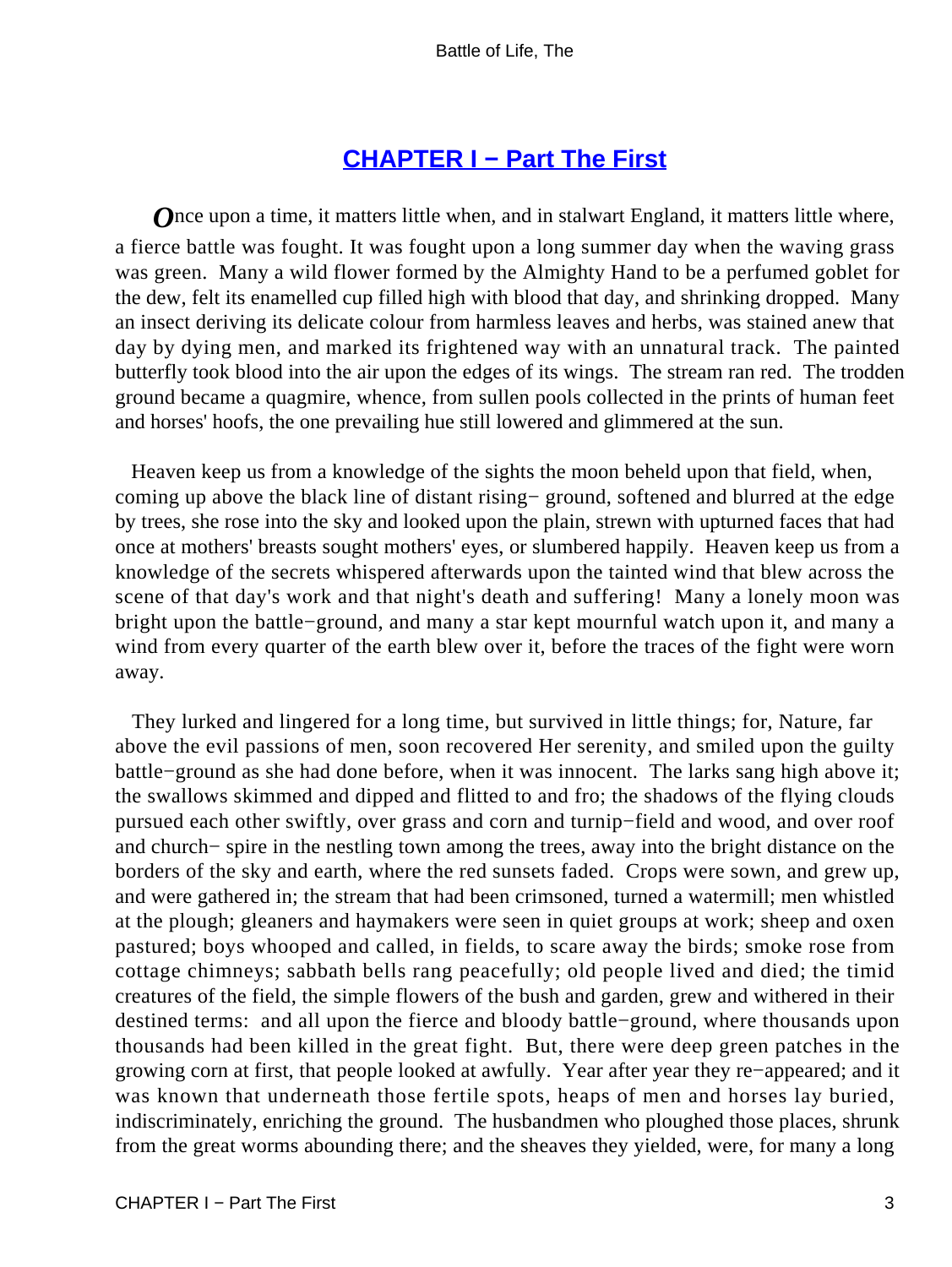year, called the Battle Sheaves, and set apart; and no one ever knew a Battle Sheaf to be among the last load at a Harvest Home. For a long time, every furrow that was turned, revealed some fragments of the fight. For a long time, there were wounded trees upon the battle− ground; and scraps of hacked and broken fence and wall, where deadly struggles had been made; and trampled parts where not a leaf or blade would grow. For a long time, no village girl would dress her hair or bosom with the sweetest flower from that field of death: and after many a year had come and gone, the berries growing there, were still believed to leave too deep a stain upon the hand that plucked them.

 The Seasons in their course, however, though they passed as lightly as the summer clouds themselves, obliterated, in the lapse of time, even these remains of the old conflict; and wore away such legendary traces of it as the neighbouring people carried in their minds, until they dwindled into old wives' tales, dimly remembered round the winter fire, and waning every year. Where the wild flowers and berries had so long remained upon the stem untouched, gardens arose, and houses were built, and children played at battles on the turf. The wounded trees had long ago made Christmas logs, and blazed and roared away. The deep green patches were no greener now than the memory of those who lay in dust below. The ploughshare still turned up from time to time some rusty bits of metal, but it was hard to say what use they had ever served, and those who found them wondered and disputed. An old dinted corselet, and a helmet, had been hanging in the church so long, that the same weak half−blind old man who tried in vain to make them out above the whitewashed arch, had marvelled at them as a baby. If the host slain upon the field, could have been for a moment reanimated in the forms in which they fell, each upon the spot that was the bed of his untimely death, gashed and ghastly soldiers would have stared in, hundreds deep, at household door and window; and would have risen on the hearths of quiet homes; and would have been the garnered store of barns and granaries; and would have started up between the cradled infant and its nurse; and would have floated with the stream, and whirled round on the mill, and crowded the orchard, and burdened the meadow, and piled the rickyard high with dying men. So altered was the battle−ground, where thousands upon thousands had been killed in the great fight.

 Nowhere more altered, perhaps, about a hundred years ago, than in one little orchard attached to an old stone house with a honeysuckle porch; where, on a bright autumn morning, there were sounds of music and laughter, and where two girls danced merrily together on the grass, while some half−dozen peasant women standing on ladders, gathering the apples from the trees, stopped in their work to look down, and share their enjoyment. It was a pleasant, lively, natural scene; a beautiful day, a retired spot; and the two girls, quite unconstrained and careless, danced in the freedom and gaiety of their hearts.

 If there were no such thing as display in the world, my private opinion is, and I hope you agree with me, that we might get on a great deal better than we do, and might be infinitely more agreeable company than we are. It was charming to see how these girls danced. They had no spectators but the apple−pickers on the ladders. They were very glad to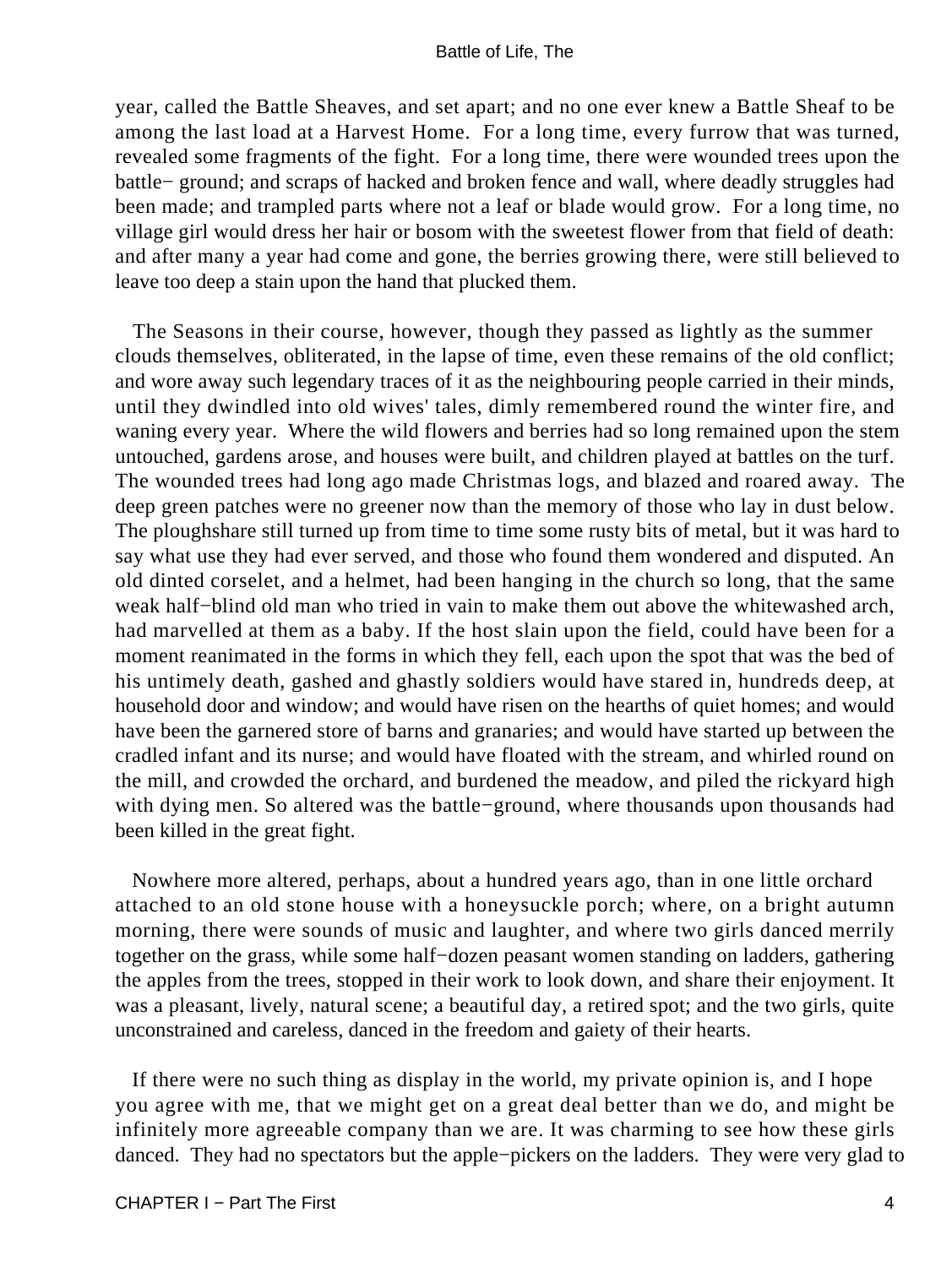please them, but they danced to please themselves (or at least you would have supposed so); and you could no more help admiring, than they could help dancing. How they did dance!

 Not like opera−dancers. Not at all. And not like Madame Anybody's finished pupils. Not the least. It was not quadrille dancing, nor minuet dancing, nor even country−dance dancing. It was neither in the old style, nor the new style, nor the French style, nor the English style: though it may have been, by accident, a trifle in the Spanish style, which is a free and joyous one, I am told, deriving a delightful air of off−hand inspiration, from the chirping little castanets. As they danced among the orchard trees, and down the groves of stems and back again, and twirled each other lightly round and round, the influence of their airy motion seemed to spread and spread, in the sun−lighted scene, like an expanding circle in the water. Their streaming hair and fluttering skirts, the elastic grass beneath their feet, the boughs that rustled in the morning air − the flashing leaves, the speckled shadows on the soft green ground − the balmy wind that swept along the landscape, glad to turn the distant windmill, cheerily – everything between the two girls, and the man and team at plough upon the ridge of land, where they showed against the sky as if they were the last things in the world − seemed dancing too.

 At last, the younger of the dancing sisters, out of breath, and laughing gaily, threw herself upon a bench to rest. The other leaned against a tree hard by. The music, a wandering harp and fiddle, left off with a flourish, as if it boasted of its freshness; though the truth is, it had gone at such a pace, and worked itself to such a pitch of competition with the dancing, that it never could have held on, half a minute longer. The apple− pickers on the ladders raised a hum and murmur of applause, and then, in keeping with the sound, bestirred themselves to work again like bees.

 The more actively, perhaps, because an elderly gentleman, who was no other than Doctor Jeddler himself − it was Doctor Jeddler's house and orchard, you should know, and these were Doctor Jeddler's daughters − came bustling out to see what was the matter, and who the deuce played music on his property, before breakfast. For he was a great philosopher, Doctor Jeddler, and not very musical.

 'Music and dancing TO−DAY!' said the Doctor, stopping short, and speaking to himself. 'I thought they dreaded to−day. But it's a world of contradictions. Why, Grace, why, Marion!' he added, aloud, 'is the world more mad than usual this morning?'

 'Make some allowance for it, father, if it be,' replied his younger daughter, Marion, going close to him, and looking into his face, 'for it's somebody's birth−day.'

 'Somebody's birth−day, Puss!' replied the Doctor. 'Don't you know it's always somebody's birth−day? Did you never hear how many new performers enter on this − ha! ha! ha! – it's impossible to speak gravely of it – on this preposterous and ridiculous business called Life, every minute?'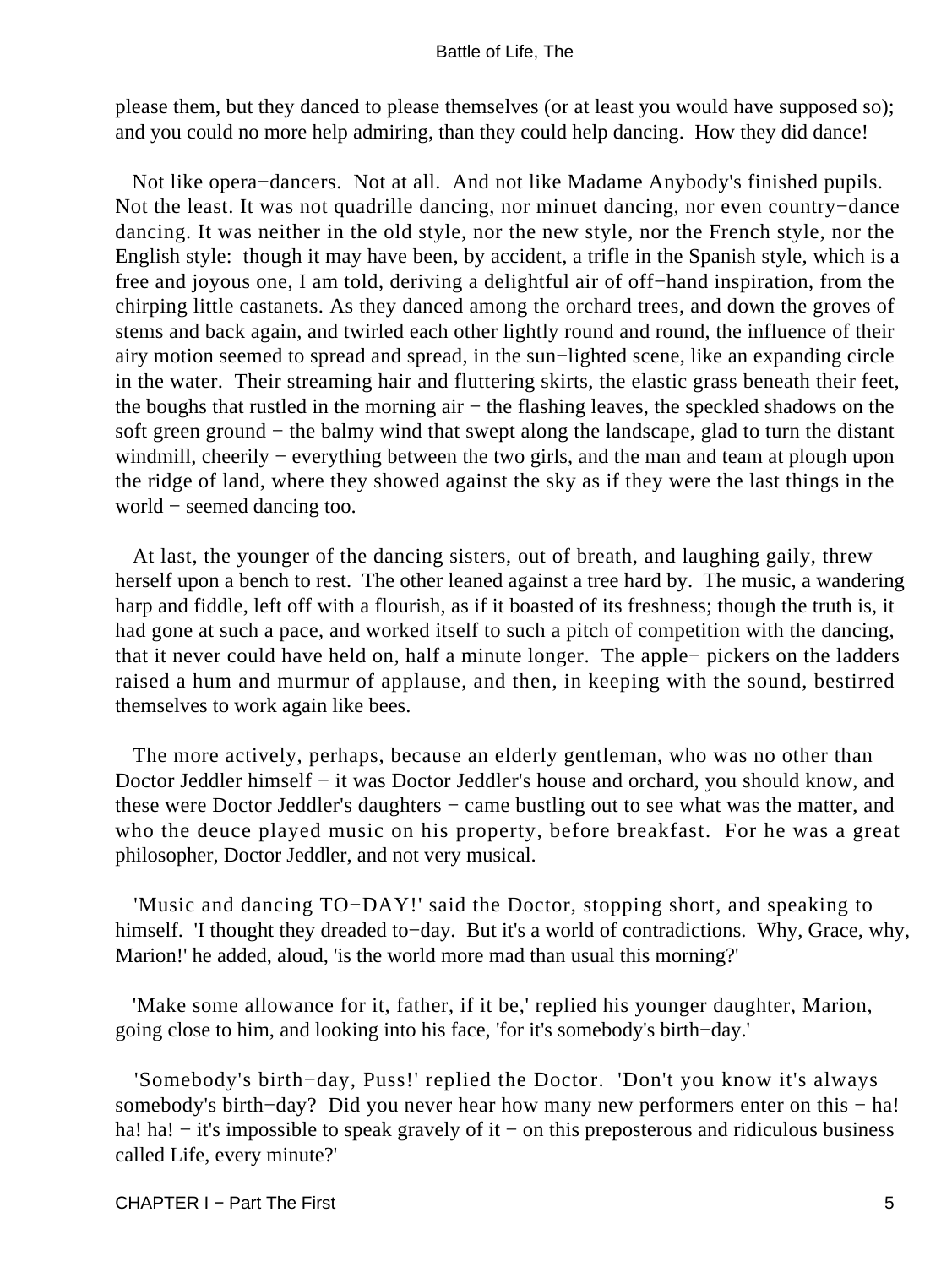'No, father!'

 'No, not you, of course; you're a woman − almost,' said the Doctor. 'By−the−by,' and he looked into the pretty face, still close to his, 'I suppose it's **Your** birth−day.'

'No! Do you really, father?' cried his pet daughter, pursing up her red lips to be kissed.

 'There! Take my love with it,' said the Doctor, imprinting his upon them; 'and many happy returns of the − the idea! − of the day. The notion of wishing happy returns in such a farce as this,' said the Doctor to himself, 'is good! Ha! ha!' ha!'

 Doctor Jeddler was, as I have said, a great philosopher, and the heart and mystery of his philosophy was, to look upon the world as a gigantic practical joke; as something too absurd to be considered seriously, by any rational man. His system of belief had been, in the beginning, part and parcel of the battle−ground on which he lived, as you shall presently understand.

 'Well! But how did you get the music?' asked the Doctor. 'Poultry−stealers, of course! Where did the minstrels come from?'

 'Alfred sent the music,' said his daughter Grace, adjusting a few simple flowers in her sister's hair, with which, in her admiration of that youthful beauty, she had herself adorned it half−an−hour before, and which the dancing had disarranged.

'Oh! Alfred sent the music, did he?' returned the Doctor.

 'Yes. He met it coming out of the town as he was entering early. The men are travelling on foot, and rested there last night; and as it was Marion's birth−day, and he thought it would please her, he sent them on, with a pencilled note to me, saying that if I thought so too, they had come to serenade her.'

'Ay, ay,' said the Doctor, carelessly, 'he always takes your opinion.'

 'And my opinion being favourable,' said Grace, good−humouredly; and pausing for a moment to admire the pretty head she decorated, with her own thrown back; 'and Marion being in high spirits, and beginning to dance, I joined her. And so we danced to Alfred's music till we were out of breath. And we thought the music all the gayer for being sent by Alfred. Didn't we, dear Marion?'

'Oh, I don't know, Grace. How you tease me about Alfred.'

'Tease you by mentioning your lover?' said her sister.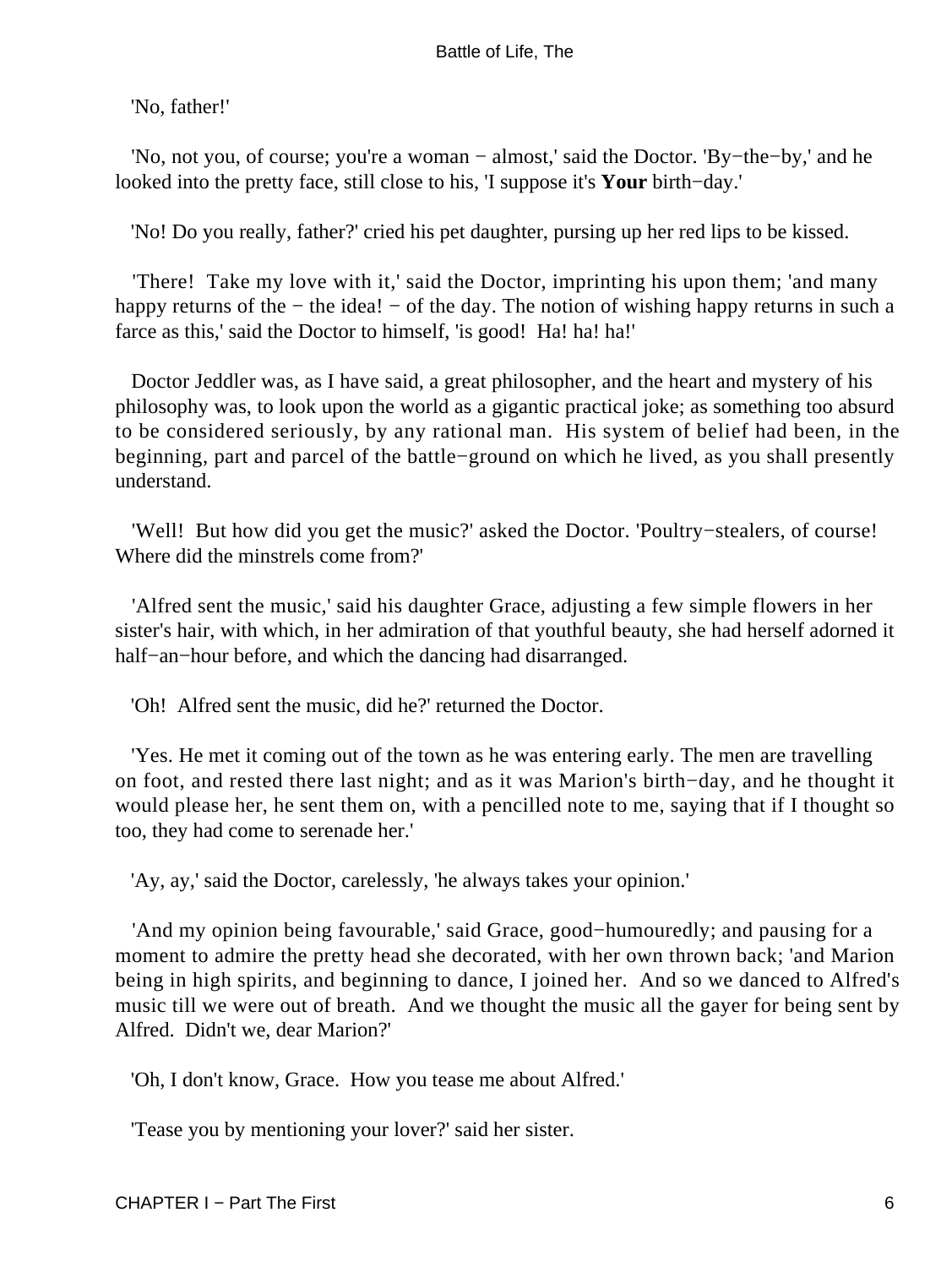'I am sure I don't much care to have him mentioned,' said the wilful beauty, stripping the petals from some flowers she held, and scattering them on the ground. 'I am almost tired of hearing of him; and as to his being my lover − '

 'Hush! Don't speak lightly of a true heart, which is all your own, Marion,' cried her sister, 'even in jest. There is not a truer heart than Alfred's in the world!'

 'No−no,' said Marion, raising her eyebrows with a pleasant air of careless consideration, 'perhaps not. But I don't know that there's any great merit in that. I − I don't want him to be so very true. I never asked him. If he expects that I − But, dear Grace, why need we talk of him at all, just now!'

 It was agreeable to see the graceful figures of the blooming sisters, twined together, lingering among the trees, conversing thus, with earnestness opposed to lightness, yet, with love responding tenderly to love. And it was very curious indeed to see the younger sister's eyes suffused with tears, and something fervently and deeply felt, breaking through the wilfulness of what she said, and striving with it painfully.

 The difference between them, in respect of age, could not exceed four years at most; but Grace, as often happens in such cases, when no mother watches over both (the Doctor's wife was dead), seemed, in her gentle care of her young sister, and in the steadiness of her devotion to her, older than she was; and more removed, in course of nature, from all competition with her, or participation, otherwise than through her sympathy and true affection, in her wayward fancies, than their ages seemed to warrant. Great character of mother, that, even in this shadow and faint reflection of it, purifies the heart, and raises the exalted nature nearer to the angels!

 The Doctor's reflections, as he looked after them, and heard the purport of their discourse, were limited at first to certain merry meditations on the folly of all loves and likings, and the idle imposition practised on themselves by young people, who believed for a moment, that there could be anything serious in such bubbles, and were always undeceived − always!

 But, the home−adorning, self−denying qualities of Grace, and her sweet temper, so gentle and retiring, yet including so much constancy and bravery of spirit, seemed all expressed to him in the contrast between her quiet household figure and that of his younger and more beautiful child; and he was sorry for her sake − sorry for them both − that life should be such a very ridiculous business as it was.

 The Doctor never dreamed of inquiring whether his children, or either of them, helped in any way to make the scheme a serious one. But then he was a Philosopher.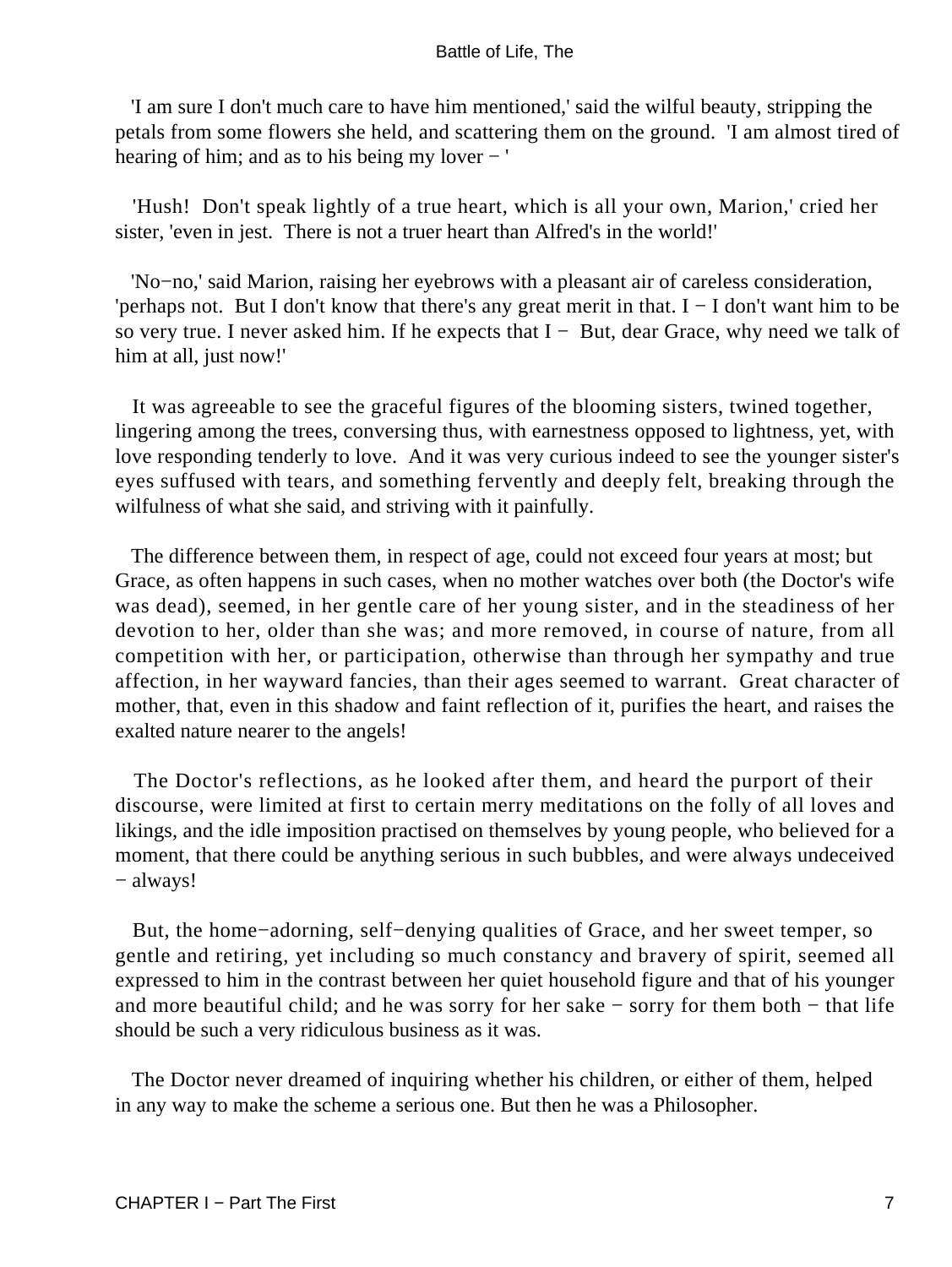A kind and generous man by nature, he had stumbled, by chance, over that common Philosopher's stone (much more easily discovered than the object of the alchemist's researches), which sometimes trips up kind and generous men, and has the fatal property of turning gold to dross and every precious thing to poor account.

'Britain!' cried the Doctor. 'Britain! Holloa!'

 A small man, with an uncommonly sour and discontented face, emerged from the house, and returned to this call the unceremonious acknowledgment of 'Now then!'

'Where's the breakfast table?' said the Doctor.

'In the house,' returned Britain.

 'Are you going to spread it out here, as you were told last night?' said the Doctor. 'Don't you know that there are gentlemen coming? That there's business to be done this morning, before the coach comes by? That this is a very particular occasion?'

 'I couldn't do anything, Dr. Jeddler, till the women had done getting in the apples, could I?' said Britain, his voice rising with his reasoning, so that it was very loud at last.

 'Well, have they done now?' replied the Doctor, looking at his watch, and clapping his hands. 'Come! make haste! where's Clemency?'

 'Here am I, Mister,' said a voice from one of the ladders, which a pair of clumsy feet descended briskly. 'It's all done now. Clear away, gals. Everything shall be ready for you in half a minute, Mister.'

 With that she began to bustle about most vigorously; presenting, as she did so, an appearance sufficiently peculiar to justify a word of introduction.

 She was about thirty years old, and had a sufficiently plump and cheerful face, though it was twisted up into an odd expression of tightness that made it comical. But, the extraordinary homeliness of her gait and manner, would have superseded any face in the world. To say that she had two left legs, and somebody else's arms, and that all four limbs seemed to be out of joint, and to start from perfectly wrong places when they were set in motion, is to offer the mildest outline of the reality. To say that she was perfectly content and satisfied with these arrangements, and regarded them as being no business of hers, and that she took her arms and legs as they came, and allowed them to dispose of themselves just as it happened, is to render faint justice to her equanimity. Her dress was a prodigious pair of self−willed shoes, that never wanted to go where her feet went; blue stockings; a printed gown of many colours, and the most hideous pattern procurable for money; and a white apron. She always wore short sleeves, and always had, by some accident, grazed elbows, in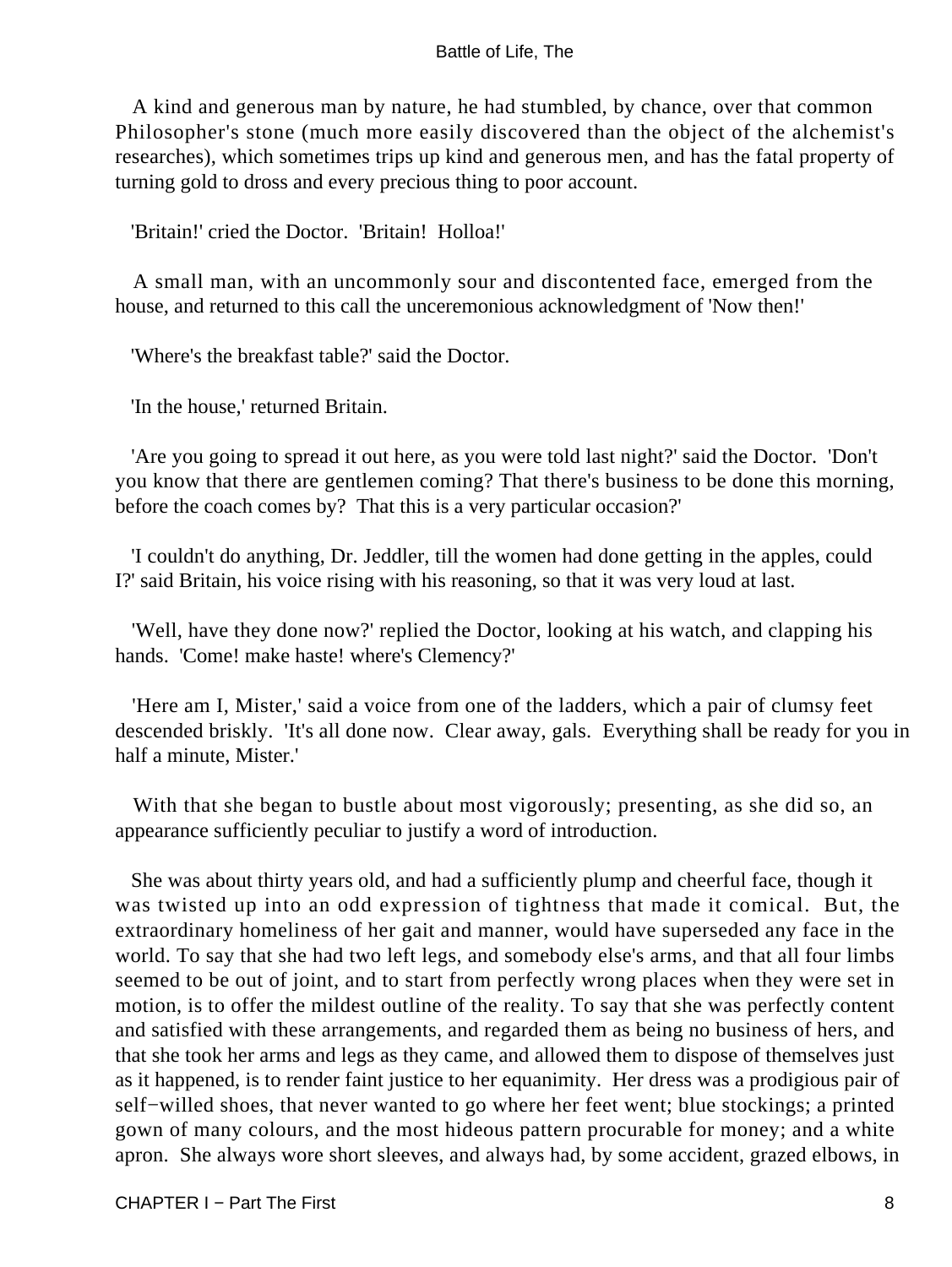which she took so lively an interest, that she was continually trying to turn them round and get impossible views of them. In general, a little cap placed somewhere on her head; though it was rarely to be met with in the place usually occupied in other subjects, by that article of dress; but, from head to foot she was scrupulously clean, and maintained a kind of dislocated tidiness. Indeed, her laudable anxiety to be tidy and compact in her own conscience as well as in the public eye, gave rise to one of her most startling evolutions, which was to grasp herself sometimes by a sort of wooden handle (part of her clothing, and familiarly called a busk), and wrestle as it were with her garments, until they fell into a symmetrical arrangement.

 Such, in outward form and garb, was Clemency Newcome; who was supposed to have unconsciously originated a corruption of her own Christian name, from Clementina (but nobody knew, for the deaf old mother, a very phenomenon of age, whom she had supported almost from a child, was dead, and she had no other relation); who now busied herself in preparing the table, and who stood, at intervals, with her bare red arms crossed, rubbing her grazed elbows with opposite hands, and staring at it very composedly, until she suddenly remembered something else she wanted, and jogged off to fetch it.

 'Here are them two lawyers a−coming, Mister!' said Clemency, in a tone of no very great good−will.

 'Ah!' cried the Doctor, advancing to the gate to meet them. 'Good morning, good morning! Grace, my dear! Marion! Here are Messrs. Snitchey and Craggs. Where's Alfred!'

 'He'll be back directly, father, no doubt,' said Grace. 'He had so much to do this morning in his preparations for departure, that he was up and out by daybreak. Good morning, gentlemen.'

 'Ladies!' said Mr. Snitchey, 'for Self and Craggs,' who bowed, 'good morning! Miss,' to Marion, 'I kiss your hand.' Which he did. 'And I wish you' – which he might or might not, for he didn't look, at first sight, like a gentleman troubled with many warm outpourings of soul, in behalf of other people, 'a hundred happy returns of this auspicious day.'

 'Ha ha ha!' laughed the Doctor thoughtfully, with his hands in his pockets. 'The great farce in a hundred acts!'

 'You wouldn't, I am sure,' said Mr. Snitchey, standing a small professional blue bag against one leg of the table, 'cut the great farce short for this actress, at all events, Doctor Jeddler.'

 'No,' returned the Doctor. 'God forbid! May she live to laugh at it, as long as she CAN laugh, and then say, with the French wit, «The farce is ended; draw the curtain.»'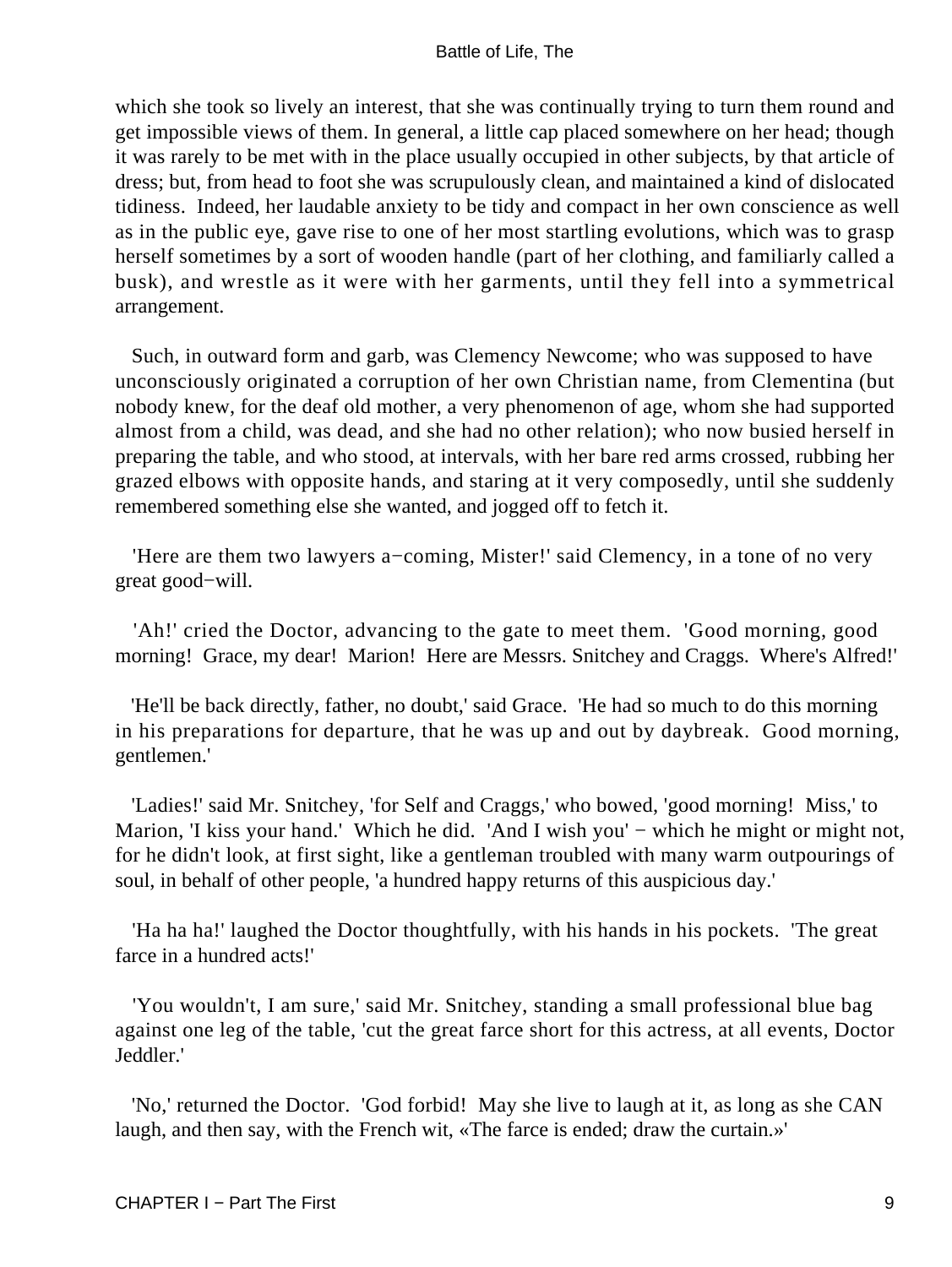'The French wit,' said Mr. Snitchey, peeping sharply into his blue bag, 'was wrong, Doctor Jeddler, and your philosophy is altogether wrong, depend upon it, as I have often told you. Nothing serious in life! What do you call law?'

'A joke,' replied the Doctor.

'Did you ever go to law?' asked Mr. Snitchey, looking out of the blue bag.

'Never,' returned the Doctor.

'If you ever do,' said Mr. Snitchey, 'perhaps you'll alter that opinion.'

 Craggs, who seemed to be represented by Snitchey, and to be conscious of little or no separate existence or personal individuality, offered a remark of his own in this place. It involved the only idea of which he did not stand seized and possessed in equal moieties with Snitchey; but, he had some partners in it among the wise men of the world.

'It's made a great deal too easy,' said Mr. Craggs.

'Law is?' asked the Doctor.

 'Yes,' said Mr. Craggs, 'everything is. Everything appears to me to be made too easy, now−a−days. It's the vice of these times. If the world is a joke (I am not prepared to say it isn't), it ought to be made a very difficult joke to crack. It ought to be as hard a struggle, sir, as possible. That's the intention. But, it's being made far too easy. We are oiling the gates of life. They ought to be rusty. We shall have them beginning to turn, soon, with a smooth sound. Whereas they ought to grate upon their hinges, sir.'

 Mr. Craggs seemed positively to grate upon his own hinges, as he delivered this opinion; to which he communicated immense effect − being a cold, hard, dry, man, dressed in grey and white, like a flint; with small twinkles in his eyes, as if something struck sparks out of them. The three natural kingdoms, indeed, had each a fanciful representative among this brotherhood of disputants; for Snitchey was like a magpie or raven (only not so sleek), and the Doctor had a streaked face like a winter−pippin, with here and there a dimple to express the peckings of the birds, and a very little bit of pigtail behind that stood for the stalk.

 As the active figure of a handsome young man, dressed for a journey, and followed by a porter bearing several packages and baskets, entered the orchard at a brisk pace, and with an air of gaiety and hope that accorded well with the morning, these three drew together, like the brothers of the sister Fates, or like the Graces most effectually disguised, or like the three weird prophets on the heath, and greeted him.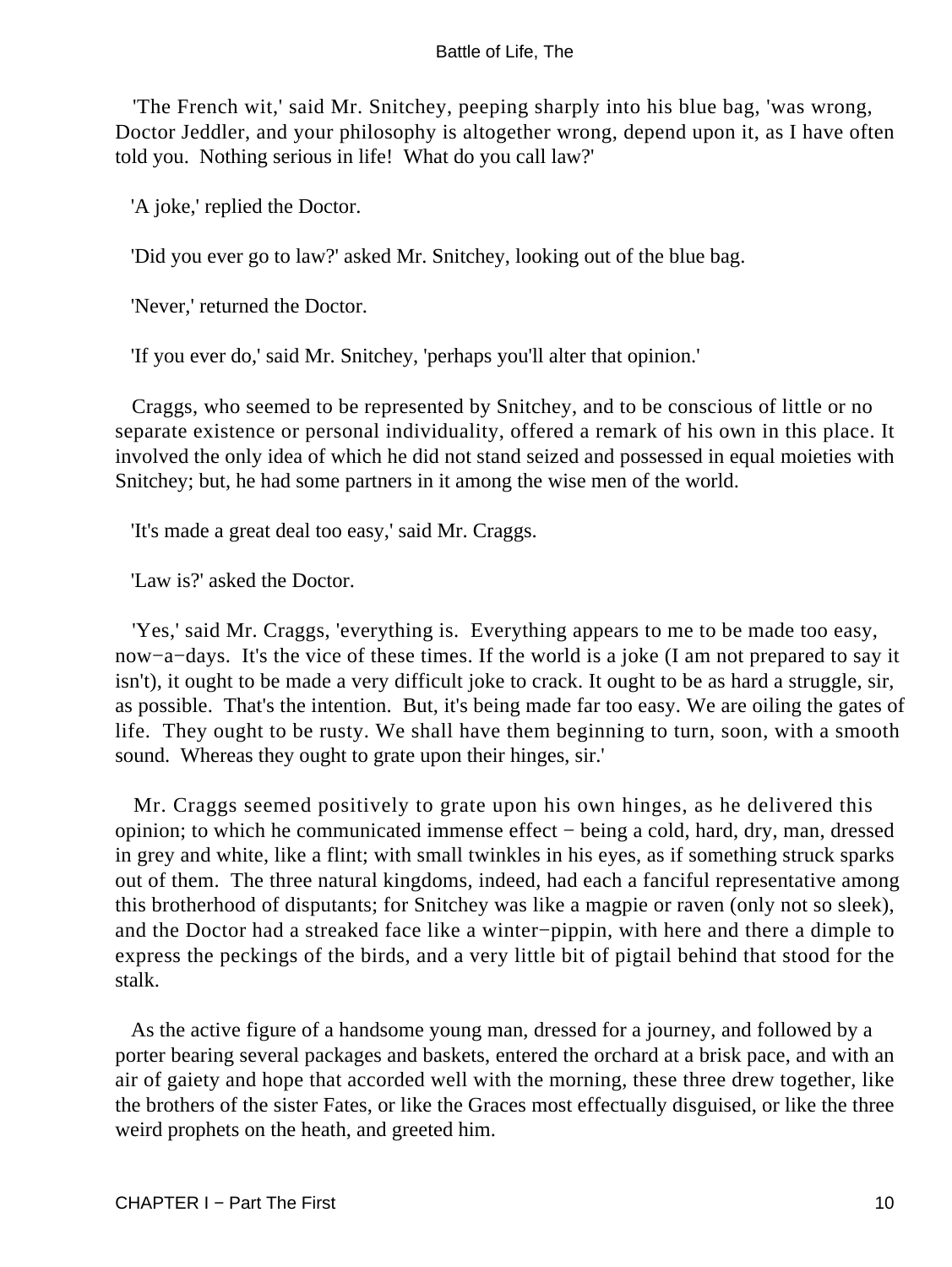'Happy returns, Alf!' said the Doctor, lightly.

 'A hundred happy returns of this auspicious day, Mr. Heathfield!' said Snitchey, bowing low.

'Returns!' Craggs murmured in a deep voice, all alone.

 'Why, what a battery!' exclaimed Alfred, stopping short, 'and one − two − three − all foreboders of no good, in the great sea before me. I am glad you are not the first I have met this morning: I should have taken it for a bad omen. But, Grace was the first − sweet, pleasant Grace − so I defy you all!'

 'If you please, Mister, I was the first you know,' said Clemency Newcome. 'She was walking out here, before sunrise, you remember. I was in the house.'

'That's true! Clemency was the first,' said Alfred. 'So I defy you with Clemency.'

'Ha, ha, ha, − for Self and Craggs,' said Snitchey. 'What a defiance!'

 'Not so bad a one as it appears, may be,' said Alfred, shaking hands heartily with the Doctor, and also with Snitchey and Craggs, and then looking round. 'Where are the − Good Heavens!'

 With a start, productive for the moment of a closer partnership between Jonathan Snitchey and Thomas Craggs than the subsisting articles of agreement in that wise contemplated, he hastily betook himself to where the sisters stood together, and − however, I needn't more particularly explain his manner of saluting Marion first, and Grace afterwards, than by hinting that Mr. Craggs may possibly have considered it 'too easy.'

 Perhaps to change the subject, Dr. Jeddler made a hasty move towards the breakfast, and they all sat down at table. Grace presided; but so discreetly stationed herself, as to cut off her sister and Alfred from the rest of the company. Snitchey and Craggs sat at opposite corners, with the blue bag between them for safety; the Doctor took his usual position, opposite to Grace. Clemency hovered galvanically about the table, as waitress; and the melancholy Britain, at another and a smaller board, acted as Grand Carver of a round of beef and a ham.

 'Meat?' said Britain, approaching Mr. Snitchey, with the carving knife and fork in his hands, and throwing the question at him like a missile.

'Certainly,' returned the lawyer.

'Do YOU want any?' to Craggs.

CHAPTER I − Part The First 11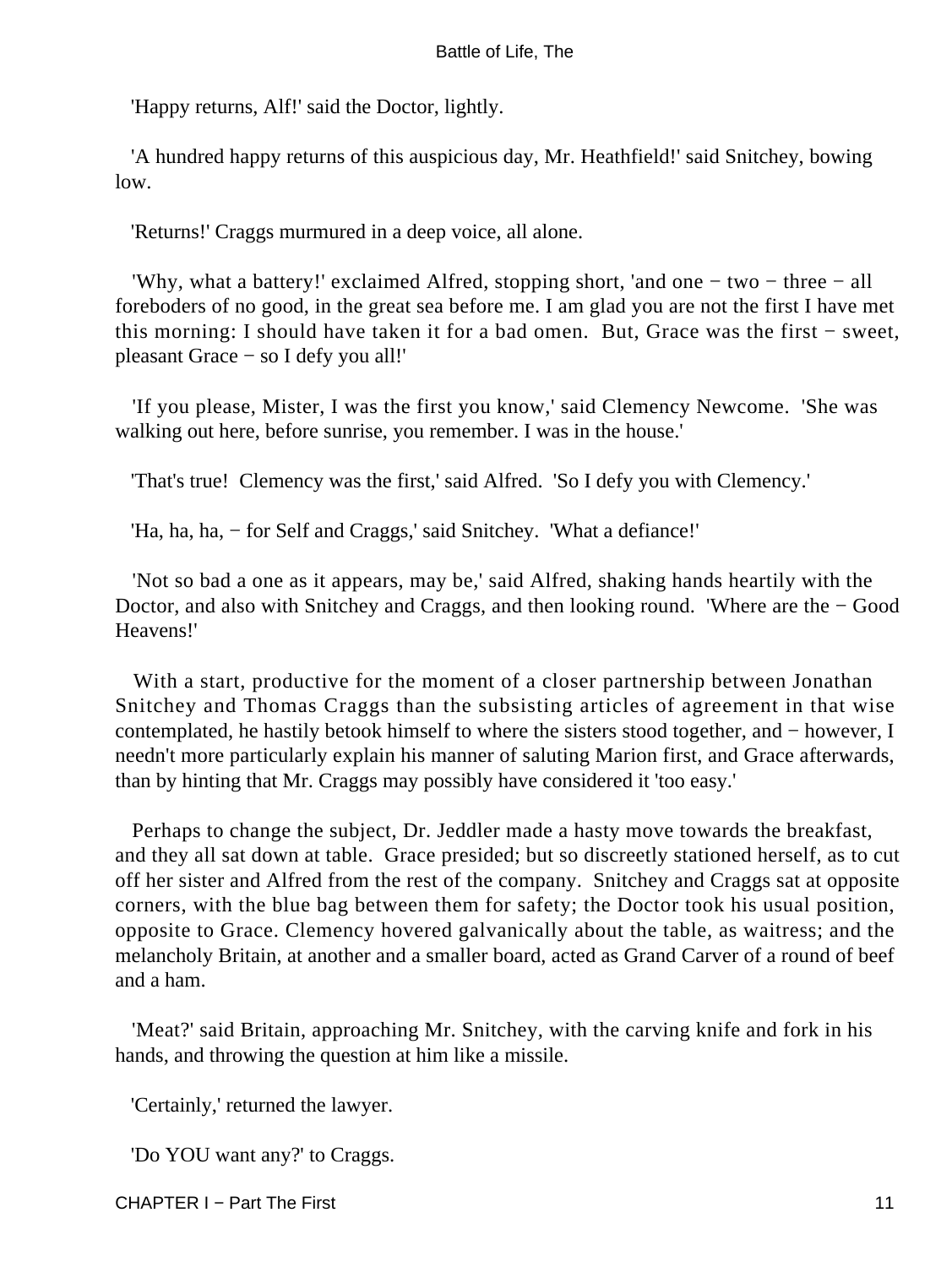'Lean and well done,' replied that gentleman.

 Having executed these orders, and moderately supplied the Doctor (he seemed to know that nobody else wanted anything to eat), he lingered as near the Firm as he decently could, watching with an austere eye their disposition of the viands, and but once relaxing the severe expression of his face. This was on the occasion of Mr. Craggs, whose teeth were not of the best, partially choking, when he cried out with great animation, 'I thought he was gone!'

 'Now, Alfred,' said the Doctor, 'for a word or two of business, while we are yet at breakfast.'

 'While we are yet at breakfast,' said Snitchey and Craggs, who seemed to have no present idea of leaving off.

 Although Alfred had not been breakfasting, and seemed to have quite enough business on his hands as it was, he respectfully answered:

'If you please, sir.'

'If anything could be serious,' the Doctor began, 'in such a − '

'Farce as this, sir,' hinted Alfred.

 'In such a farce as this,' observed the Doctor, 'it might be this recurrence, on the eve of separation, of a double birthday, which is connected with many associations pleasant to us four, and with the recollection of a long and amicable intercourse. That's not to the purpose.'

 'Ah! yes, yes, Dr. Jeddler,' said the young man. 'It is to the purpose. Much to the purpose, as my heart bears witness this morning; and as yours does too, I know, if you would let it speak. I leave your house to−day; I cease to be your ward to−day; we part with tender relations stretching far behind us, that never can be exactly renewed, and with others dawning − yet before us,' he looked down at Marion beside him, 'fraught with such considerations as I must not trust myself to speak of now. Come, come!' he added, rallying his spirits and the Doctor at once, 'there's a serious grain in this large foolish dust−heap, Doctor. Let us allow to− day, that there is One.'

 'To−day!' cried the Doctor. 'Hear him! Ha, ha, ha! Of all days in the foolish year. Why, on this day, the great battle was fought on this ground. On this ground where we now sit, where I saw my two girls dance this morning, where the fruit has just been gathered for our eating from these trees, the roots of which are struck in Men, not earth, – so many lives were lost, that within my recollection, generations afterwards, a churchyard full of bones, and dust of bones, and chips of cloven skulls, has been dug up from underneath our feet here. Yet not a hundred people in that battle knew for what they fought, or why; not a hundred of the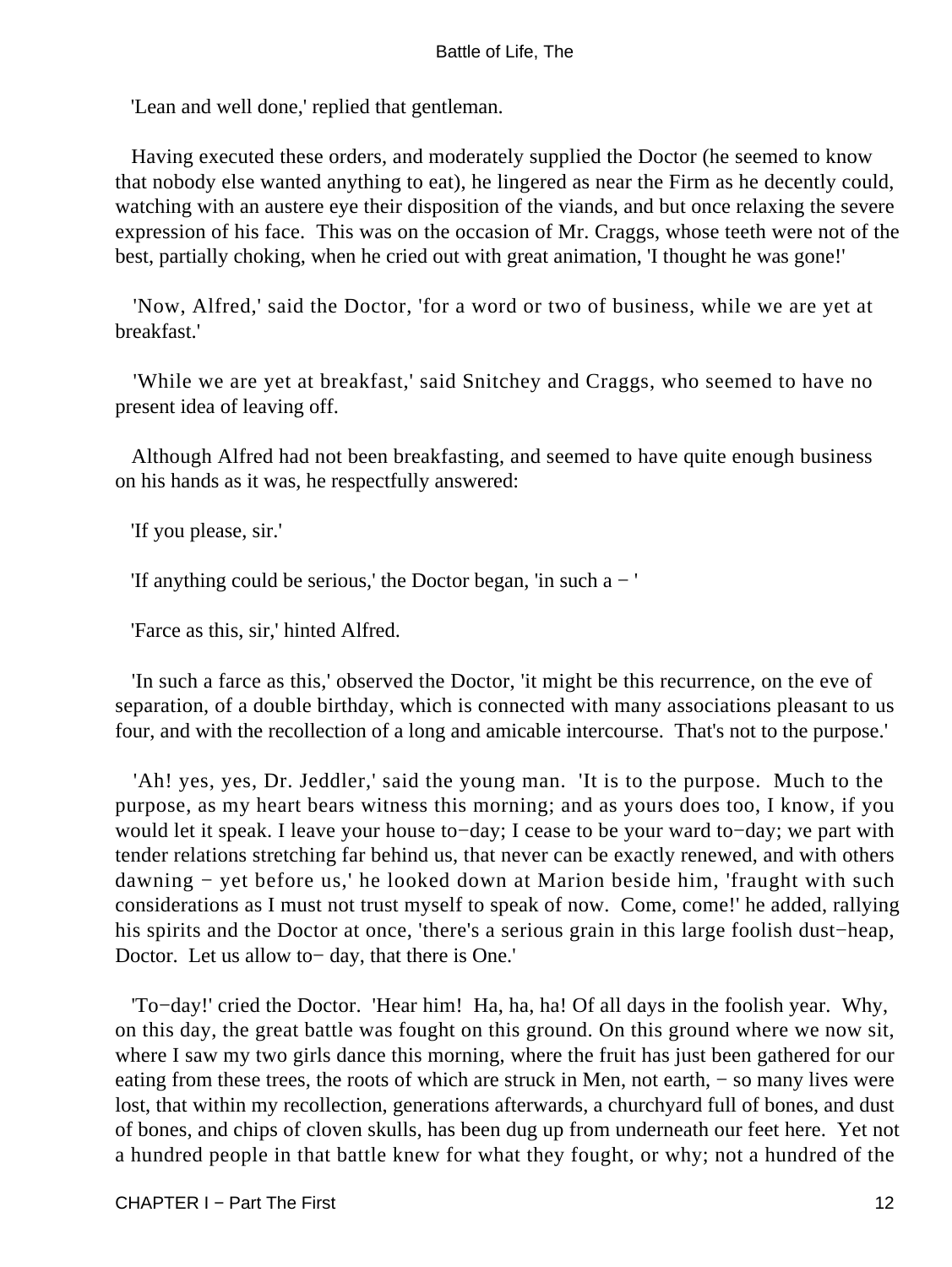inconsiderate rejoicers in the victory, why they rejoiced. Not half a hundred people were the better for the gain or loss. Not half−a−dozen men agree to this hour on the cause or merits; and nobody, in short, ever knew anything distinct about it, but the mourners of the slain. Serious, too!' said the Doctor, laughing. 'Such a system!'

'But, all this seems to me,' said Alfred, 'to be very serious.'

 'Serious!' cried the Doctor. 'If you allowed such things to be serious, you must go mad, or die, or climb up to the top of a mountain, and turn hermit.'

'Besides − so long ago,' said Alfred.

 'Long ago!' returned the Doctor. 'Do you know what the world has been doing, ever since? Do you know what else it has been doing? I don't!'

'It has gone to law a little,' observed Mr. Snitchey, stirring his tea.

'Although the way out has been always made too easy,' said his partner.

 'And you'll excuse my saying, Doctor,' pursued Mr. Snitchey, 'having been already put a thousand times in possession of my opinion, in the course of our discussions, that, in its having gone to law, and in its legal system altogether, I do observe a serious side − now, really, a something tangible, and with a purpose and intention in it − '

 Clemency Newcome made an angular tumble against the table, occasioning a sounding clatter among the cups and saucers.

'Heyday! what's the matter there?' exclaimed the Doctor.

'It's this evil−inclined blue bag,' said Clemency, 'always tripping up somebody!'

 'With a purpose and intention in it, I was saying,' resumed Snitchey, 'that commands respect. Life a farce, Dr. Jeddler? With law in it?'

The Doctor laughed, and looked at Alfred.

 'Granted, if you please, that war is foolish,' said Snitchey. 'There we agree. For example. Here's a smiling country,' pointing it out with his fork, 'once overrun by soldiers − trespassers every man of 'em − and laid waste by fire and sword. He, he, he! The idea of any man exposing himself, voluntarily, to fire and sword! Stupid, wasteful, positively ridiculous; you laugh at your fellow− creatures, you know, when you think of it! But take this smiling country as it stands. Think of the laws appertaining to real property; to the bequest and devise of real property; to the mortgage and redemption of real property; to leasehold,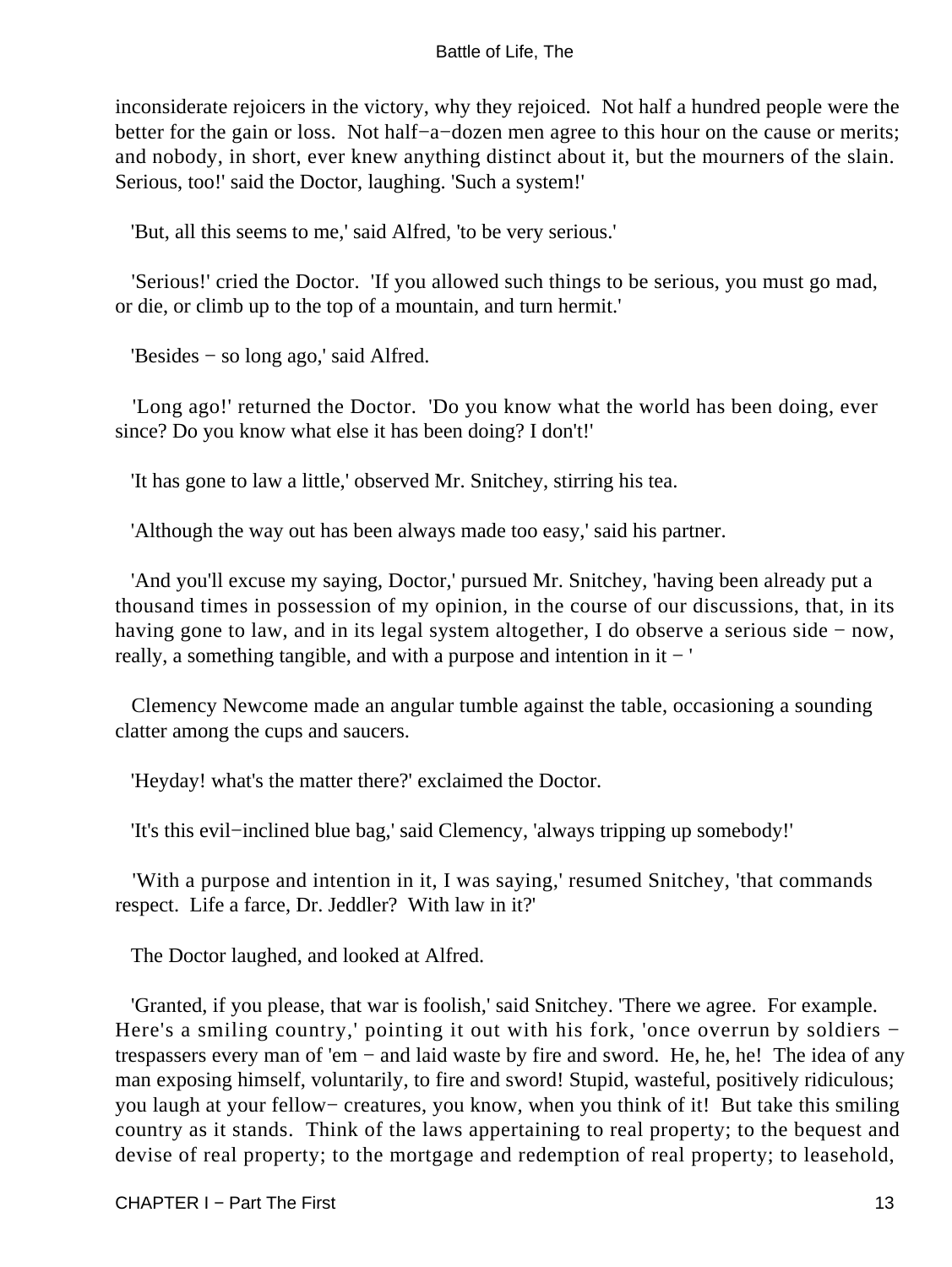freehold, and copyhold estate; think,' said Mr. Snitchey, with such great emotion that he actually smacked his lips, 'of the complicated laws relating to title and proof of title, with all the contradictory precedents and numerous acts of parliament connected with them; think of the infinite number of ingenious and interminable chancery suits, to which this pleasant prospect may give rise; and acknowledge, Dr. Jeddler, that there is a green spot in the scheme about us! I believe,' said Mr. Snitchey, looking at his partner, 'that I speak for Self and Craggs?'

 Mr. Craggs having signified assent, Mr. Snitchey, somewhat freshened by his recent eloquence, observed that he would take a little more beef and another cup of tea.

 'I don't stand up for life in general,' he added, rubbing his hands and chuckling, 'it's full of folly; full of something worse. Professions of trust, and confidence, and unselfishness, and all that! Bah, bah, bah! We see what they're worth. But, you mustn't laugh at life; you've got a game to play; a very serious game indeed! Everybody's playing against you, you know, and you're playing against them. Oh! it's a very interesting thing. There are deep moves upon the board. You must only laugh, Dr. Jeddler, when you win − and then not much. He, he, he! And then not much,' repeated Snitchey, rolling his head and winking his eye, as if he would have added, 'you may do this instead!'

'Well, Alfred!' cried the Doctor, 'what do you say now?'

 'I say, sir,' replied Alfred, 'that the greatest favour you could do me, and yourself too, I am inclined to think, would be to try sometimes to forget this battle−field and others like it in that broader battle−field of Life, on which the sun looks every day.'

 'Really, I'm afraid that wouldn't soften his opinions, Mr. Alfred,' said Snitchey. 'The combatants are very eager and very bitter in that same battle of Life. There's a great deal of cutting and slashing, and firing into people's heads from behind. There is terrible treading down, and trampling on. It is rather a bad business.'

 'I believe, Mr. Snitchey,' said Alfred, 'there are quiet victories and struggles, great sacrifices of self, and noble acts of heroism, in it – even in many of its apparent lightnesses and contradictions − not the less difficult to achieve, because they have no earthly chronicle or audience − done every day in nooks and corners, and in little households, and in men's and women's hearts − any one of which might reconcile the sternest man to such a world, and fill him with belief and hope in it, though two−fourths of its people were at war, and another fourth at law; and that's a bold word.'

Both the sisters listened keenly.

 'Well, well!' said the Doctor, 'I am too old to be converted, even by my friend Snitchey here, or my good spinster sister, Martha Jeddler; who had what she calls her domestic trials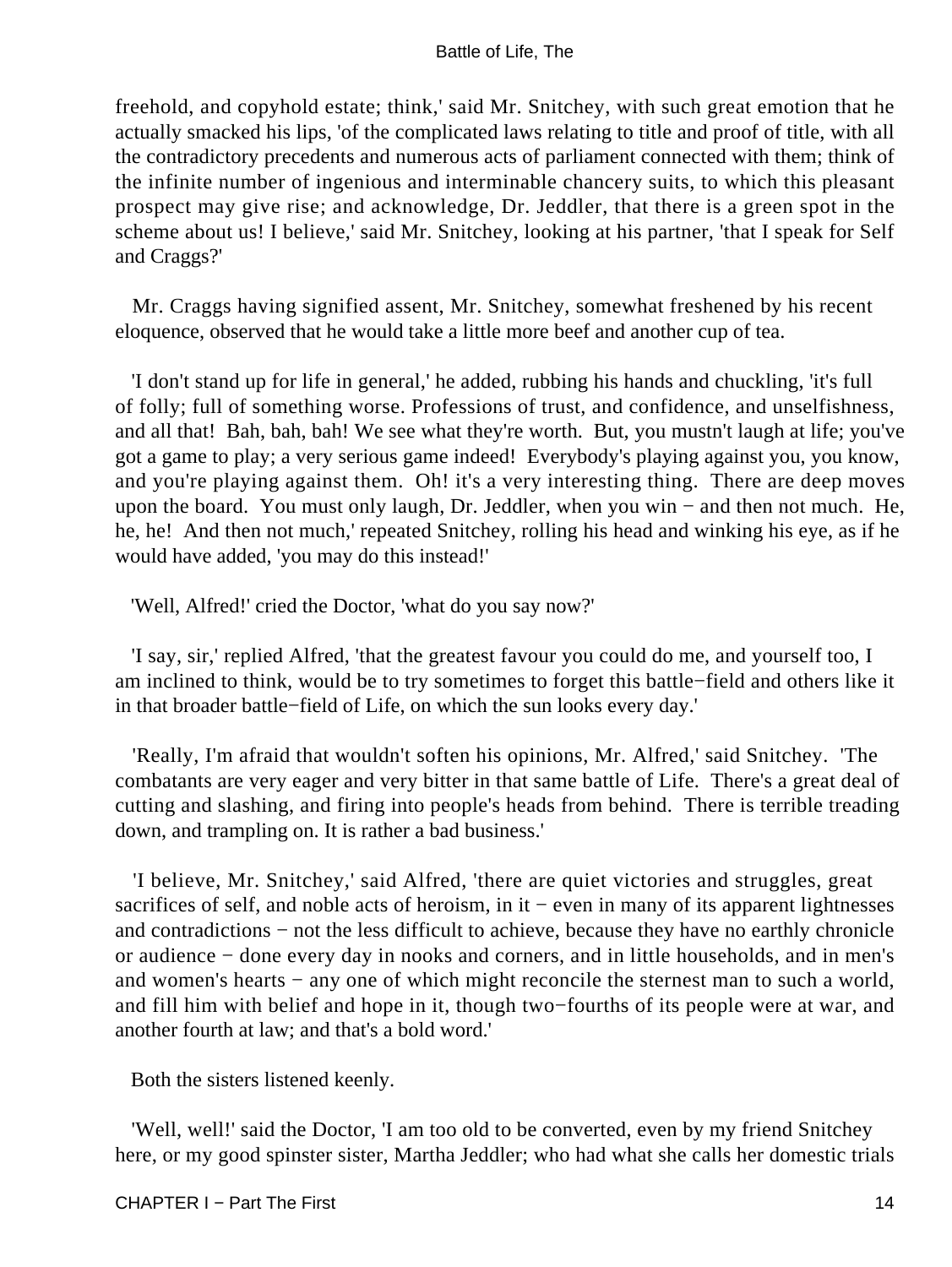ages ago, and has led a sympathising life with all sorts of people ever since; and who is so much of your opinion (only she's less reasonable and more obstinate, being a woman), that we can't agree, and seldom meet. I was born upon this battle−field. I began, as a boy, to have my thoughts directed to the real history of a battle−field. Sixty years have gone over my head, and I have never seen the Christian world, including Heaven knows how many loving mothers and good enough girls like mine here, anything but mad for a battle− field. The same contradictions prevail in everything. One must either laugh or cry at such stupendous inconsistencies; and I prefer to laugh.'

 Britain, who had been paying the profoundest and most melancholy attention to each speaker in his turn, seemed suddenly to decide in favour of the same preference, if a deep sepulchral sound that escaped him might be construed into a demonstration of risibility. His face, however, was so perfectly unaffected by it, both before and afterwards, that although one or two of the breakfast party looked round as being startled by a mysterious noise, nobody connected the offender with it.

 Except his partner in attendance, Clemency Newcome; who rousing him with one of those favourite joints, her elbows, inquired, in a reproachful whisper, what he laughed at.

'Not you!' said Britain.

'Who then?'

'Humanity,' said Britain. 'That's the joke!'

 'What between master and them lawyers, he's getting more and more addle−headed every day!' cried Clemency, giving him a lunge with the other elbow, as a mental stimulant. 'Do you know where you are? Do you want to get warning?'

 'I don't know anything,' said Britain, with a leaden eye and an immovable visage. 'I don't care for anything. I don't make out anything. I don't believe anything. And I don't want anything.'

 Although this forlorn summary of his general condition may have been overcharged in an access of despondency, Benjamin Britain − sometimes called Little Britain, to distinguish him from Great; as we might say Young England, to express Old England with a decided difference − had defined his real state more accurately than might be supposed. For, serving as a sort of man Miles to the Doctor's Friar Bacon, and listening day after day to innumerable orations addressed by the Doctor to various people, all tending to show that his very existence was at best a mistake and an absurdity, this unfortunate servitor had fallen, by degrees, into such an abyss of confused and contradictory suggestions from within and without, that Truth at the bottom of her well, was on the level surface as compared with Britain in the depths of his mystification. The only point he clearly comprehended, was, that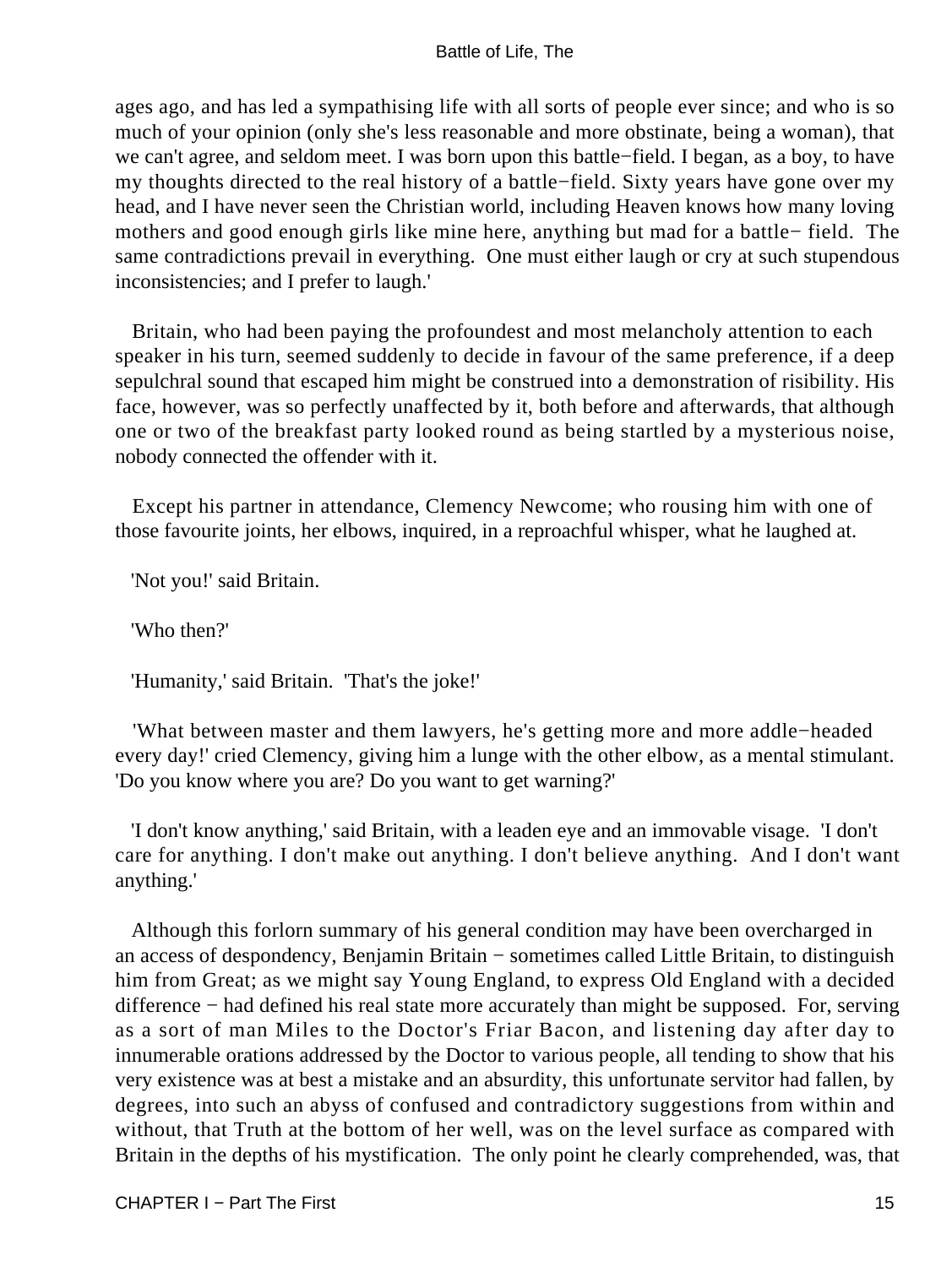the new element usually brought into these discussions by Snitchey and Craggs, never served to make them clearer, and always seemed to give the Doctor a species of advantage and confirmation. Therefore, he looked upon the Firm as one of the proximate causes of his state of mind, and held them in abhorrence accordingly.

 'But, this is not our business, Alfred,' said the Doctor. 'Ceasing to be my ward (as you have said) to−day; and leaving us full to the brim of such learning as the Grammar School down here was able to give you, and your studies in London could add to that, and such practical knowledge as a dull old country Doctor like myself could graft upon both; you are away, now, into the world. The first term of probation appointed by your poor father, being over, away you go now, your own master, to fulfil his second desire. And long before your three years' tour among the foreign schools of medicine is finished, you'll have forgotten us. Lord, you'll forget us easily in six months!'

'If I do − But you know better; why should I speak to you!' said Alfred, laughing.

'I don't know anything of the sort,' returned the Doctor. 'What do you say, Marion?'

Marion, trifling with her teacup, seemed to say  $-$  but she didn't say it  $-$  that he was welcome to forget, if he could. Grace pressed the blooming face against her cheek, and smiled.

 'I haven't been, I hope, a very unjust steward in the execution of my trust,' pursued the Doctor; 'but I am to be, at any rate, formally discharged, and released, and what not this morning; and here are our good friends Snitchey and Craggs, with a bagful of papers, and accounts, and documents, for the transfer of the balance of the trust fund to you (I wish it was a more difficult one to dispose of, Alfred, but you must get to be a great man and make it so), and other drolleries of that sort, which are to be signed, sealed, and delivered.'

 'And duly witnessed as by law required,' said Snitchey, pushing away his plate, and taking out the papers, which his partner proceeded to spread upon the table; 'and Self and Crags having been co−trustees with you, Doctor, in so far as the fund was concerned, we shall want your two servants to attest the signatures – can you read, Mrs. Newcome?'

'I an't married, Mister,' said Clemency.

 'Oh! I beg your pardon. I should think not,' chuckled Snitchey, casting his eyes over her extraordinary figure. 'You CAN read?'

'A little,' answered Clemency.

'The marriage service, night and morning, eh?' observed the lawyer, jocosely.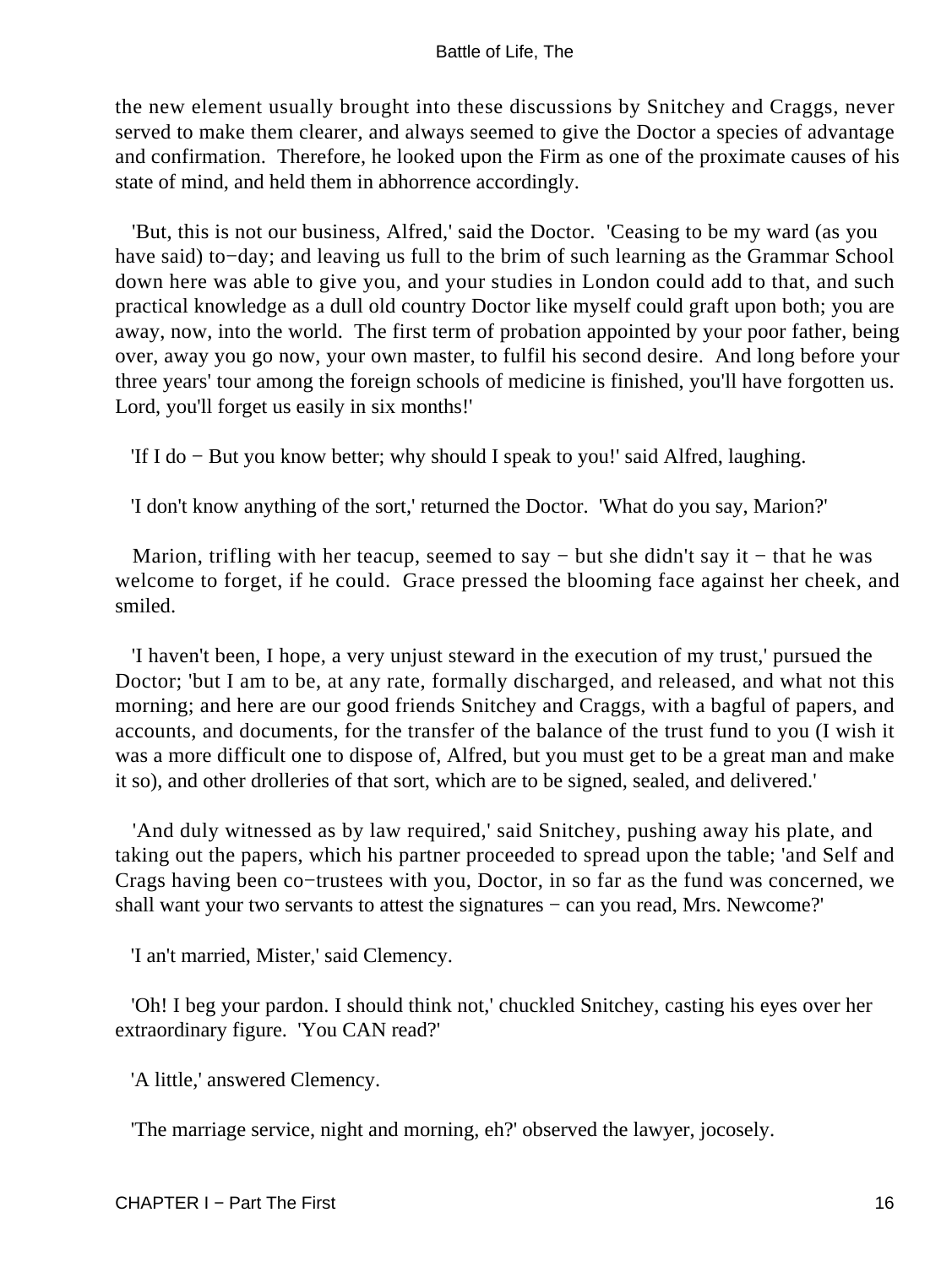'No,' said Clemency. 'Too hard. I only reads a thimble.'

'Read a thimble!' echoed Snitchey. 'What are you talking about, young woman?'

Clemency nodded. 'And a nutmeg−grater.'

 'Why, this is a lunatic! a subject for the Lord High Chancellor!' said Snitchey, staring at her.

− 'If possessed of any property,' stipulated Craggs.

 Grace, however, interposing, explained that each of the articles in question bore an engraved motto, and so formed the pocket library of Clemency Newcome, who was not much given to the study of books.

'Oh, that's it, is it, Miss Grace!' said Snitchey.

 'Yes, yes. Ha, ha, ha! I thought our friend was an idiot. She looks uncommonly like it,' he muttered, with a supercilious glance. 'And what does the thimble say, Mrs. Newcome?'

'I an't married, Mister,' observed Clemency.

'Well, Newcome. Will that do?' said the lawyer. 'What does the thimble say, Newcome?'

 How Clemency, before replying to this question, held one pocket open, and looked down into its yawning depths for the thimble which wasn't there, − and how she then held an opposite pocket open, and seeming to descry it, like a pearl of great price, at the bottom, cleared away such intervening obstacles as a handkerchief, an end of wax candle, a flushed apple, an orange, a lucky penny, a cramp bone, a padlock, a pair of scissors in a sheath more expressively describable as promising young shears, a handful or so of loose beads, several balls of cotton, a needle−case, a cabinet collection of curl−papers, and a biscuit, all of which articles she entrusted individually and separately to Britain to hold, − is of no consequence.

 Nor how, in her determination to grasp this pocket by the throat and keep it prisoner (for it had a tendency to swing, and twist itself round the nearest corner), she assumed and calmly maintained, an attitude apparently inconsistent with the human anatomy and the laws of gravity. It is enough that at last she triumphantly produced the thimble on her finger, and rattled the nutmeg−grater: the literature of both those trinkets being obviously in course of wearing out and wasting away, through excessive friction.

 'That's the thimble, is it, young woman?' said Mr. Snitchey, diverting himself at her expense. 'And what does the thimble say?'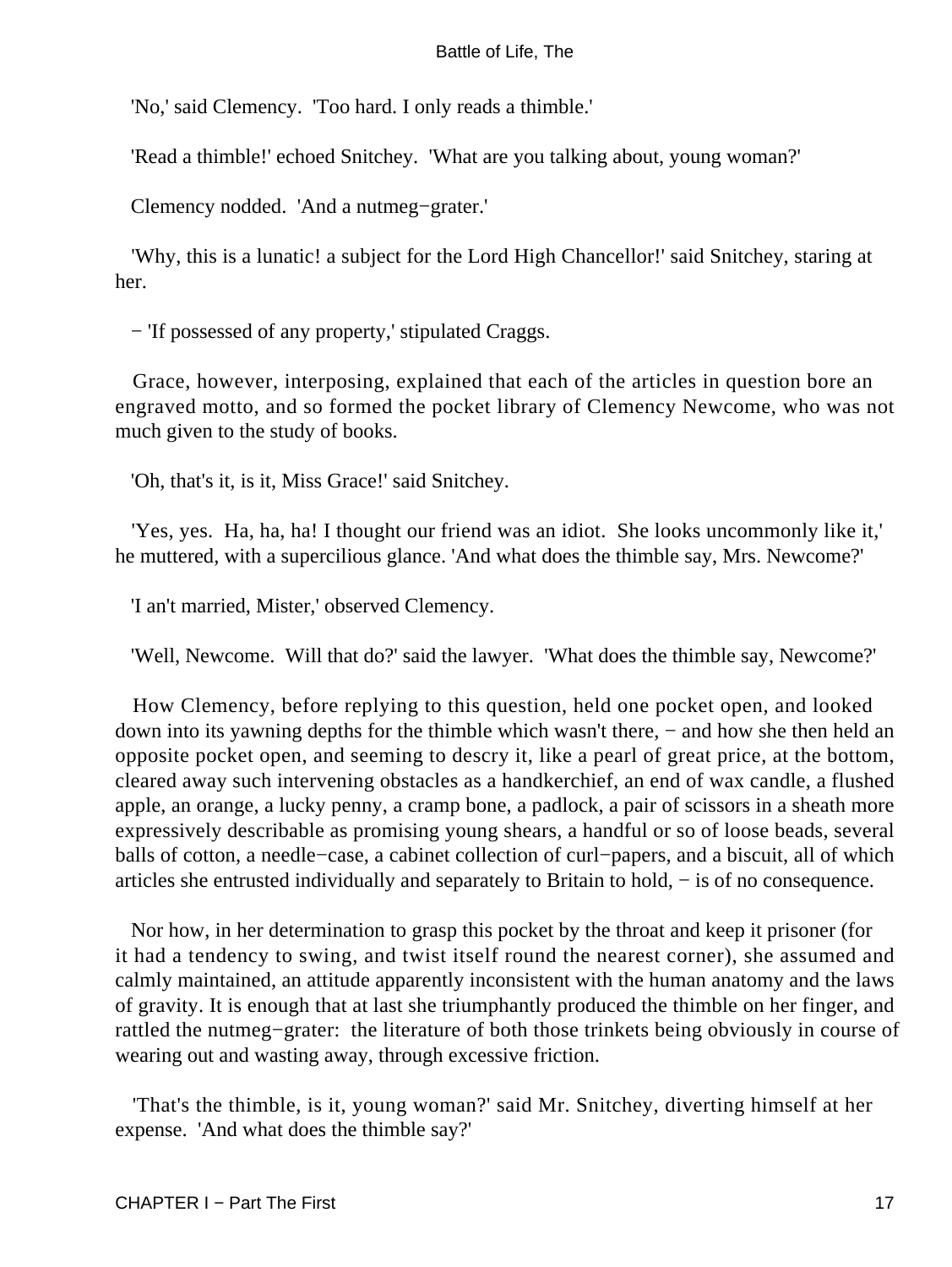'It says,' replied Clemency, reading slowly round as if it were a tower, 'For−get and For−give.'

 Snitchey and Craggs laughed heartily. 'So new!' said Snitchey. 'So easy!' said Craggs. 'Such a knowledge of human nature in it!' said Snitchey. 'So applicable to the affairs of life!' said Craggs.

'And the nutmeg−grater?' inquired the head of the Firm.

'The grater says,' returned Clemency, 'Do as you − wold − be − done by.'

'Do, or you'll be done brown, you mean,' said Mr. Snitchey.

'I don't understand,' retorted Clemency, shaking her head vaguely. 'I an't no lawyer.'

 'I am afraid that if she was, Doctor,' said Mr. Snitchey, turning to him suddenly, as if to anticipate any effect that might otherwise be consequent on this retort, 'she'd find it to be the golden rule of half her clients. They are serious enough in that – whimsical as your world is − and lay the blame on us afterwards. We, in our profession, are little else than mirrors after all, Mr. Alfred; but, we are generally consulted by angry and quarrelsome people who are not in their best looks, and it's rather hard to quarrel with us if we reflect unpleasant aspects. I think,' said Mr. Snitchey, 'that I speak for Self and Craggs?'

'Decidedly,' said Craggs.

 'And so, if Mr. Britain will oblige us with a mouthful of ink,' said Mr. Snitchey, returning to the papers, 'we'll sign, seal, and deliver as soon as possible, or the coach will be coming past before we know where we are.'

 If one might judge from his appearance, there was every probability of the coach coming past before Mr. Britain knew where HE was; for he stood in a state of abstraction, mentally balancing the Doctor against the lawyers, and the lawyers against the Doctor, and their clients against both, and engaged in feeble attempts to make the thimble and nutmeg−grater (a new idea to him) square with anybody's system of philosophy; and, in short, bewildering himself as much as ever his great namesake has done with theories and schools. But, Clemency, who was his good Genius – though he had the meanest possible opinion of her understanding, by reason of her seldom troubling herself with abstract speculations, and being always at hand to do the right thing at the right time – having produced the ink in a twinkling, tendered him the further service of recalling him to himself by the application of her elbows; with which gentle flappers she so jogged his memory, in a more literal construction of that phrase than usual, that he soon became quite fresh and brisk.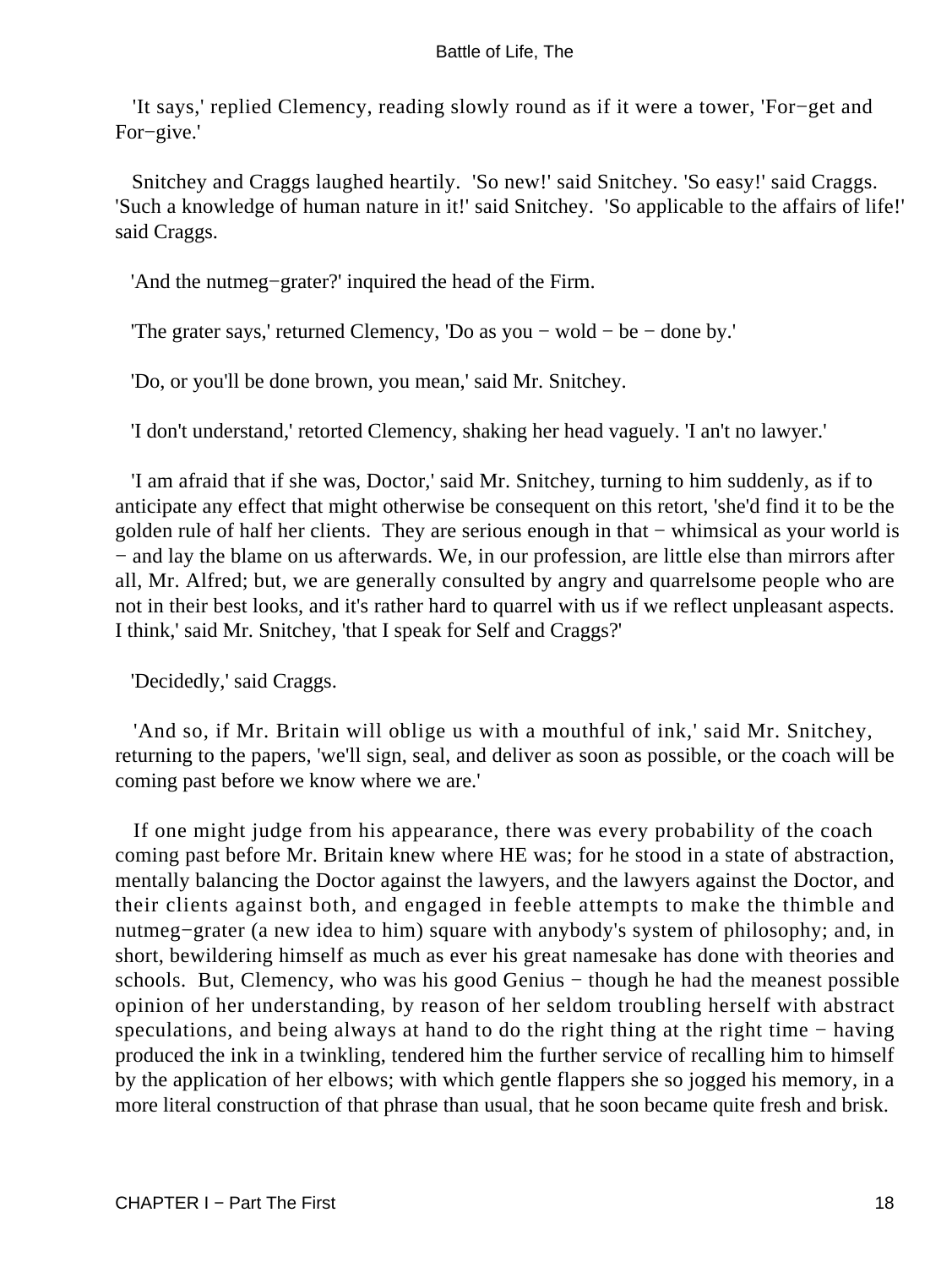How he laboured under an apprehension not uncommon to persons in his degree, to whom the use of pen and ink is an event, that he couldn't append his name to a document, not of his own writing, without committing himself in some shadowy manner, or somehow signing away vague and enormous sums of money; and how he approached the deeds under protest, and by dint of the Doctor's coercion, and insisted on pausing to look at them before writing (the cramped hand, to say nothing of the phraseology, being so much Chinese to him), and also on turning them round to see whether there was anything fraudulent underneath; and how, having signed his name, he became desolate as one who had parted with his property and rights; I want the time to tell. Also, how the blue bag containing his signature, afterwards had a mysterious interest for him, and he couldn't leave it; also, how Clemency Newcome, in an ecstasy of laughter at the idea of her own importance and dignity, brooded over the whole table with her two elbows, like a spread eagle, and reposed her head upon her left arm as a preliminary to the formation of certain cabalistic characters, which required a deal of ink, and imaginary counterparts whereof she executed at the same time with her tongue. Also, how, having once tasted ink, she became thirsty in that regard, as tame tigers are said to be after tasting another sort of fluid, and wanted to sign everything, and put her name in all kinds of places. In brief, the Doctor was discharged of his trust and all its responsibilities; and Alfred, taking it on himself, was fairly started on the journey of life.

'Britain!' said the Doctor. 'Run to the gate, and watch for the coach. Time flies, Alfred.'

 'Yes, sir, yes,' returned the young man, hurriedly. 'Dear Grace! a moment! Marion − so young and beautiful, so winning and so much admired, dear to my heart as nothing else in life is − remember! I leave Marion to you!'

 'She has always been a sacred charge to me, Alfred. She is doubly so, now. I will be faithful to my trust, believe me.'

 'I do believe it, Grace. I know it well. Who could look upon your face, and hear your voice, and not know it! Ah, Grace! If I had your well−governed heart, and tranquil mind, how bravely I would leave this place to−day!'

'Would you?' she answered with a quiet smile.

'And yet, Grace − Sister, seems the natural word.'

'Use it!' she said quickly. 'I am glad to hear it. Call me nothing else.'

 'And yet, sister, then,' said Alfred, 'Marion and I had better have your true and steadfast qualities serving us here, and making us both happier and better. I wouldn't carry them away, to sustain myself, if I could!'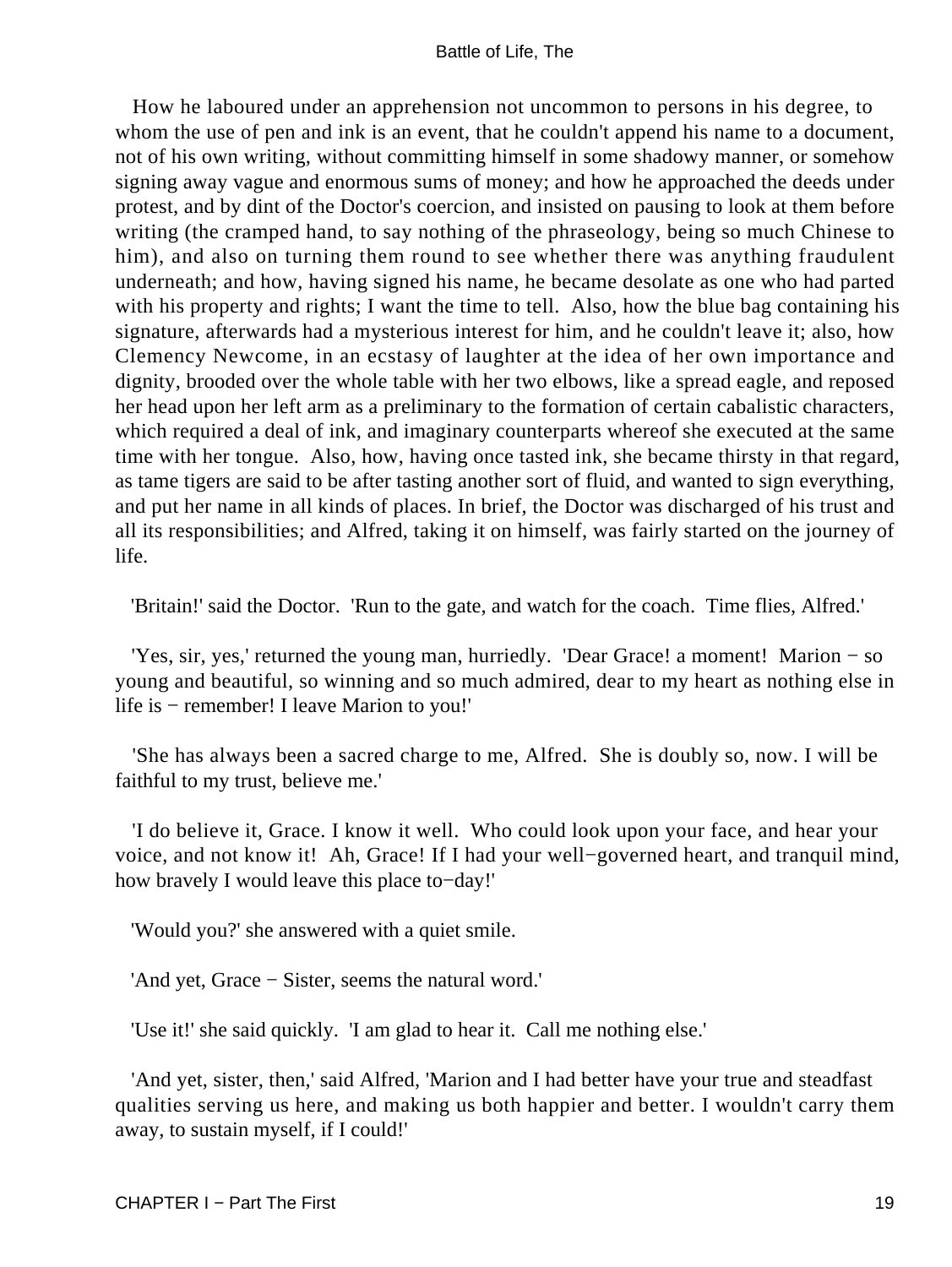'Coach upon the hill−top!' exclaimed Britain.

'Time flies, Alfred,' said the Doctor.

 Marion had stood apart, with her eyes fixed upon the ground; but, this warning being given, her young lover brought her tenderly to where her sister stood, and gave her into her embrace.

 'I have been telling Grace, dear Marion,' he said, 'that you are her charge; my precious trust at parting. And when I come back and reclaim you, dearest, and the bright prospect of our married life lies stretched before us, it shall be one of our chief pleasures to consult how we can make Grace happy; how we can anticipate her wishes; how we can show our gratitude and love to her; how we can return her something of the debt she will have heaped upon us.'

 The younger sister had one hand in his; the other rested on her sister's neck. She looked into that sister's eyes, so calm, serene, and cheerful, with a gaze in which affection, admiration, sorrow, wonder, almost veneration, were blended. She looked into that sister's face, as if it were the face of some bright angel. Calm, serene, and cheerful, the face looked back on her and on her lover.

 'And when the time comes, as it must one day,' said Alfred, − 'I wonder it has never come yet, but Grace knows best, for Grace is always right − when SHE will want a friend to open her whole heart to, and to be to her something of what she has been to us − then, Marion, how faithful we will prove, and what delight to us to know that she, our dear good sister, loves and is loved again, as we would have her!'

 Still the younger sister looked into her eyes, and turned not − even towards him. And still those honest eyes looked back, so calm, serene, and cheerful, on herself and on her lover.

 'And when all that is past, and we are old, and living (as we must!) together − close together − talking often of old times,' said Alfred − 'these shall be our favourite times among them − this day most of all; and, telling each other what we thought and felt, and hoped and feared at parting; and how we couldn't bear to say good bye − '

'Coach coming through the wood!' cried Britain.

 'Yes! I am ready − and how we met again, so happily in spite of all; we'll make this day the happiest in all the year, and keep it as a treble birth−day. Shall we, dear?'

 'Yes!' interposed the elder sister, eagerly, and with a radiant smile. 'Yes! Alfred, don't linger. There's no time. Say good bye to Marion. And Heaven be with you!'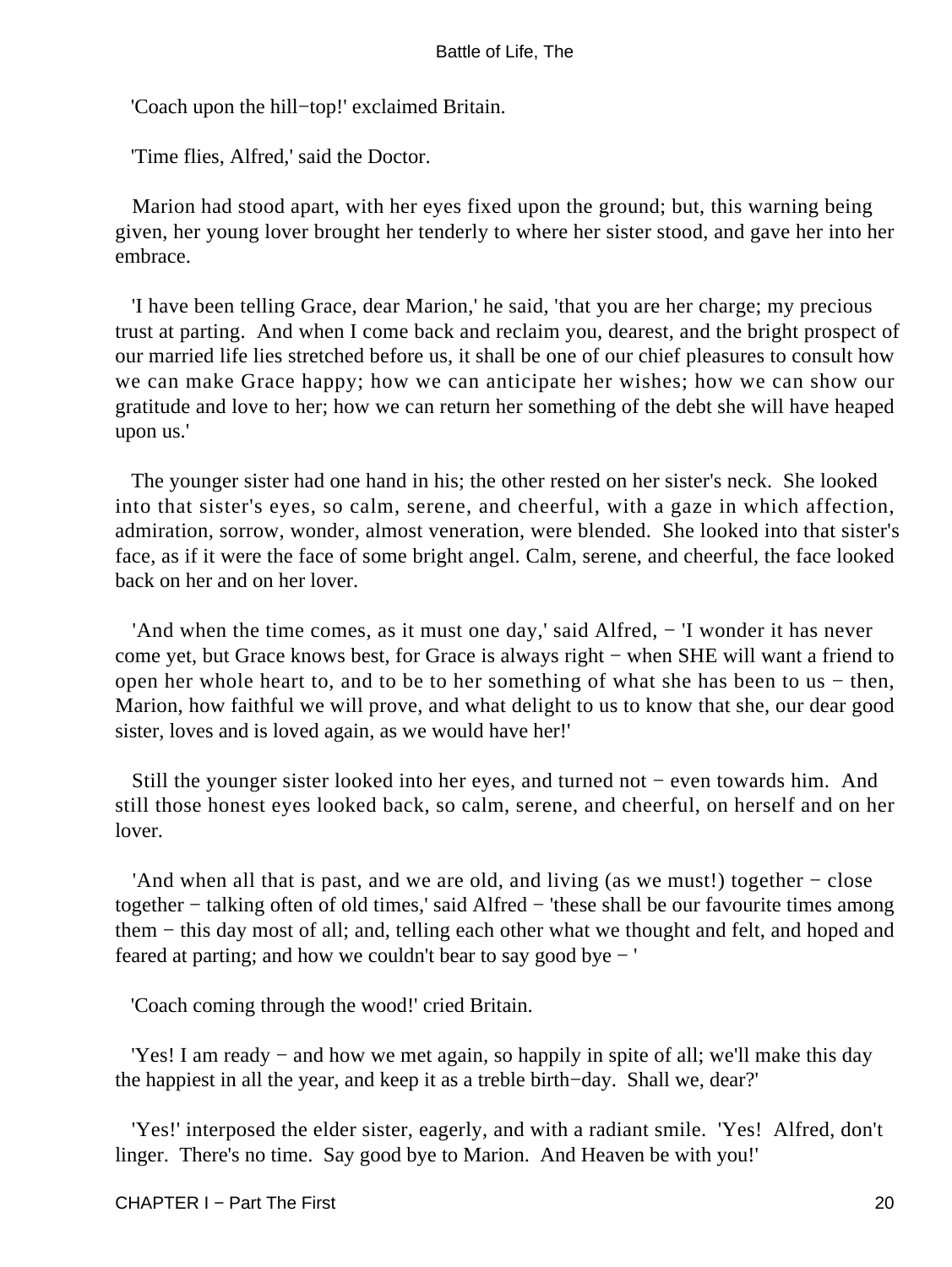He pressed the younger sister to his heart. Released from his embrace, she again clung to her sister; and her eyes, with the same blended look, again sought those so calm, serene, and cheerful.

 'Farewell, my boy!' said the Doctor. 'To talk about any serious correspondence or serious affections, and engagements and so forth, in such a − ha ha ha! – you know what I mean − why that, of course, would be sheer nonsense. All I can say is, that if you and Marion should continue in the same foolish minds, I shall not object to have you for a son−in−law one of these days.'

'Over the bridge!' cried Britain.

 'Let it come!' said Alfred, wringing the Doctor's hand stoutly. 'Think of me sometimes, my old friend and guardian, as seriously as you can! Adieu, Mr. Snitchey! Farewell, Mr. Craggs!'

'Coming down the road!' cried Britain.

 'A kiss of Clemency Newcome for long acquaintance' sake! Shake hands, Britain! Marion, dearest heart, good bye! Sister Grace! remember!'

 The quiet household figure, and the face so beautiful in its serenity, were turned towards him in reply; but Marion's look and attitude remained unchanged.

 The coach was at the gate. There was a bustle with the luggage. The coach drove away. Marion never moved.

'He waves his hat to you, my love,' said Grace. 'Your chosen husband, darling. Look!'

 The younger sister raised her head, and, for a moment, turned it. Then, turning back again, and fully meeting, for the first time, those calm eyes, fell sobbing on her neck.

'Oh, Grace. God bless you! But I cannot bear to see it, Grace! It breaks my heart.'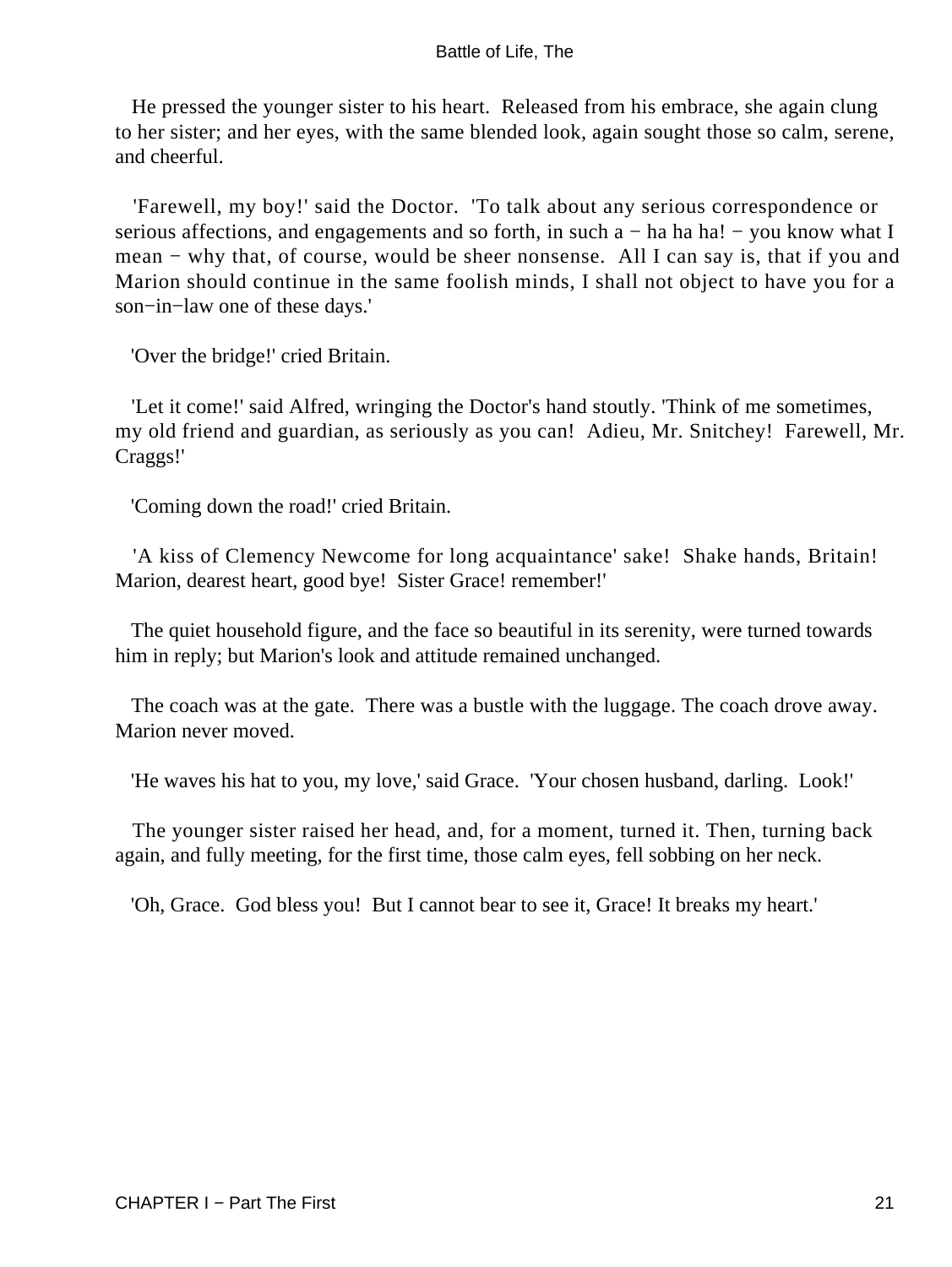## **[CHAPTER Ii − Part The Second](#page-72-0)**

*S*NITCHEY **And craggs** had a snug little office on the old Battle Ground, where they drove a snug little business, and fought a great many small pitched battles for a great many contending parties. Though it could hardly be said of these conflicts that they were running fights − for in truth they generally proceeded at a snail's pace − the part the Firm had in them came so far within the general denomination, that now they took a shot at this Plaintiff, and now aimed a chop at that Defendant, now made a heavy charge at an estate in Chancery, and now had some light skirmishing among an irregular body of small debtors, just as the occasion served, and the enemy happened to present himself. The Gazette was an important and profitable feature in some of their fields, as in fields of greater renown; and in most of the Actions wherein they showed their generalship, it was afterwards observed by the combatants that they had had great difficulty in making each other out, or in knowing with any degree of distinctness what they were about, in consequence of the vast amount of smoke by which they were surrounded.

 The offices of Messrs. Snitchey and Craggs stood convenient, with an open door down two smooth steps, in the market−place; so that any angry farmer inclining towards hot water, might tumble into it at once. Their special council−chamber and hall of conference was an old back−room up−stairs, with a low dark ceiling, which seemed to be knitting its brows gloomily in the consideration of tangled points of law. It was furnished with some high−backed leathern chairs, garnished with great goggle−eyed brass nails, of which, every here and there, two or three had fallen out − or had been picked out, perhaps, by the wandering thumbs and forefingers of bewildered clients. There was a framed print of a great judge in it, every curl in whose dreadful wig had made a man's hair stand on end. Bales of papers filled the dusty closets, shelves, and tables; and round the wainscot there were tiers of boxes, padlocked and fireproof, with people's names painted outside, which anxious visitors felt themselves, by a cruel enchantment, obliged to spell backwards and forwards, and to make anagrams of, while they sat, seeming to listen to Snitchey and Craggs, without comprehending one word of what they said.

 Snitchey and Craggs had each, in private life as in professional existence, a partner of his own. Snitchey and Craggs were the best friends in the world, and had a real confidence in one another; but Mrs. Snitchey, by a dispensation not uncommon in the affairs of life, was on principle suspicious of Mr. Craggs; and Mrs. Craggs was on principle suspicious of Mr. Snitchey. 'Your Snitcheys indeed,' the latter lady would observe, sometimes, to Mr. Craggs; using that imaginative plural as if in disparagement of an objectionable pair of pantaloons, or other articles not possessed of a singular number; 'I don't see what you want with your Snitcheys, for my part. You trust a great deal too much to your Snitcheys, I think, and I hope you may never find my words come true.' While Mrs. Snitchey would observe to Mr.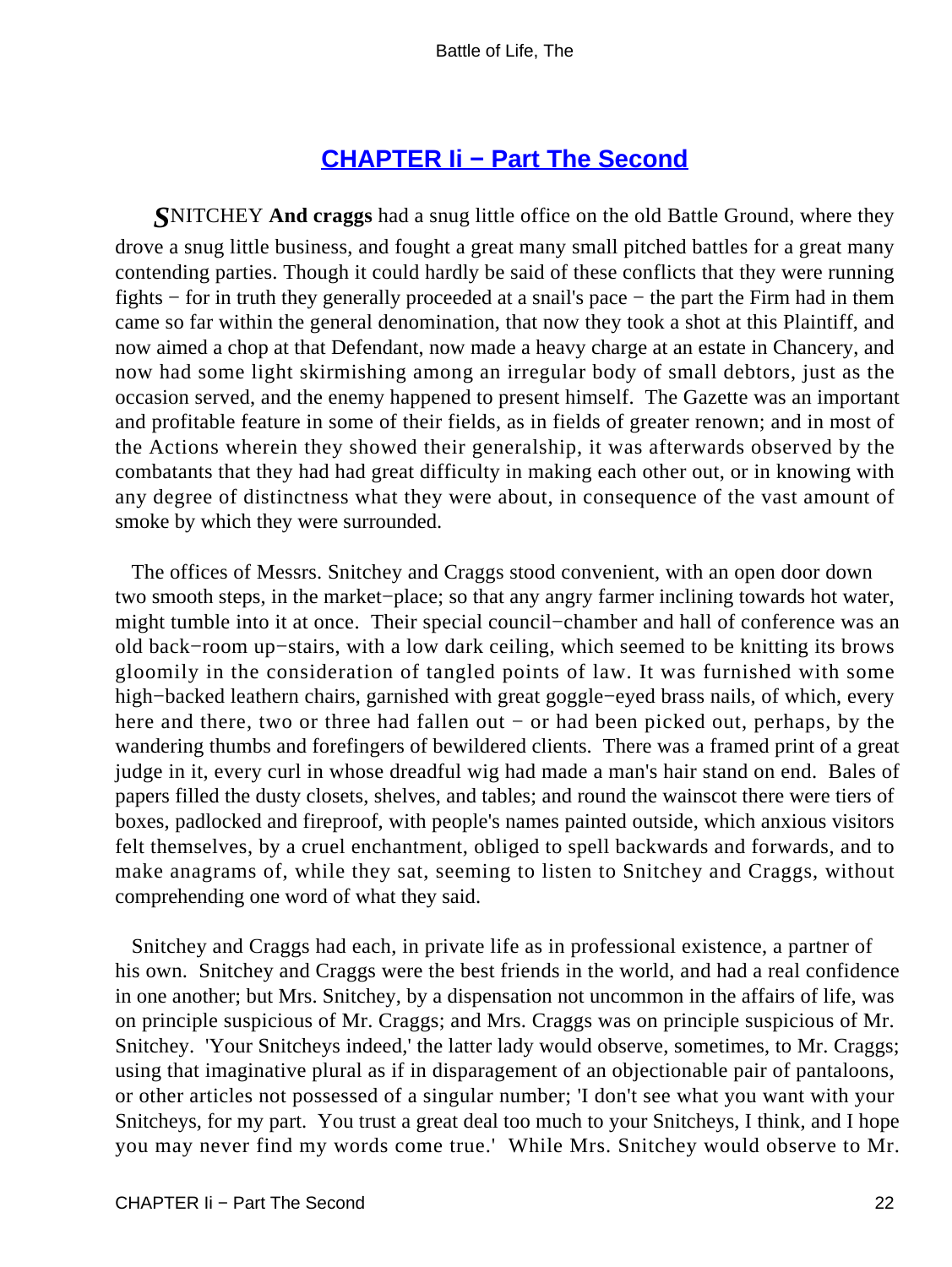Snitchey, of Craggs, 'that if ever he was led away by man he was led away by that man, and that if ever she read a double purpose in a mortal eye, she read that purpose in Craggs's eye.' Notwithstanding this, however, they were all very good friends in general: and Mrs. Snitchey and Mrs. Craggs maintained a close bond of alliance against 'the office,' which they both considered the Blue chamber, and common enemy, full of dangerous (because unknown) machinations.

 In this office, nevertheless, Snitchey and Craggs made honey for their several hives. Here, sometimes, they would linger, of a fine evening, at the window of their council−chamber overlooking the old battle−ground, and wonder (but that was generally at assize time, when much business had made them sentimental) at the folly of mankind, who couldn't always be at peace with one another and go to law comfortably. Here, days, and weeks, and months, and years, passed over them: their calendar, the gradually diminishing number of brass nails in the leathern chairs, and the increasing bulk of papers on the tables. Here, nearly three years' flight had thinned the one and swelled the other, since the breakfast in the orchard; when they sat together in consultation at night.

 Not alone; but, with a man of about thirty, or that time of life, negligently dressed, and somewhat haggard in the face, but well− made, well−attired, and well−looking, who sat in the armchair of state, with one hand in his breast, and the other in his dishevelled hair, pondering moodily. Messrs. Snitchey and Craggs sat opposite each other at a neighbouring desk. One of the fireproof boxes, unpadlocked and opened, was upon it; a part of its contents lay strewn upon the table, and the rest was then in course of passing through the hands of Mr. Snitchey; who brought it to the candle, document by document; looked at every paper singly, as he produced it; shook his head, and handed it to Mr. Craggs; who looked it over also, shook his head, and laid it down. Sometimes, they would stop, and shaking their heads in concert, look towards the abstracted client. And the name on the box being Michael Warden, Esquire, we may conclude from these premises that the name and the box were both his, and that the affairs of Michael Warden, Esquire, were in a bad way.

 'That's all,' said Mr. Snitchey, turning up the last paper. 'Really there's no other resource. No other resource.'

'All lost, spent, wasted, pawned, borrowed, and sold, eh?' said the client, looking up.

'All,' returned Mr. Snitchey.

'Nothing else to be done, you say?'

'Nothing at all.'

The client bit his nails, and pondered again.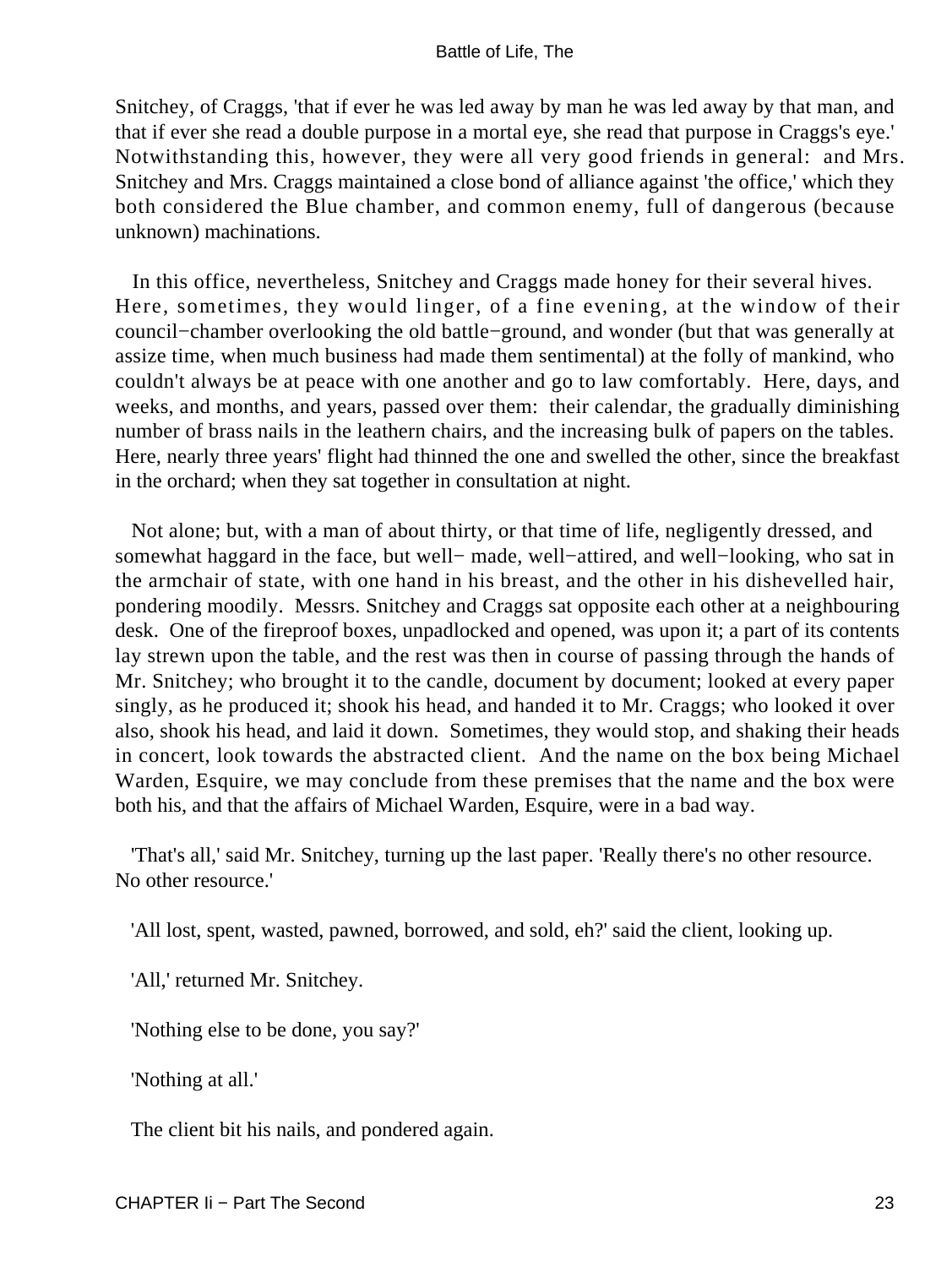'And I am not even personally safe in England? You hold to that, do you?'

'In no part of the United Kingdom of Great Britain and Ireland,' replied Mr. Snitchey.

 'A mere prodigal son with no father to go back to, no swine to keep, and no husks to share with them? Eh?' pursued the client, rocking one leg over the other, and searching the ground with his eyes.

 Mr. Snitchey coughed, as if to deprecate the being supposed to participate in any figurative illustration of a legal position. Mr. Craggs, as if to express that it was a partnership view of the subject, also coughed.

'Ruined at thirty!' said the client. 'Humph!'

 'Not ruined, Mr. Warden,' returned Snitchey. 'Not so bad as that. You have done a good deal towards it, I must say, but you are not ruined. A little nursing − '

'A little Devil,' said the client.

'Mr. Craggs,' said Snitchey, 'will you oblige me with a pinch of snuff? Thank you, sir.'

 As the imperturbable lawyer applied it to his nose with great apparent relish and a perfect absorption of his attention in the proceeding, the client gradually broke into a smile, and, looking up, said:

'You talk of nursing. How long nursing?'

 'How long nursing?' repeated Snitchey, dusting the snuff from his fingers, and making a slow calculation in his mind. 'For your involved estate, sir? In good hands? S. and C.'s, say? Six or seven years.'

 'To starve for six or seven years!' said the client with a fretful laugh, and an impatient change of his position.

 'To starve for six or seven years, Mr. Warden,' said Snitchey, 'would be very uncommon indeed. You might get another estate by showing yourself, the while. But, we don't think you could do it − speaking for Self and Craggs − and consequently don't advise it.'

'What DO you advise?'

 'Nursing, I say,' repeated Snitchey. 'Some few years of nursing by Self and Craggs would bring it round. But to enable us to make terms, and hold terms, and you to keep terms, you must go away; you must live abroad. As to starvation, we could ensure you some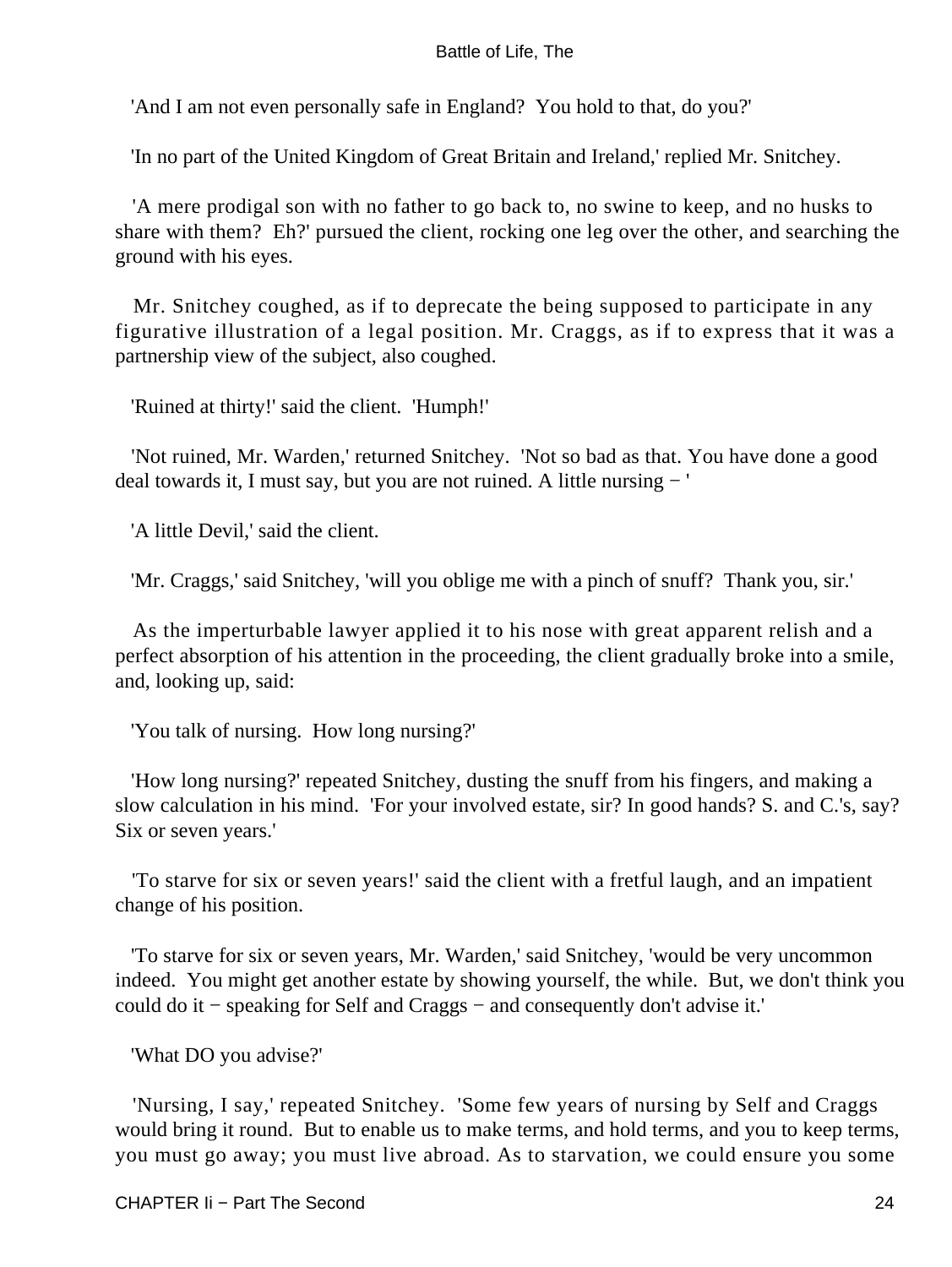hundreds a−year to starve upon, even in the beginning − I dare say, Mr. Warden.'

'Hundreds,' said the client. 'And I have spent thousands!'

 'That,' retorted Mr. Snitchey, putting the papers slowly back into the cast−iron box, 'there is no doubt about. No doubt about,' he repeated to himself, as he thoughtfully pursued his occupation.

 The lawyer very likely knew HIS man; at any rate his dry, shrewd, whimsical manner, had a favourable influence on the client's moody state, and disposed him to be more free and unreserved. Or, perhaps the client knew HIS man, and had elicited such encouragement as he had received, to render some purpose he was about to disclose the more defensible in appearance. Gradually raising his head, he sat looking at his immovable adviser with a smile, which presently broke into a laugh.

'After all,' he said, 'my iron−headed friend − '

Mr. Snitchey pointed out his partner. 'Self and − excuse me − Craggs.'

 'I beg Mr. Craggs's pardon,' said the client. 'After all, my iron− headed friends,' he leaned forward in his chair, and dropped his voice a little, 'you don't know half my ruin yet.'

Mr. Snitchey stopped and stared at him. Mr. Craggs also stared.

'I am not only deep in debt,' said the client, 'but I am deep in − '

'Not in love!' cried Snitchey.

 'Yes!' said the client, falling back in his chair, and surveying the Firm with his hands in his pockets. 'Deep in love.'

'And not with an heiress, sir?' said Snitchey.

'Not with an heiress.'

'Nor a rich lady?'

'Nor a rich lady that I know of − except in beauty and merit.'

'A single lady, I trust?' said Mr. Snitchey, with great expression.

'Certainly.'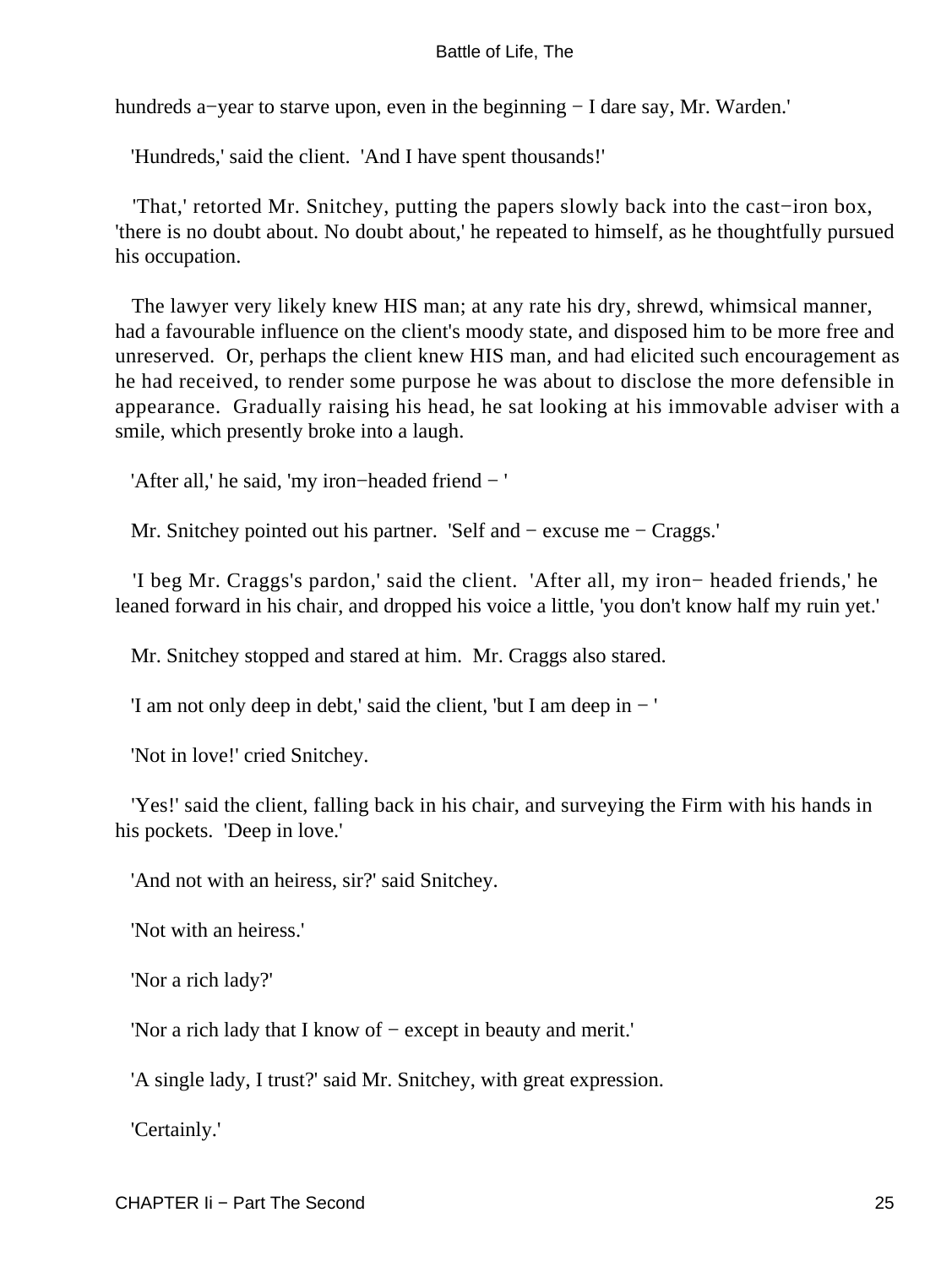'It's not one of Dr. Jeddler's daughters?' said Snitchey, suddenly squaring his elbows on his knees, and advancing his face at least a yard.

'Yes!' returned the client.

'Not his younger daughter?' said Snitchey.

'Yes!' returned the client.

 'Mr. Craggs,' said Snitchey, much relieved, 'will you oblige me with another pinch of snuff? Thank you! I am happy to say it don't signify, Mr. Warden; she's engaged, sir, she's bespoke. My partner can corroborate me. We know the fact.'

'We know the fact,' repeated Craggs.

 'Why, so do I perhaps,' returned the client quietly. 'What of that! Are you men of the world, and did you never hear of a woman changing her mind?'

 'There certainly have been actions for breach,' said Mr. Snitchey, 'brought against both spinsters and widows, but, in the majority of cases – '

 'Cases!' interposed the client, impatiently. 'Don't talk to me of cases. The general precedent is in a much larger volume than any of your law books. Besides, do you think I have lived six weeks in the Doctor's house for nothing?'

 'I think, sir,' observed Mr. Snitchey, gravely addressing himself to his partner, 'that of all the scrapes Mr. Warden's horses have brought him into at one time and another − and they have been pretty numerous, and pretty expensive, as none know better than himself, and you, and I − the worst scrape may turn out to be, if he talks in this way, this having ever been left by one of them at the Doctor's garden wall, with three broken ribs, a snapped collar− bone, and the Lord knows how many bruises. We didn't think so much of it, at the time when we knew he was going on well under the Doctor's hands and roof; but it looks bad now, sir. Bad? It looks very bad. Doctor Jeddler too − our client, Mr. Craggs.'

'Mr. Alfred Heathfield too − a sort of client, Mr. Snitchey,' said Craggs.

 'Mr. Michael Warden too, a kind of client,' said the careless visitor, 'and no bad one either: having played the fool for ten or twelve years. However, Mr. Michael Warden has sown his wild oats now – there's their crop, in that box; and he means to repent and be wise. And in proof of it, Mr. Michael Warden means, if he can, to marry Marion, the Doctor's lovely daughter, and to carry her away with him.'

'Really, Mr. Craggs,' Snitchey began.

CHAPTER Ii − Part The Second 26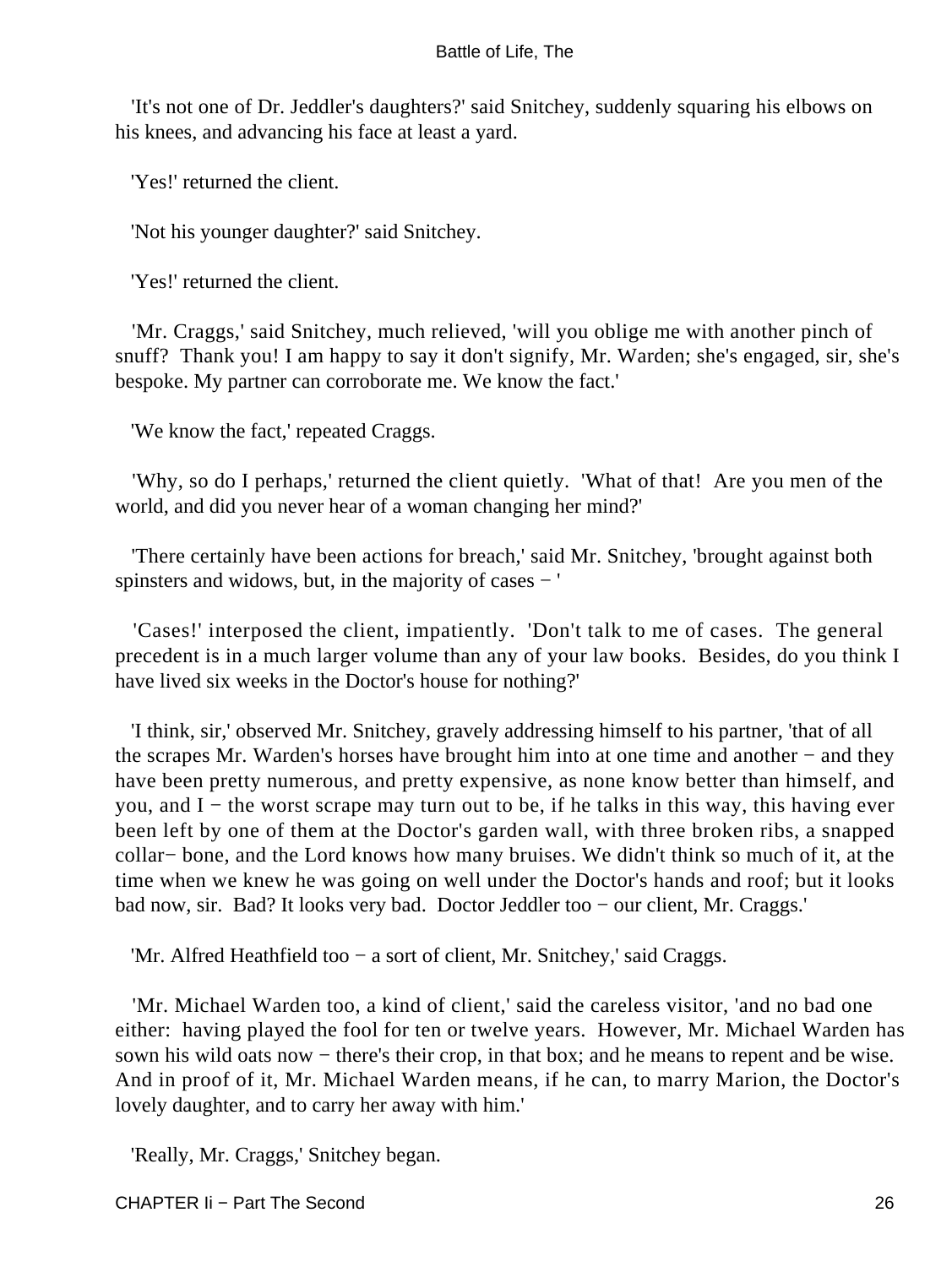'Really, Mr. Snitchey, and Mr. Craggs, partners both,' said the client, interrupting him; 'you know your duty to your clients, and you know well enough, I am sure, that it is no part of it to interfere in a mere love affair, which I am obliged to confide to you. I am not going to carry the young lady off, without her own consent. There's nothing illegal in it. I never was Mr. Heathfield's bosom friend. I violate no confidence of his. I love where he loves, and I mean to win where he would win, if I can.'

 'He can't, Mr. Craggs,' said Snitchey, evidently anxious and discomfited. 'He can't do it, sir. She dotes on Mr. Alfred.'

'Does she?' returned the client.

'Mr. Craggs, she dotes on him, sir,' persisted Snitchey.

 'I didn't live six weeks, some few months ago, in the Doctor's house for nothing; and I doubted that soon,' observed the client. 'She would have doted on him, if her sister could have brought it about; but I watched them. Marion avoided his name, avoided the subject: shrunk from the least allusion to it, with evident distress.'

'Why should she, Mr. Craggs, you know? Why should she, sir?' inquired Snitchey.

 'I don't know why she should, though there are many likely reasons,' said the client, smiling at the attention and perplexity expressed in Mr. Snitchey's shining eye, and at his cautious way of carrying on the conversation, and making himself informed upon the subject; 'but I know she does. She was very young when she made the engagement − if it may be called one, I am not even sure of that – and has repented of it, perhaps. Perhaps – it seems a foppish thing to say, but upon my soul I don't mean it in that light – she may have fallen in love with me, as I have fallen in love with her.'

 'He, he! Mr. Alfred, her old playfellow too, you remember, Mr. Craggs,' said Snitchey, with a disconcerted laugh; 'knew her almost from a baby!'

 'Which makes it the more probable that she may be tired of his idea,' calmly pursued the client, 'and not indisposed to exchange it for the newer one of another lover, who presents himself (or is presented by his horse) under romantic circumstances; has the not unfavourable reputation – with a country girl – of having lived thoughtlessly and gaily, without doing much harm to anybody; and who, for his youth and figure, and so forth – this may seem foppish again, but upon my soul I don't mean it in that light − might perhaps pass muster in a crowd with Mr. Alfred himself.'

 There was no gainsaying the last clause, certainly; and Mr. Snitchey, glancing at him, thought so. There was something naturally graceful and pleasant in the very carelessness of his air. It seemed to suggest, of his comely face and well−knit figure, that they might be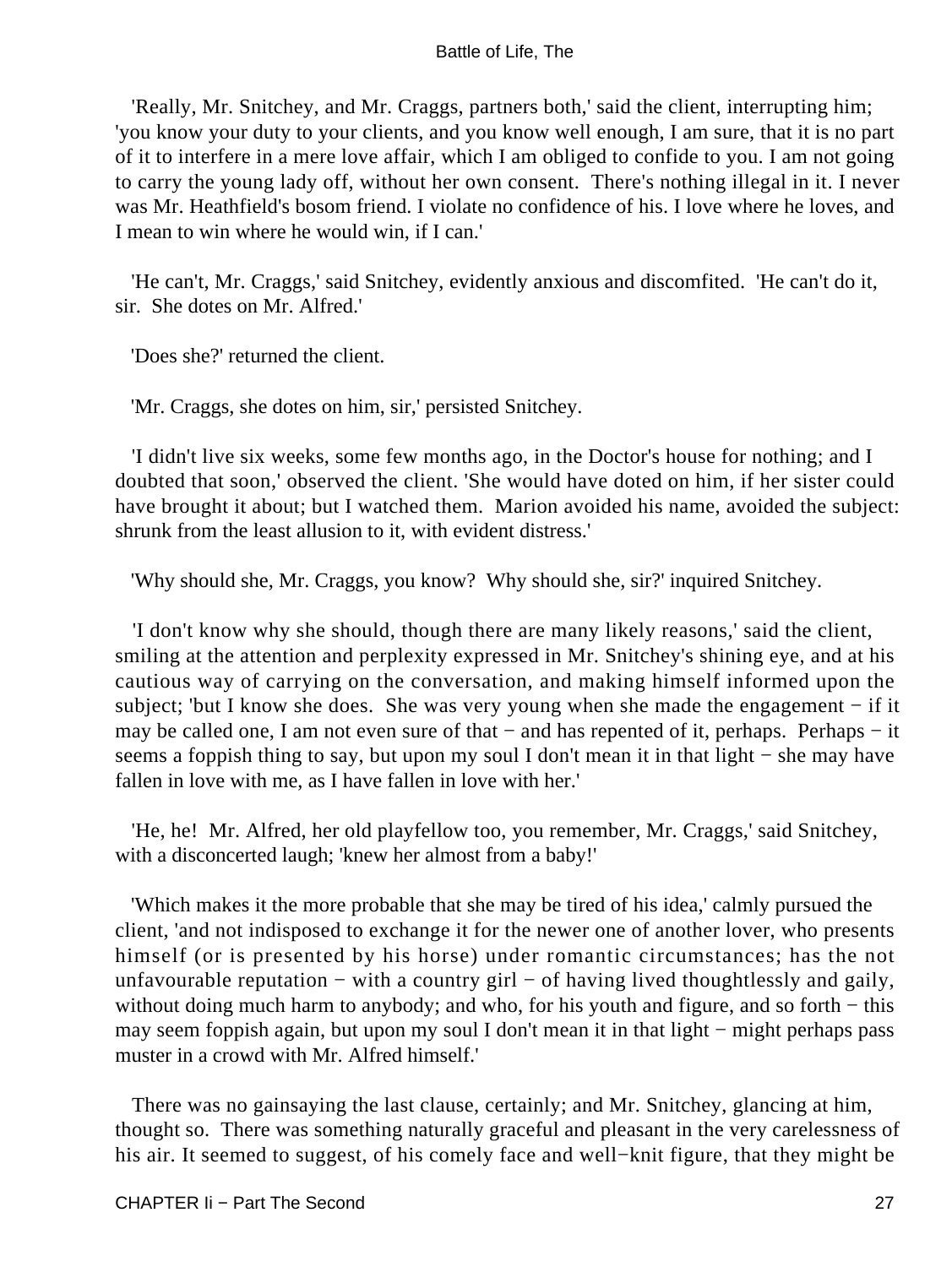greatly better if he chose: and that, once roused and made earnest (but he never had been earnest yet), he could be full of fire and purpose. 'A dangerous sort of libertine,' thought the shrewd lawyer, 'to seem to catch the spark he wants, from a young lady's eyes.'

 'Now, observe, Snitchey,' he continued, rising and taking him by the button, 'and Craggs,' taking him by the button also, and placing one partner on either side of him, so that neither might evade him. 'I don't ask you for any advice. You are right to keep quite aloof from all parties in such a matter, which is not one in which grave men like you could interfere, on any side. I am briefly going to review in half−a−dozen words, my position and intention, and then I shall leave it to you to do the best for me, in money matters, that you can: seeing, that, if I run away with the Doctor's beautiful daughter (as I hope to do, and to become another man under her bright influence), it will be, for the moment, more chargeable than running away alone. But I shall soon make all that up in an altered life.'

 'I think it will be better not to hear this, Mr. Craggs?' said Snitchey, looking at him across the client.

'I think not,' said Craggs. − Both listened attentively.

 'Well! You needn't hear it,' replied their client. 'I'll mention it, however. I don't mean to ask the Doctor's consent, because he wouldn't give it me. But I mean to do the Doctor no wrong or harm, because (besides there being nothing serious in such trifles, as he says) I hope to rescue his child, my Marion, from what I see − I **Know −** she dreads, and contemplates with misery: that is, the return of this old lover. If anything in the world is true, it is true that she dreads his return. Nobody is injured so far. I am so harried and worried here just now, that I lead the life of a flying−fish. I skulk about in the dark, I am shut out of my own house, and warned off my own grounds; but, that house, and those grounds, and many an acre besides, will come back to me one day, as you know and say; and Marion will probably be richer − on your showing, who are never sanguine − ten years hence as my wife, than as the wife of Alfred Heathfield, whose return she dreads (remember that), and in whom or in any man, my passion is not surpassed. Who is injured yet? It is a fair case throughout. My right is as good as his, if she decide in my favour; and I will try my right by her alone. You will like to know no more after this, and I will tell you no more. Now you know my purpose, and wants. When must I leave here?'

'In a week,' said Snitchey. 'Mr. Craggs?'

'In something less, I should say,' responded Craggs.

 'In a month,' said the client, after attentively watching the two faces. 'This day month. To−day is Thursday. Succeed or fail, on this day month I go.'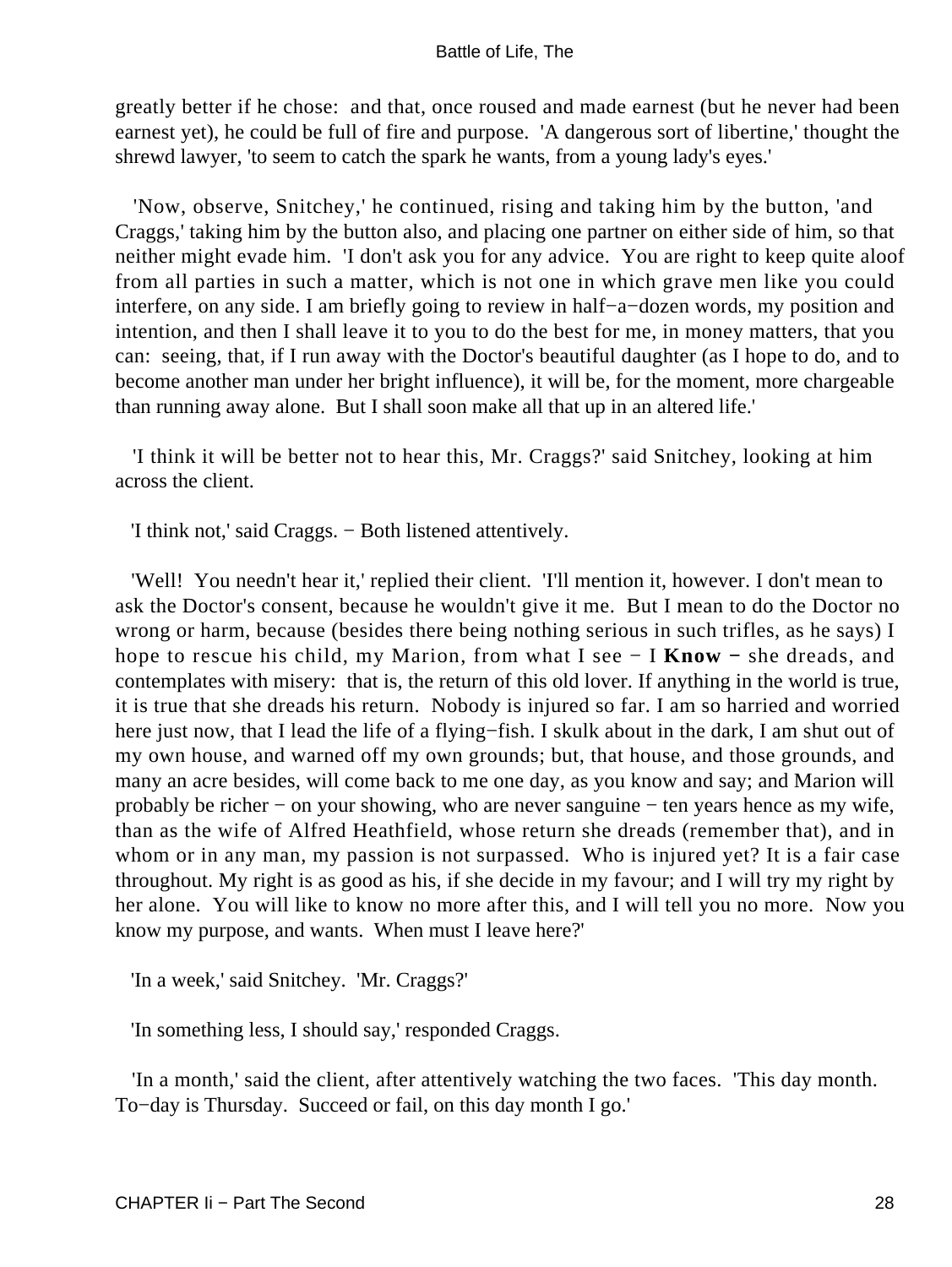'It's too long a delay,' said Snitchey; 'much too long. But let it be so. I thought he'd have stipulated for three,' he murmured to himself. 'Are you going? Good night, sir!'

'Good night!' returned the client, shaking hands with the Firm.

 'You'll live to see me making a good use of riches yet. Henceforth the star of my destiny is, Marion!'

'Take care of the stairs, sir,' replied Snitchey; 'for she don't shine there. Good night!'

'Good night!'

 So they both stood at the stair−head with a pair of office−candles, watching him down. When he had gone away, they stood looking at each other.

'What do you think of all this, Mr. Craggs?' said Snitchey.

Mr. Craggs shook his head.

 'It was our opinion, on the day when that release was executed, that there was something curious in the parting of that pair; I recollect,' said Snitchey.

'It was,' said Mr. Craggs.

 'Perhaps he deceives himself altogether,' pursued Mr. Snitchey, locking up the fireproof box, and putting it away; 'or, if he don't, a little bit of fickleness and perfidy is not a miracle, Mr. Craggs. And yet I thought that pretty face was very true. I thought,' said Mr. Snitchey, putting on his great−coat (for the weather was very cold), drawing on his gloves, and snuffing out one candle, 'that I had even seen her character becoming stronger and more resolved of late. More like her sister's.'

'Mrs. Craggs was of the same opinion,' returned Craggs.

 'I'd really give a trifle to−night,' observed Mr. Snitchey, who was a good−natured man, 'if I could believe that Mr. Warden was reckoning without his host; but, light−headed, capricious, and unballasted as he is, he knows something of the world and its people (he ought to, for he has bought what he does know, dear enough); and I can't quite think that. We had better not interfere: we can do nothing, Mr. Craggs, but keep quiet.'

'Nothing,' returned Craggs.

 'Our friend the Doctor makes light of such things,' said Mr. Snitchey, shaking his head. 'I hope he mayn't stand in need of his philosophy. Our friend Alfred talks of the battle of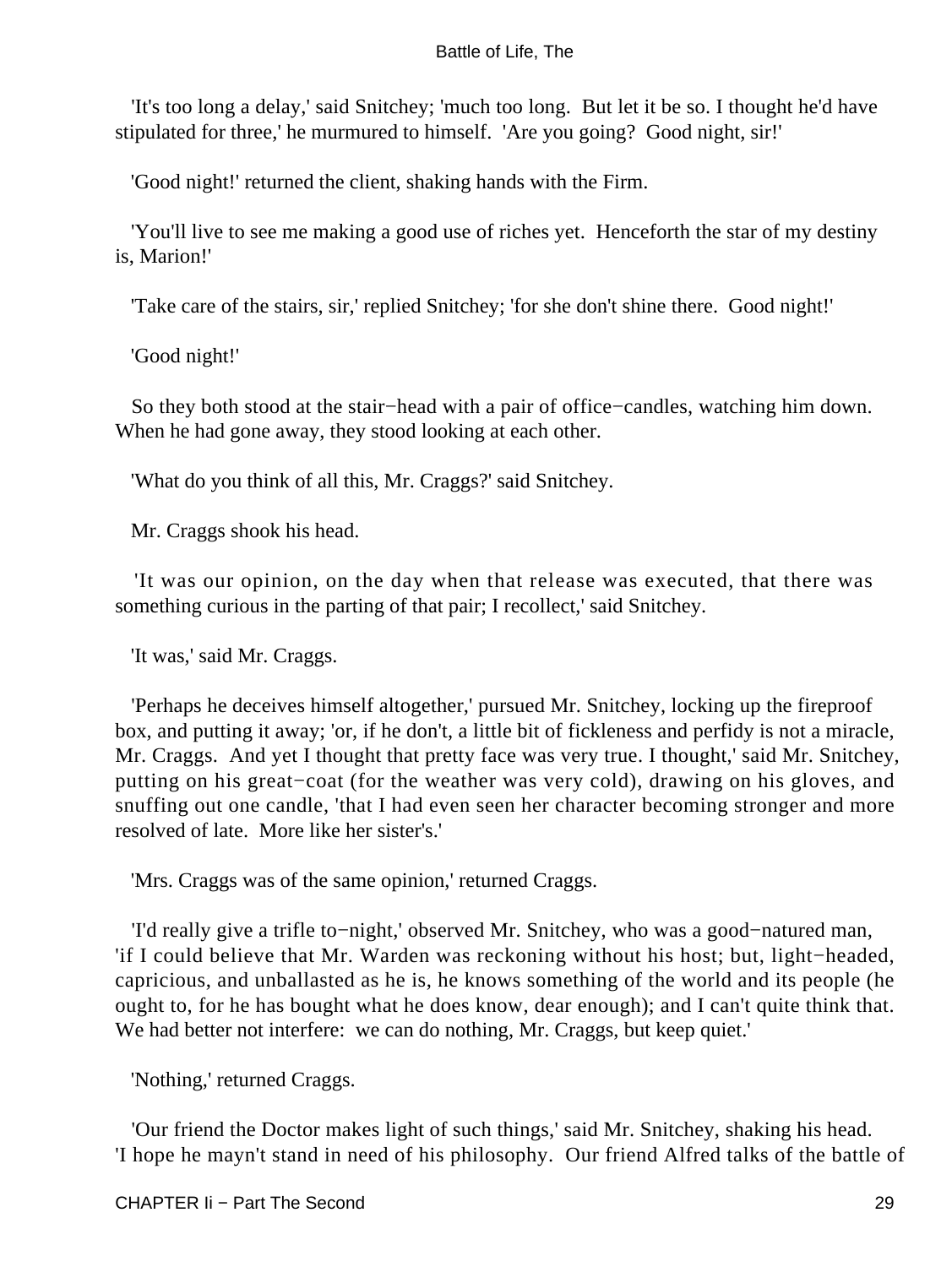life,' he shook his head again, 'I hope he mayn't be cut down early in the day. Have you got your hat, Mr. Craggs? I am going to put the other candle out.' Mr. Craggs replying in the affirmative, Mr. Snitchey suited the action to the word, and they groped their way out of the council−chamber, now dark as the subject, or the law in general.

 My story passes to a quiet little study, where, on that same night, the sisters and the hale old Doctor sat by a cheerful fireside. Grace was working at her needle. Marion read aloud from a book before her. The Doctor, in his dressing−gown and slippers, with his feet spread out upon the warm rug, leaned back in his easy− chair, and listened to the book, and looked upon his daughters.

 They were very beautiful to look upon. Two better faces for a fireside, never made a fireside bright and sacred. Something of the difference between them had been softened down in three years' time; and enthroned upon the clear brow of the younger sister, looking through her eyes, and thrilling in her voice, was the same earnest nature that her own motherless youth had ripened in the elder sister long ago. But she still appeared at once the lovelier and weaker of the two; still seemed to rest her head upon her sister's breast, and put her trust in her, and look into her eyes for counsel and reliance. Those loving eyes, so calm, serene, and cheerful, as of old.

 '«And being in her own home,»' read Marion, from the book; '«her home made exquisitely dear by these remembrances, she now began to know that the great trial of her heart must soon come on, and could not be delayed. O Home, our comforter and friend when others fall away, to part with whom, at any step between the cradle and the grave»'−

'Marion, my love!' said Grace.

'Why, Puss!' exclaimed her father, 'what's the matter?'

 She put her hand upon the hand her sister stretched towards her, and read on; her voice still faltering and trembling, though she made an effort to command it when thus interrupted.

 '«To part with whom, at any step between the cradle and the grave, is always sorrowful. O Home, so true to us, so often slighted in return, be lenient to them that turn away from thee, and do not haunt their erring footsteps too reproachfully! Let no kind looks, no well−remembered smiles, be seen upon thy phantom face. Let no ray of affection, welcome, gentleness, forbearance, cordiality, shine from thy white head. Let no old loving word, or tone, rise up in judgment against thy deserter; but if thou canst look harshly and severely, do, in mercy to the Penitent!»'

'Dear Marion, read no more to−night,' said Grace for she was weeping.

'I cannot,' she replied, and closed the book. 'The words seem all on fire!'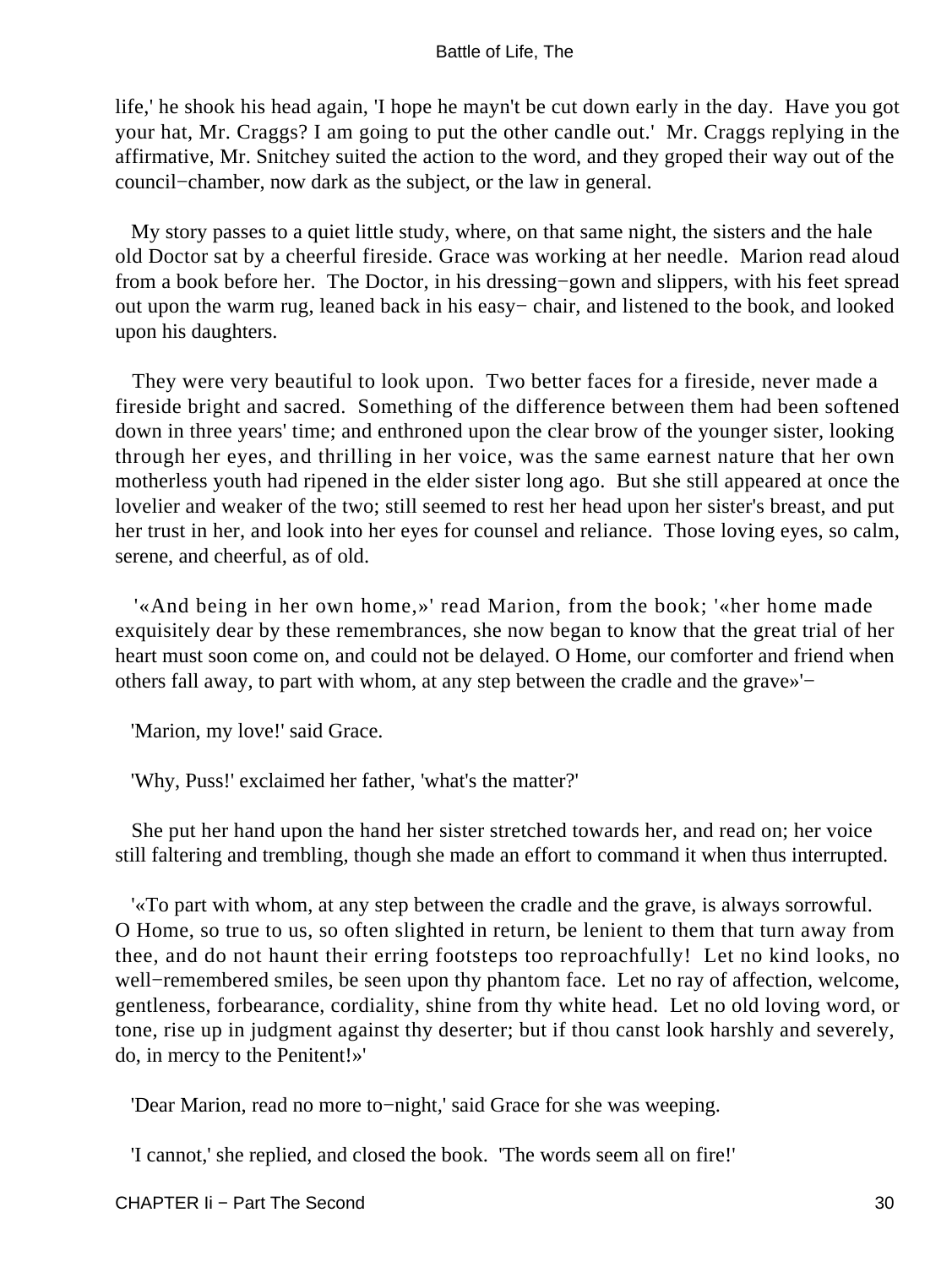The Doctor was amused at this; and laughed as he patted her on the head.

 'What! overcome by a story−book!' said Doctor Jeddler. 'Print and paper! Well, well, it's all one. It's as rational to make a serious matter of print and paper as of anything else. But, dry your eyes, love, dry your eyes. I dare say the heroine has got home again long ago, and made it up all round – and if she hasn't, a real home is only four walls; and a fictitious one, mere rags and ink. What's the matter now?'

'It's only me, Mister,' said Clemency, putting in her head at the door.

'And what's the matter with YOU?' said the Doctor.

 'Oh, bless you, nothing an't the matter with me,' returned Clemency − and truly too, to judge from her well−soaped face, in which there gleamed as usual the very soul of good−humour, which, ungainly as she was, made her quite engaging. Abrasions on the elbows are not generally understood, it is true, to range within that class of personal charms called beauty−spots. But, it is better, going through the world, to have the arms chafed in that narrow passage, than the temper: and Clemency's was sound and whole as any beauty's in the land.

 'Nothing an't the matter with me,' said Clemency, entering, 'but − come a little closer, Mister.'

The Doctor, in some astonishment, complied with this invitation.

'You said I wasn't to give you one before them, you know,' said Clemency.

 A novice in the family might have supposed, from her extraordinary ogling as she said it, as well as from a singular rapture or ecstasy which pervaded her elbows, as if she were embracing herself, that 'one,' in its most favourable interpretation, meant a chaste salute. Indeed the Doctor himself seemed alarmed, for the moment; but quickly regained his composure, as Clemency, having had recourse to both her pockets − beginning with the right one, going away to the wrong one, and afterwards coming back to the right one again − produced a letter from the Post−office.

 'Britain was riding by on a errand,' she chuckled, handing it to the Doctor, 'and see the mail come in, and waited for it. There's A. H. in the corner. Mr. Alfred's on his journey home, I bet. We shall have a wedding in the house – there was two spoons in my saucer this morning. Oh Luck, how slow he opens it!'

 All this she delivered, by way of soliloquy, gradually rising higher and higher on tiptoe, in her impatience to hear the news, and making a corkscrew of her apron, and a bottle of her mouth. At last, arriving at a climax of suspense, and seeing the Doctor still engaged in the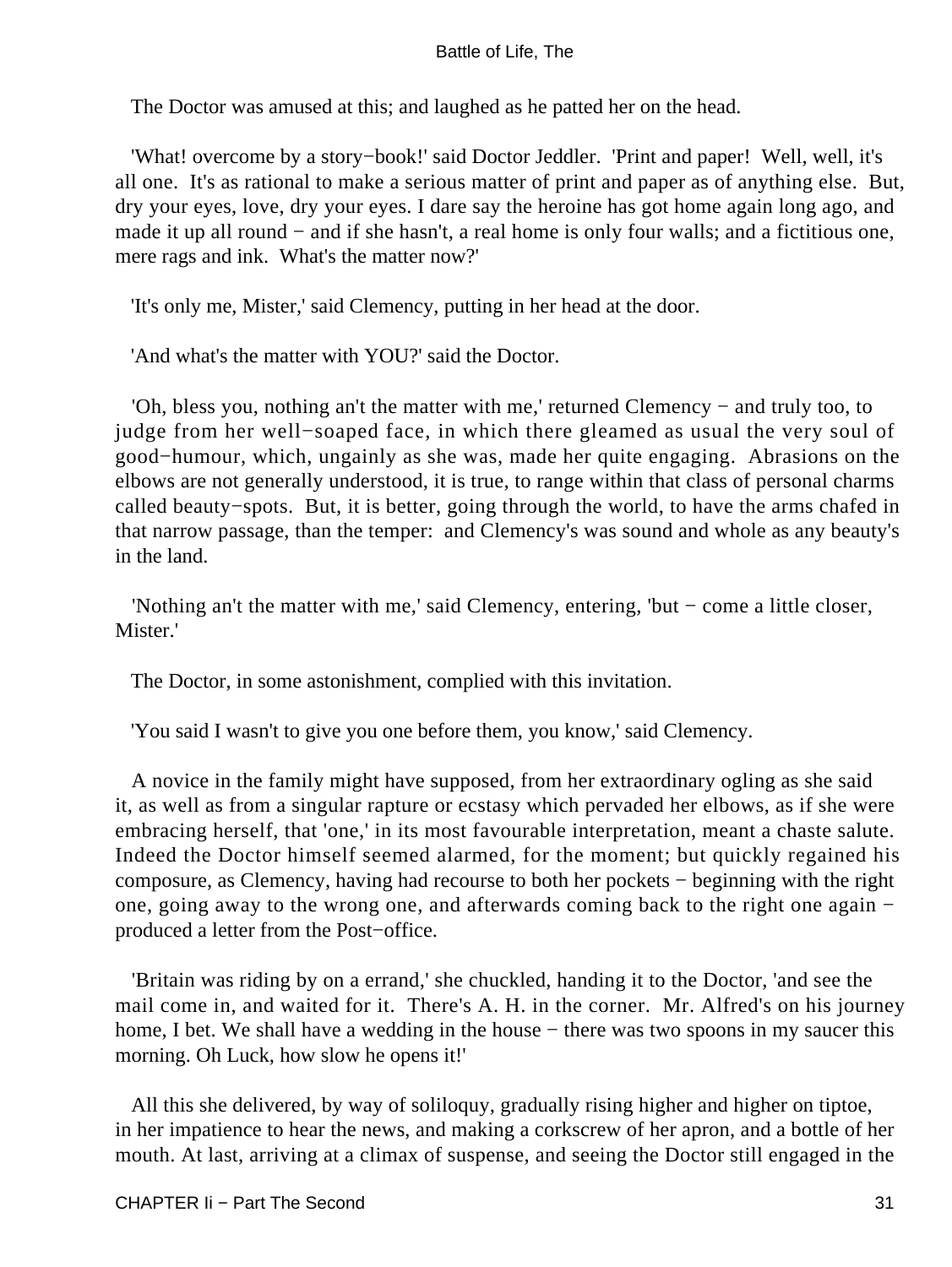perusal of the letter, she came down flat upon the soles of her feet again, and cast her apron, as a veil, over her head, in a mute despair, and inability to bear it any longer.

 'Here! Girls!' cried the Doctor. 'I can't help it: I never could keep a secret in my life. There are not many secrets, indeed, worth being kept in such a − well! never mind that. Alfred's coming home, my dears, directly.'

'Directly!' exclaimed Marion.

 'What! The story−book is soon forgotten!' said the Doctor, pinching her cheek. 'I thought the news would dry those tears. Yes. «Let it be a surprise,» he says, here. But I can't let it be a surprise. He must have a welcome.'

'Directly!' repeated Marion.

 'Why, perhaps not what your impatience calls «directly,»' returned the doctor; 'but pretty soon too. Let us see. Let us see. To−day is Thursday, is it not? Then he promises to be here, this day month.'

'This day month!' repeated Marion, softly.

 'A gay day and a holiday for us,' said the cheerful voice of her sister Grace, kissing her in congratulation. 'Long looked forward to, dearest, and come at last.'

 She answered with a smile; a mournful smile, but full of sisterly affection. As she looked in her sister's face, and listened to the quiet music of her voice, picturing the happiness of this return, her own face glowed with hope and joy.

 And with a something else; a something shining more and more through all the rest of its expression; for which I have no name. It was not exultation, triumph, proud enthusiasm. They are not so calmly shown. It was not love and gratitude alone, though love and gratitude were part of it. It emanated from no sordid thought, for sordid thoughts do not light up the brow, and hover on the lips, and move the spirit like a fluttered light, until the sympathetic figure trembles.

Dr. Jeddler, in spite of his system of philosophy – which he was continually contradicting and denying in practice, but more famous philosophers have done that − could not help having as much interest in the return of his old ward and pupil as if it had been a serious event. So he sat himself down in his easy−chair again, stretched out his slippered feet once more upon the rug, read the letter over and over a great many times, and talked it over more times still.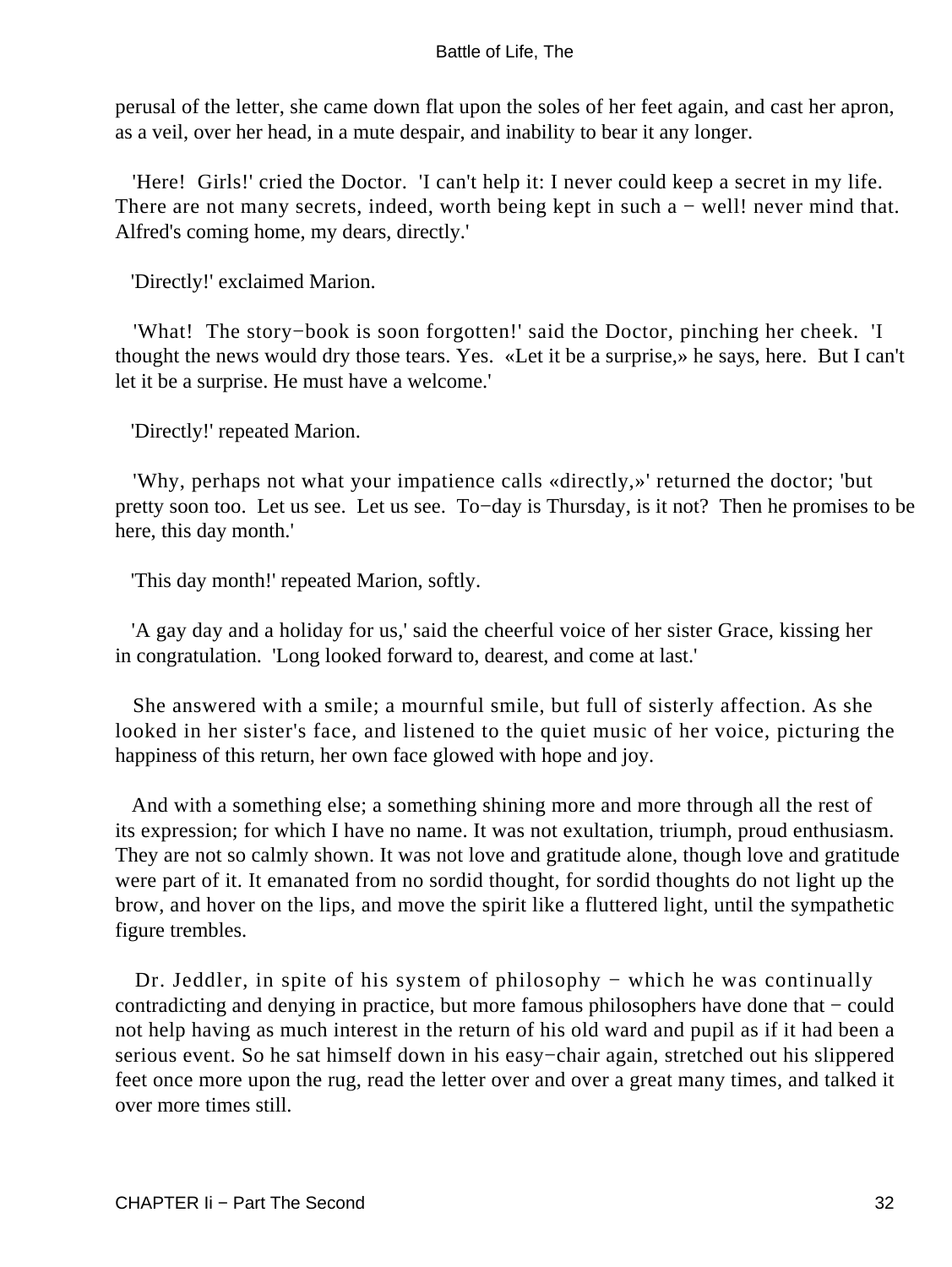'Ah! The day was,' said the Doctor, looking at the fire, 'when you and he, Grace, used to trot about arm−in−arm, in his holiday time, like a couple of walking dolls. You remember?'

'I remember,' she answered, with her pleasant laugh, and plying her needle busily.

 'This day month, indeed!' mused the Doctor. 'That hardly seems a twelve month ago. And where was my little Marion then!'

 'Never far from her sister,' said Marion, cheerily, 'however little. Grace was everything to me, even when she was a young child herself.'

 'True, Puss, true,' returned the Doctor. 'She was a staid little woman, was Grace, and a wise housekeeper, and a busy, quiet, pleasant body; bearing with our humours and anticipating our wishes, and always ready to forget her own, even in those times. I never knew you positive or obstinate, Grace, my darling, even then, on any subject but one.'

 'I am afraid I have changed sadly for the worse, since,' laughed Grace, still busy at her work. 'What was that one, father?'

 'Alfred, of course,' said the Doctor. 'Nothing would serve you but you must be called Alfred's wife; so we called you Alfred's wife; and you liked it better, I believe (odd as it seems now), than being called a Duchess, if we could have made you one.'

'Indeed?' said Grace, placidly.

'Why, don't you remember?' inquired the Doctor.

 'I think I remember something of it,' she returned, 'but not much. It's so long ago.' And as she sat at work, she hummed the burden of an old song, which the Doctor liked.

 'Alfred will find a real wife soon,' she said, breaking off; 'and that will be a happy time indeed for all of us. My three years' trust is nearly at an end, Marion. It has been a very easy one. I shall tell Alfred, when I give you back to him, that you have loved him dearly all the time, and that he has never once needed my good services. May I tell him so, love?'

 'Tell him, dear Grace,' replied Marion, 'that there never was a trust so generously, nobly, steadfastly discharged; and that I have loved YOU, all the time, dearer and dearer every day; and O! how dearly now!'

 'Nay,' said her cheerful sister, returning her embrace, 'I can scarcely tell him that; we will leave my deserts to Alfred's imagination. It will be liberal enough, dear Marion; like your own.'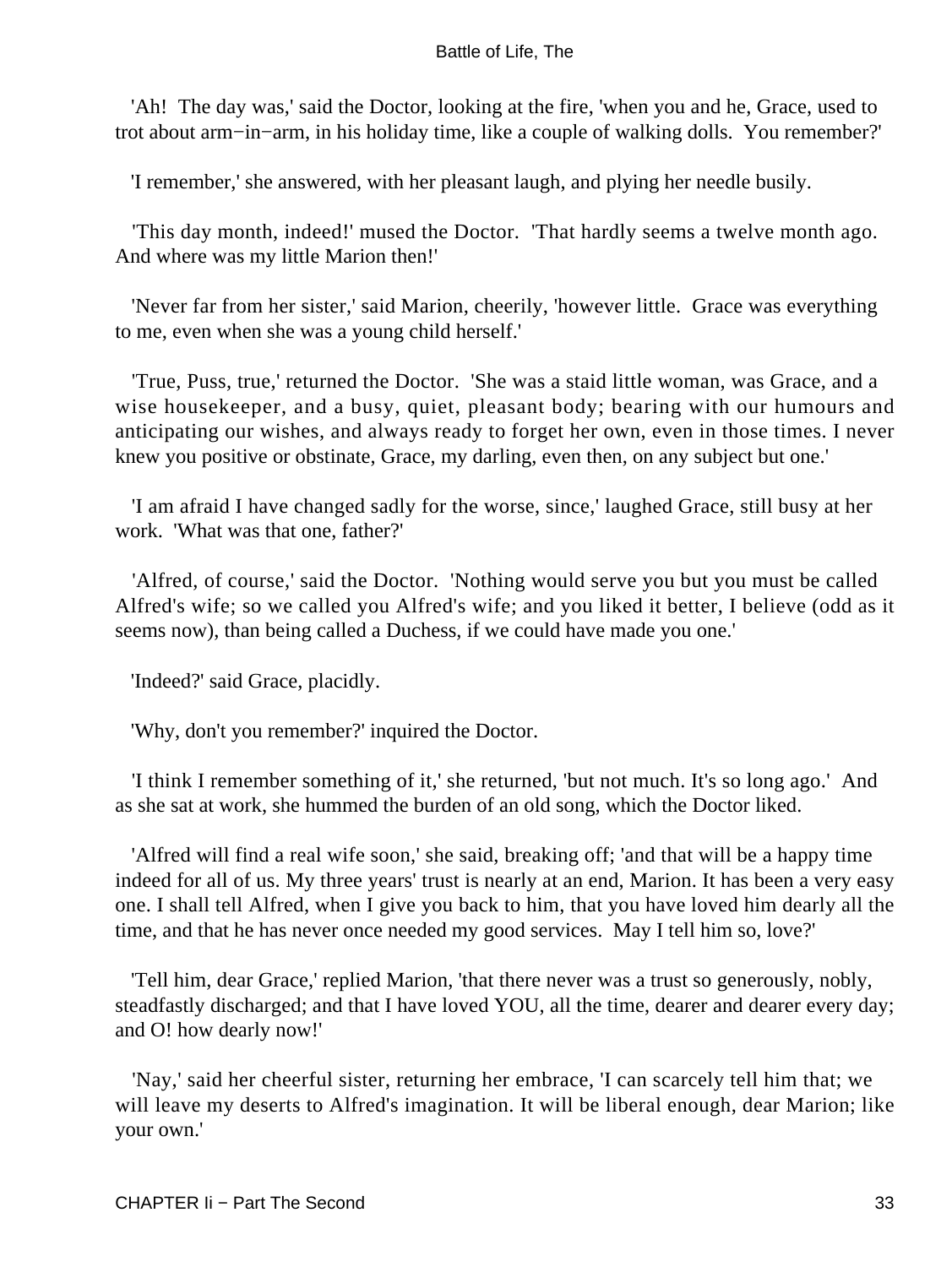With that, she resumed the work she had for a moment laid down, when her sister spoke so fervently: and with it the old song the Doctor liked to hear. And the Doctor, still reposing in his easy− chair, with his slippered feet stretched out before him on the rug, listened to the tune, and beat time on his knee with Alfred's letter, and looked at his two daughters, and thought that among the many trifles of the trifling world, these trifles were agreeable enough.

 Clemency Newcome, in the meantime, having accomplished her mission and lingered in the room until she had made herself a party to the news, descended to the kitchen, where her coadjutor, Mr. Britain, was regaling after supper, surrounded by such a plentiful collection of bright pot−lids, well−scoured saucepans, burnished dinner−covers, gleaming kettles, and other tokens of her industrious habits, arranged upon the walls and shelves, that he sat as in the centre of a hall of mirrors. The majority did not give forth very flattering portraits of him, certainly; nor were they by any means unanimous in their reflections; as some made him very long−faced, others very broad−faced, some tolerably well− looking, others vastly ill−looking, according to their several manners of reflecting: which were as various, in respect of one fact, as those of so many kinds of men. But they all agreed that in the midst of them sat, quite at his ease, an individual with a pipe in his mouth, and a jug of beer at his elbow, who nodded condescendingly to Clemency, when she stationed herself at the same table.

'Well, Clemmy,' said Britain, 'how are you by this time, and what's the news?'

 Clemency told him the news, which he received very graciously. A gracious change had come over Benjamin from head to foot. He was much broader, much redder, much more cheerful, and much jollier in all respects. It seemed as if his face had been tied up in a knot before, and was now untwisted and smoothed out.

 'There'll be another job for Snitchey and Craggs, I suppose,' he observed, puffing slowly at his pipe. 'More witnessing for you and me, perhaps, Clemmy!'

 'Lor!' replied his fair companion, with her favourite twist of her favourite joints. 'I wish it was me, Britain!'

'Wish what was you?'

'A−going to be married,' said Clemency.

 Benjamin took his pipe out of his mouth and laughed heartily. 'Yes! you're a likely subject for that!' he said. 'Poor Clem!' Clemency for her part laughed as heartily as he, and seemed as much amused by the idea. 'Yes,' she assented, 'I'm a likely subject for that; an't I?'

'YOU'LL never be married, you know,' said Mr. Britain, resuming his pipe.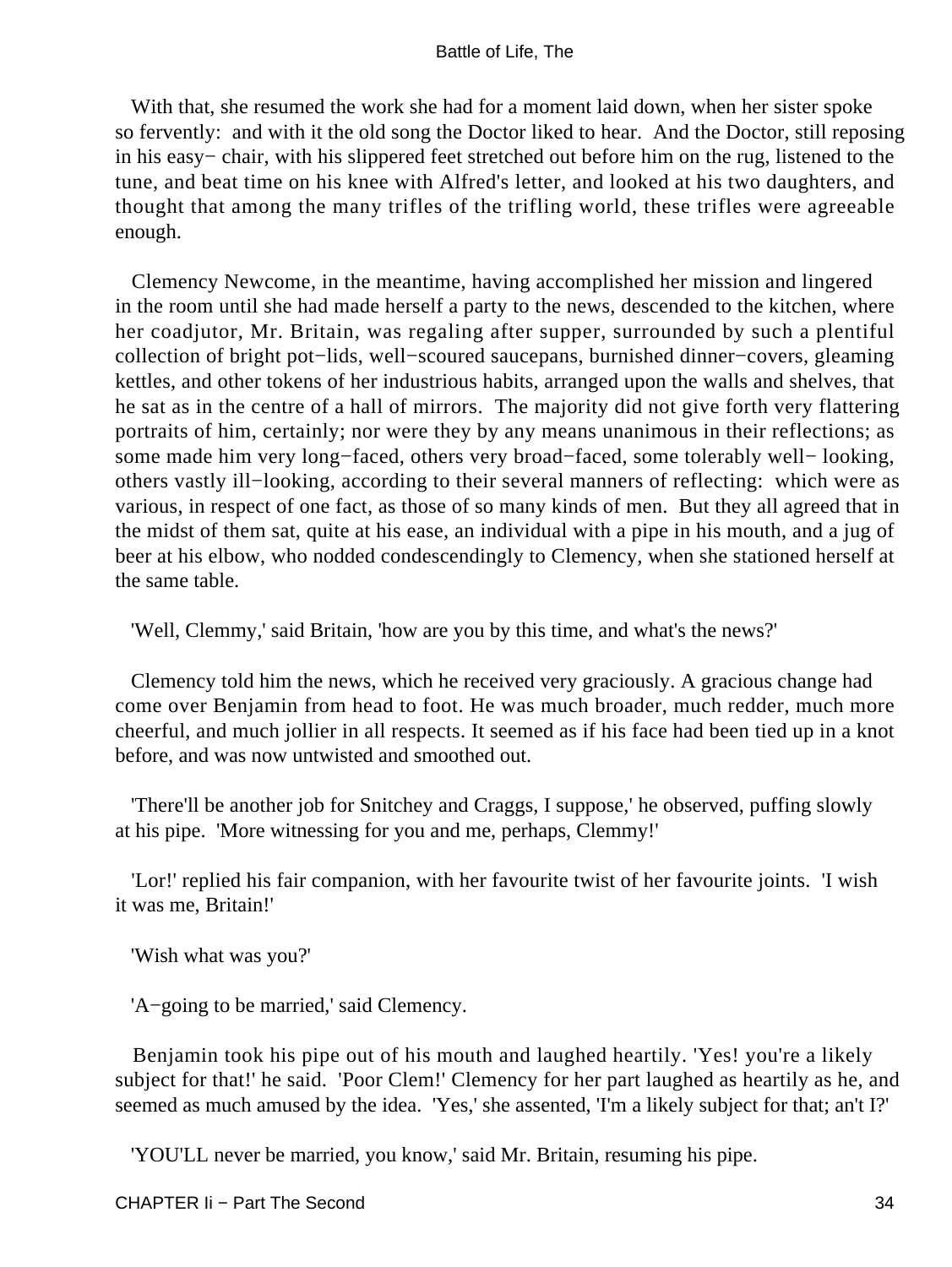'Don't you think I ever shall though?' said Clemency, in perfect good faith.

Mr. Britain shook his head. 'Not a chance of it!'

 'Only think!' said Clemency. 'Well! − I suppose you mean to, Britain, one of these days; don't you?'

 A question so abrupt, upon a subject so momentous, required consideration. After blowing out a great cloud of smoke, and looking at it with his head now on this side and now on that, as if it were actually the question, and he were surveying it in various aspects, Mr. Britain replied that he wasn't altogether clear about it, but − ye−es − he thought he might come to that at last.

'I wish her joy, whoever she may be!' cried Clemency.

'Oh she'll have that,' said Benjamin, 'safe enough.'

 'But she wouldn't have led quite such a joyful life as she will lead, and wouldn't have had quite such a sociable sort of husband as she will have,' said Clemency, spreading herself half over the table, and staring retrospectively at the candle, 'if it hadn't been for – not that I went to do it, for it was accidental, I am sure − if it hadn't been for me; now would she, Britain?'

 'Certainly not,' returned Mr. Britain, by this time in that high state of appreciation of his pipe, when a man can open his mouth but a very little way for speaking purposes; and sitting luxuriously immovable in his chair, can afford to turn only his eyes towards a companion, and that very passively and gravely. 'Oh! I'm greatly beholden to you, you know, Clem.'

'Lor, how nice that is to think of!' said Clemency.

 At the same time, bringing her thoughts as well as her sight to bear upon the candle−grease, and becoming abruptly reminiscent of its healing qualities as a balsam, she anointed her left elbow with a plentiful application of that remedy.

 'You see I've made a good many investigations of one sort and another in my time,' pursued Mr. Britain, with the profundity of a sage, 'having been always of an inquiring turn of mind; and I've read a good many books about the general Rights of things and Wrongs of things, for I went into the literary line myself, when I began life.'

'Did you though!' cried the admiring Clemency.

 'Yes,' said Mr. Britain: 'I was hid for the best part of two years behind a bookstall, ready to fly out if anybody pocketed a volume; and after that, I was light porter to a stay and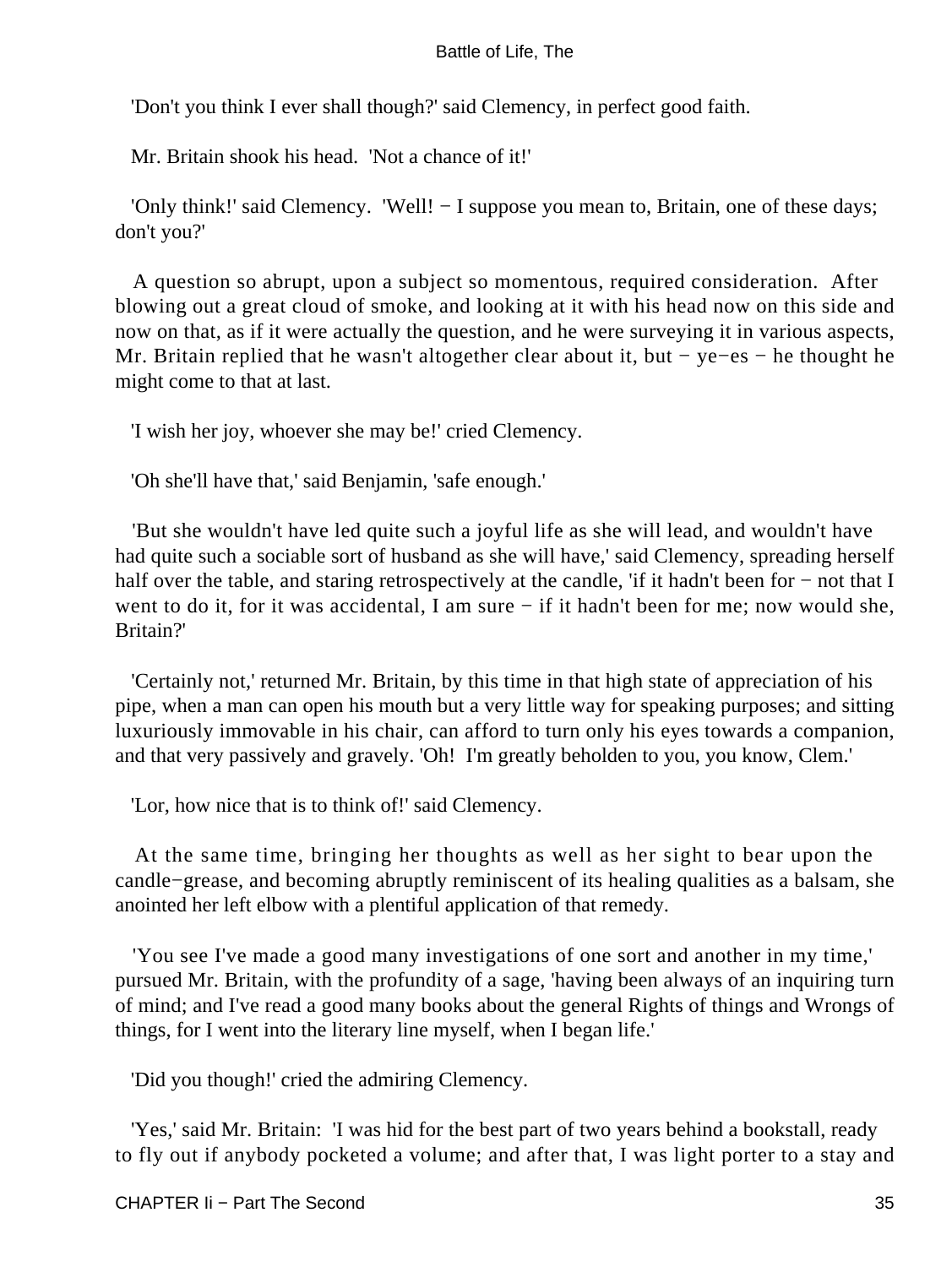mantua maker, in which capacity I was employed to carry about, in oilskin baskets, nothing but deceptions − which soured my spirits and disturbed my confidence in human nature; and after that, I heard a world of discussions in this house, which soured my spirits fresh; and my opinion after all is, that, as a safe and comfortable sweetener of the same, and as a pleasant guide through life, there's nothing like a nutmeg−grater.'

Clemency was about to offer a suggestion, but he stopped her by anticipating it.

'Com−bined,' he added gravely, 'with a thimble.'

 'Do as you wold, you know, and cetrer, eh!' observed Clemency, folding her arms comfortably in her delight at this avowal, and patting her elbows. 'Such a short cut, an't it?'

 'I'm not sure,' said Mr. Britain, 'that it's what would be considered good philosophy. I've my doubts about that; but it wears well, and saves a quantity of snarling, which the genuine article don't always.'

'See how you used to go on once, yourself, you know!' said Clemency.

 'Ah!' said Mr. Britain. 'But the most extraordinary thing, Clemmy, is that I should live to be brought round, through you. That's the strange part of it. Through you! Why, I suppose you haven't so much as half an idea in your head.'

 Clemency, without taking the least offence, shook it, and laughed and hugged herself, and said, 'No, she didn't suppose she had.'

'I'm pretty sure of it,' said Mr. Britain.

'Oh! I dare say you're right,' said Clemency. 'I don't pretend to none. I don't want any.'

 Benjamin took his pipe from his lips, and laughed till the tears ran down his face. 'What a natural you are, Clemmy!' he said, shaking his head, with an infinite relish of the joke, and wiping his eyes. Clemency, without the smallest inclination to dispute it, did the like, and laughed as heartily as he.

 'I can't help liking you,' said Mr. Britain; 'you're a regular good creature in your way, so shake hands, Clem. Whatever happens, I'll always take notice of you, and be a friend to you.'

'Will you?' returned Clemency. 'Well! that's very good of you.'

 'Yes, yes,' said Mr. Britain, giving her his pipe to knock the ashes out of it; 'I'll stand by you. Hark! That's a curious noise!'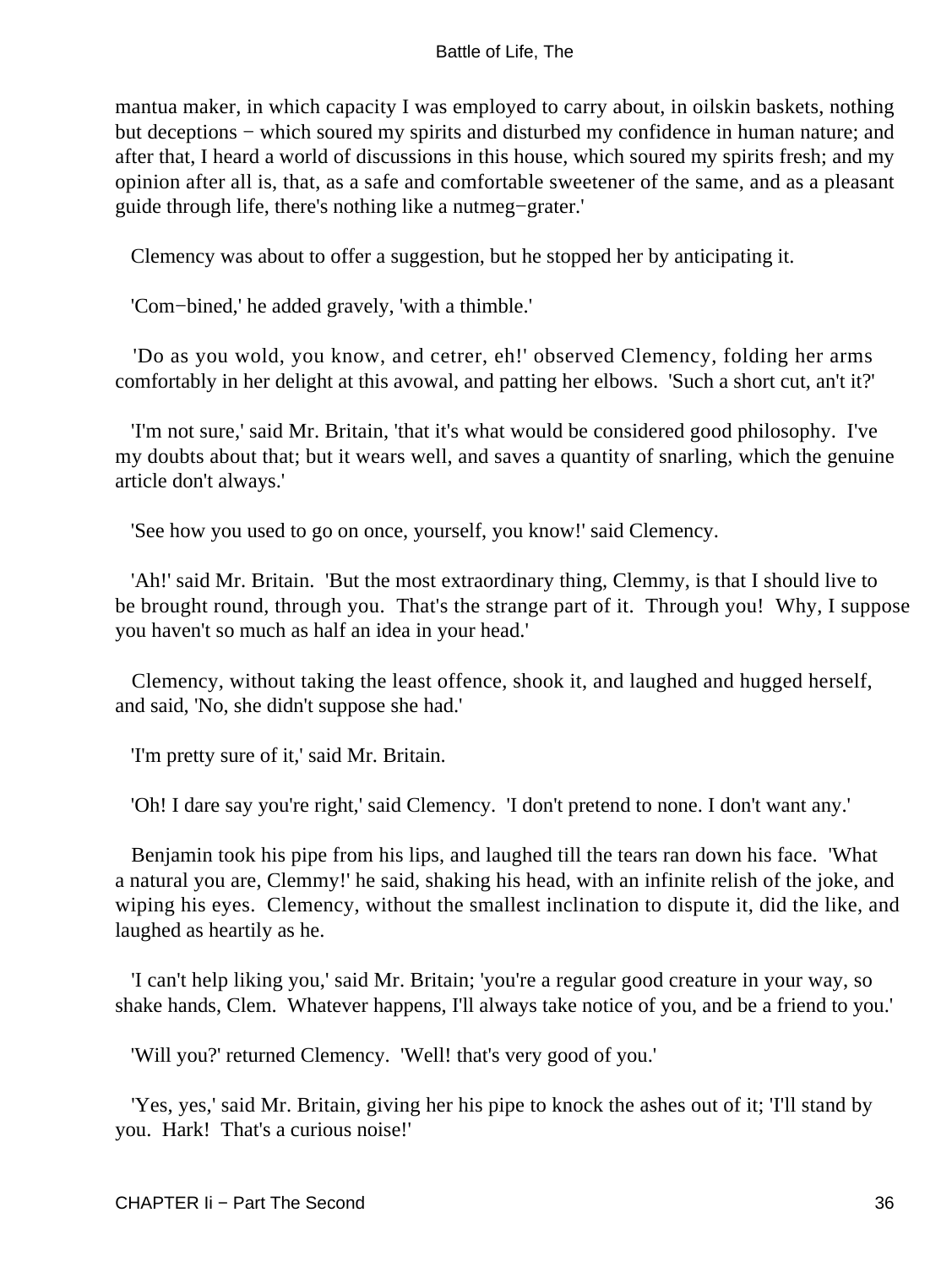'Noise!' repeated Clemency.

 'A footstep outside. Somebody dropping from the wall, it sounded like,' said Britain. 'Are they all abed up−stairs?'

'Yes, all abed by this time,' she replied.

'Didn't you hear anything?'

'No.'

They both listened, but heard nothing.

 'I tell you what,' said Benjamin, taking down a lantern. 'I'll have a look round, before I go to bed myself, for satisfaction's sake. Undo the door while I light this, Clemmy.'

 Clemency complied briskly; but observed as she did so, that he would only have his walk for his pains, that it was all his fancy, and so forth. Mr. Britain said 'very likely;' but sallied out, nevertheless, armed with the poker, and casting the light of the lantern far and near in all directions.

 'It's as quiet as a churchyard,' said Clemency, looking after him; 'and almost as ghostly too!'

 Glancing back into the kitchen, she cried fearfully, as a light figure stole into her view, 'What's that!'

'Hush!' said Marion in an agitated whisper. 'You have always loved me, have you not!'

'Loved you, child! You may be sure I have.'

 'I am sure. And I may trust you, may I not? There is no one else just now, in whom **I can** trust.'

'Yes,' said Clemency, with all her heart.

 'There is some one out there,' pointing to the door, 'whom I must see, and speak with, to−night. Michael Warden, for God's sake retire! Not now!'

 Clemency started with surprise and trouble as, following the direction of the speaker's eyes, she saw a dark figure standing in the doorway.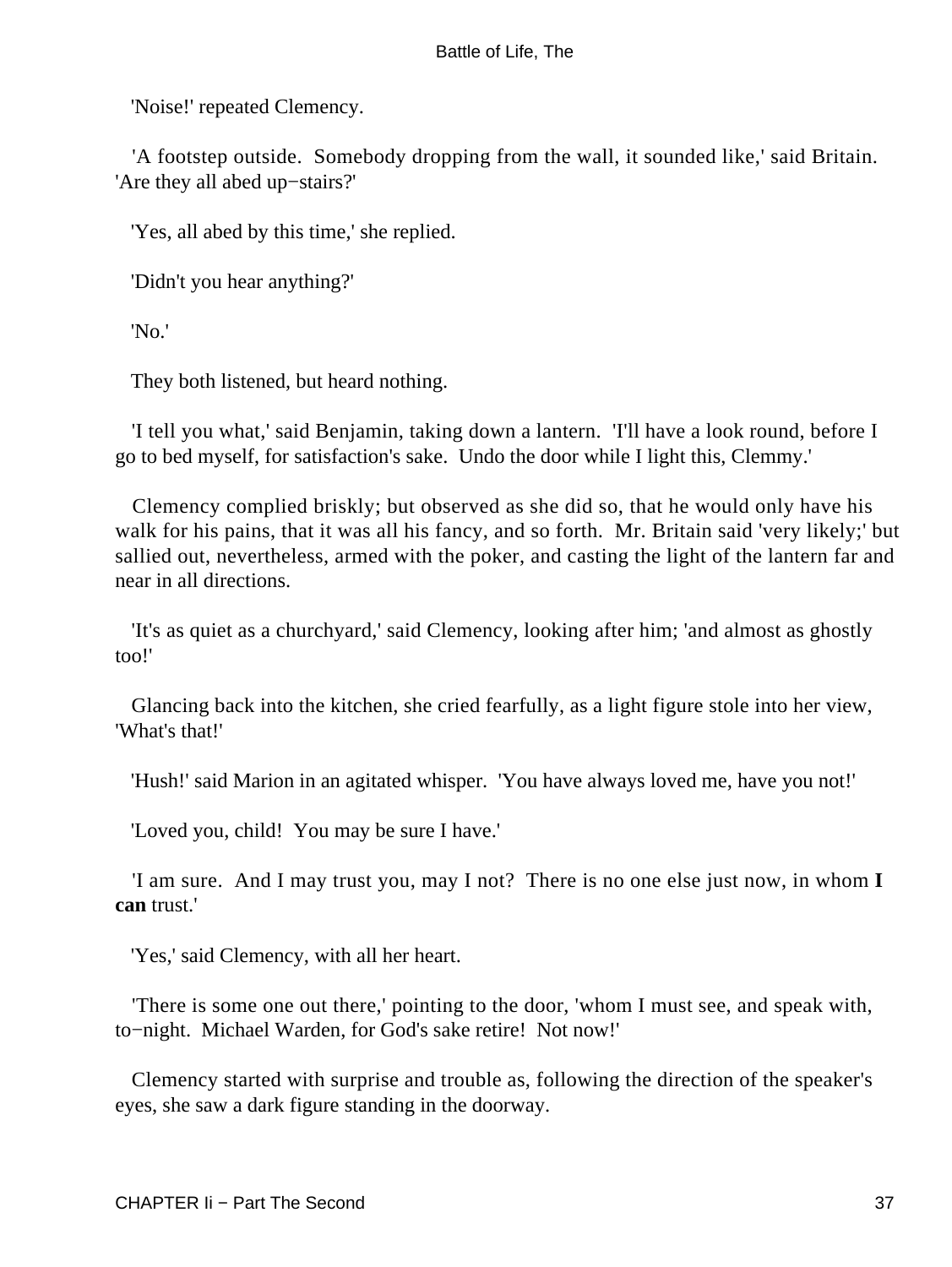'In another moment you may be discovered,' said Marion. 'Not now! Wait, if you can, in some concealment. I will come presently.'

 He waved his hand to her, and was gone. 'Don't go to bed. Wait here for me!' said Marion, hurriedly. 'I have been seeking to speak to you for an hour past. Oh, be true to me!'

 Eagerly seizing her bewildered hand, and pressing it with both her own to her breast − an action more expressive, in its passion of entreaty, than the most eloquent appeal in words, − Marion withdrew; as the light of the returning lantern flashed into the room.

 'All still and peaceable. Nobody there. Fancy, I suppose,' said Mr. Britain, as he locked and barred the door. 'One of the effects of having a lively imagination. Halloa! Why, what's the matter?'

 Clemency, who could not conceal the effects of her surprise and concern, was sitting in a chair: pale, and trembling from head to foot.

 'Matter!' she repeated, chafing her hands and elbows, nervously, and looking anywhere but at him. 'That's good in you, Britain, that is! After going and frightening one out of one's life with noises and lanterns, and I don't know what all. Matter! Oh, yes!'

 'If you're frightened out of your life by a lantern, Clemmy,' said Mr. Britain, composedly blowing it out and hanging it up again, 'that apparition's very soon got rid of. But you're as bold as brass in general,' he said, stopping to observe her; 'and were, after the noise and the lantern too. What have you taken into your head? Not an idea, eh?'

 But, as Clemency bade him good night very much after her usual fashion, and began to bustle about with a show of going to bed herself immediately, Little Britain, after giving utterance to the original remark that it was impossible to account for a woman's whims, bade her good night in return, and taking up his candle strolled drowsily away to bed.

When all was quiet, Marion returned.

 'Open the door,' she said; 'and stand there close beside me, while I speak to him, outside.'

 Timid as her manner was, it still evinced a resolute and settled purpose, such as Clemency could not resist. She softly unbarred the door: but before turning the key, looked round on the young creature waiting to issue forth when she should open it.

 The face was not averted or cast down, but looking full upon her, in its pride of youth and beauty. Some simple sense of the slightness of the barrier that interposed itself between the happy home and honoured love of the fair girl, and what might be the desolation of that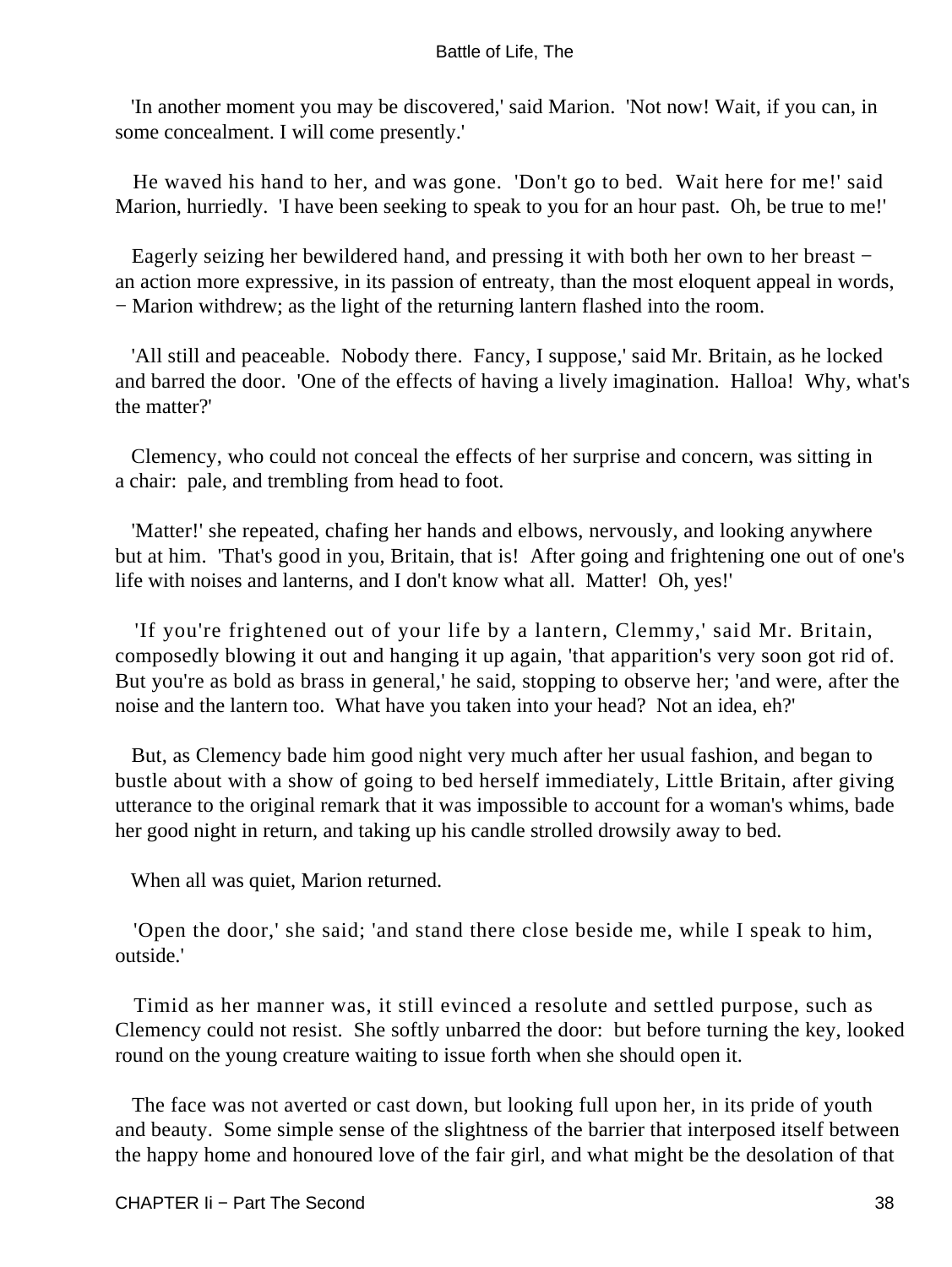home, and shipwreck of its dearest treasure, smote so keenly on the tender heart of Clemency, and so filled it to overflowing with sorrow and compassion, that, bursting into tears, she threw her arms round Marion's neck.

 'It's little that I know, my dear,' cried Clemency, 'very little; but I know that this should not be. Think of what you do!'

'I have thought of it many times,' said Marion, gently.

'Once more,' urged Clemency. 'Till to−morrow.' Marion shook her head.

 'For Mr. Alfred's sake,' said Clemency, with homely earnestness. 'Him that you used to love so dearly, once!'

She hid her face, upon the instant, in her hands, repeating 'Once!' as if it rent her heart.

 'Let me go out,' said Clemency, soothing her. 'I'll tell him what you like. Don't cross the door−step to−night. I'm sure no good will come of it. Oh, it was an unhappy day when Mr. Warden was ever brought here! Think of your good father, darling − of your sister.'

 'I have,' said Marion, hastily raising her head. 'You don't know what I do. **I must** speak to him. You are the best and truest friend in all the world for what you have said to me, but I must take this step. Will you go with me, Clemency,' she kissed her on her friendly face, 'or shall I go alone?'

 Sorrowing and wondering, Clemency turned the key, and opened the door. Into the dark and doubtful night that lay beyond the threshold, Marion passed quickly, holding by her hand.

 In the dark night he joined her, and they spoke together earnestly and long; and the hand that held so fast by Clemeney's, now trembled, now turned deadly cold, now clasped and closed on hers, in the strong feeling of the speech it emphasised unconsciously. When they returned, he followed to the door, and pausing there a moment, seized the other hand, and pressed it to his lips. Then, stealthily withdrew.

 The door was barred and locked again, and once again she stood beneath her father's roof. Not bowed down by the secret that she brought there, though so young; but, with that same expression on her face for which I had no name before, and shining through her tears.

 Again she thanked and thanked her humble friend, and trusted to her, as she said, with confidence, implicitly. Her chamber safely reached, she fell upon her knees; and with her secret weighing on her heart, could pray!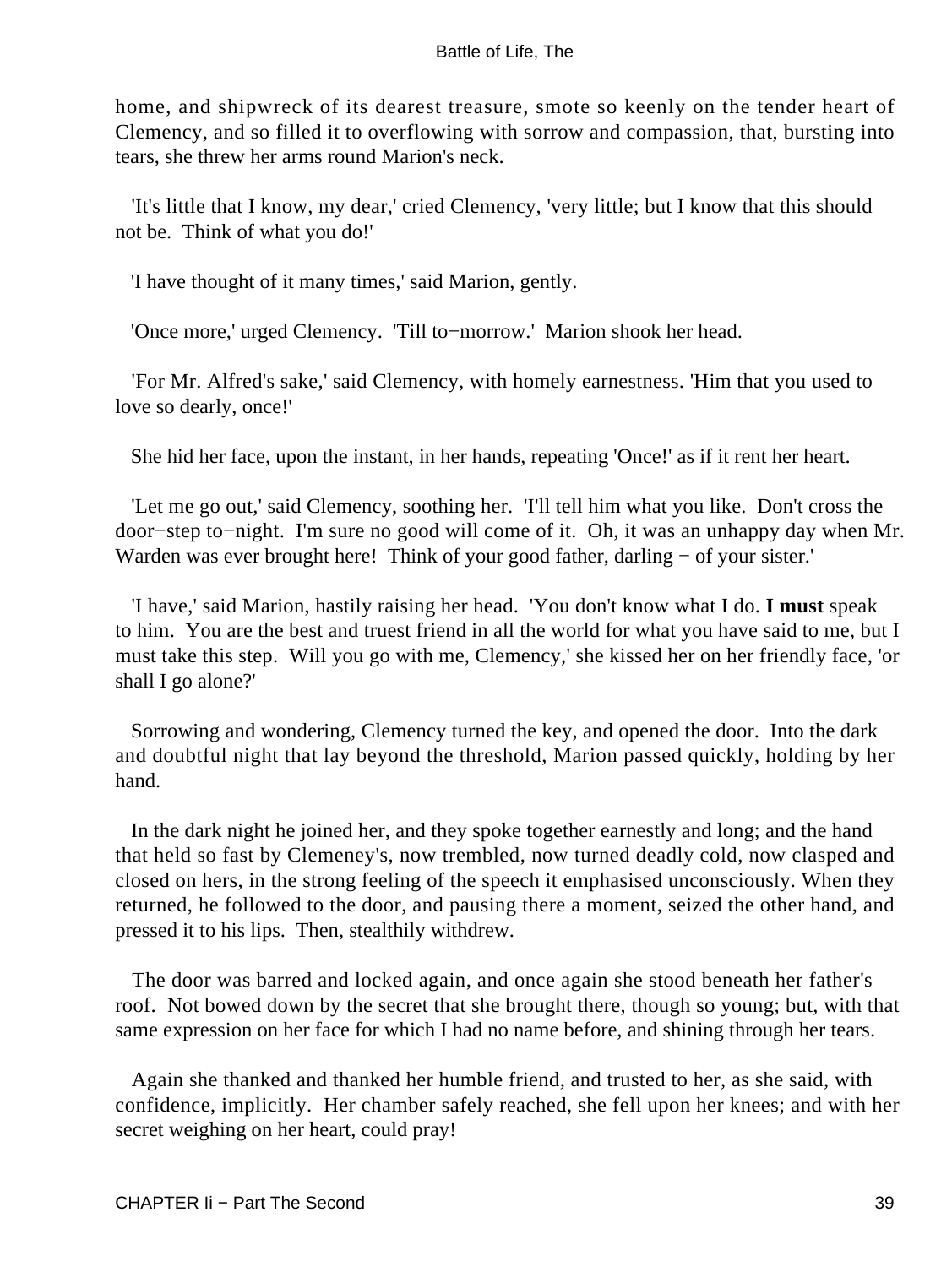Could rise up from her prayers, so tranquil and serene, and bending over her fond sister in her slumber, look upon her face and smile − though sadly: murmuring as she kissed her forehead, how that Grace had been a mother to her, ever, and she loved her as a child!

 Could draw the passive arm about her neck when lying down to rest − it seemed to cling there, of its own will, protectingly and tenderly even in sleep − and breathe upon the parted lips, God bless her!

 Could sink into a peaceful sleep, herself; but for one dream, in which she cried out, in her innocent and touching voice, that she was quite alone, and they had all forgotten her.

 A month soon passes, even at its tardiest pace. The month appointed to elapse between that night and the return, was quick of foot, and went by, like a vapour.

 The day arrived. A raging winter day, that shook the old house, sometimes, as if it shivered in the blast. A day to make home doubly home. To give the chimney−corner new delights. To shed a ruddier glow upon the faces gathered round the hearth, and draw each fireside group into a closer and more social league, against the roaring elements without. Such a wild winter day as best prepares the way for shut−out night; for curtained rooms, and cheerful looks; for music, laughter, dancing, light, and jovial entertainment!

 All these the Doctor had in store to welcome Alfred back. They knew that he could not arrive till night; and they would make the night air ring, he said, as he approached. All his old friends should congregate about him. He should not miss a face that he had known and liked. No! They should every one be there!

 So, guests were bidden, and musicians were engaged, and tables spread, and floors prepared for active feet, and bountiful provision made, of every hospitable kind. Because it was the Christmas season, and his eyes were all unused to English holly and its sturdy green, the dancing−room was garlanded and hung with it; and the red berries gleamed an English welcome to him, peeping from among the leaves.

 It was a busy day for all of them: a busier day for none of them than Grace, who noiselessly presided everywhere, and was the cheerful mind of all the preparations. Many a time that day (as well as many a time within the fleeting month preceding it), did Clemency glance anxiously, and almost fearfully, at Marion. She saw her paler, perhaps, than usual; but there was a sweet composure on her face that made it lovelier than ever.

 At night when she was dressed, and wore upon her head a wreath that Grace had proudly twined about it − its mimic flowers were Alfred's favourites, as Grace remembered when she chose them − that old expression, pensive, almost sorrowful, and yet so spiritual, high, and stirring, sat again upon her brow, enhanced a hundred−fold.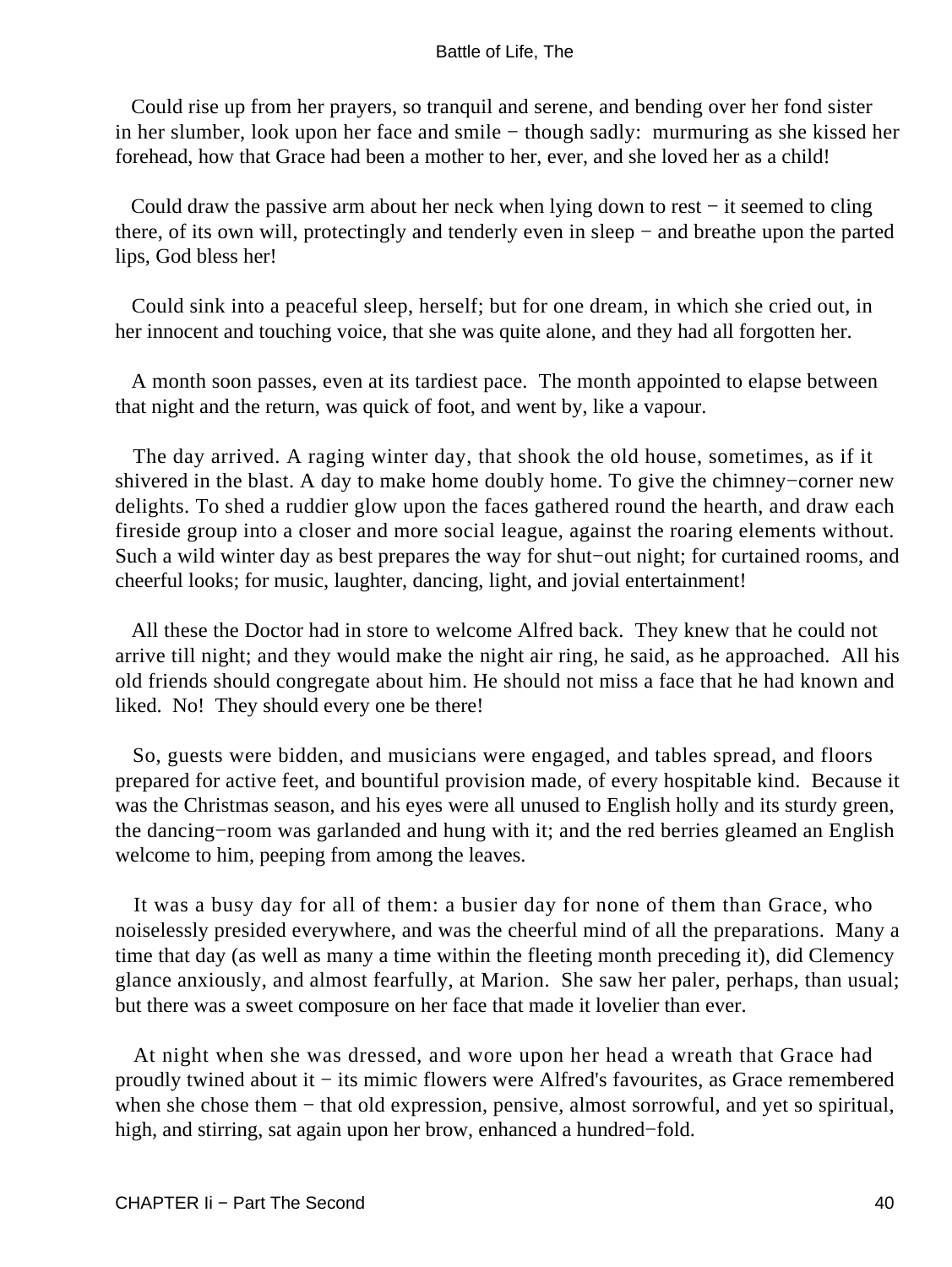'The next wreath I adjust on this fair head, will be a marriage wreath,' said Grace; 'or I am no true prophet, dear.'

Her sister smiled, and held her in her arms.

'A moment, Grace. Don't leave me yet. Are you sure that I want nothing more?'

 Her care was not for that. It was her sister's face she thought of, and her eyes were fixed upon it, tenderly.

 'My art,' said Grace, 'can go no farther, dear girl; nor your beauty. I never saw you look so beautiful as now.'

'I never was so happy,' she returned.

 'Ay, but there is a greater happiness in store. In such another home, as cheerful and as bright as this looks now,' said Grace, 'Alfred and his young wife will soon be living.'

 She smiled again. 'It is a happy home, Grace, in your fancy. I can see it in your eyes. I know it **Will** be happy, dear. How glad I am to know it.'

 'Well,' cried the Doctor, bustling in. 'Here we are, all ready for Alfred, eh? He can't be here until pretty late − an hour or so before midnight − so there'll be plenty of time for making merry before he comes. He'll not find us with the ice unbroken. Pile up the fire here, Britain! Let it shine upon the holly till it winks again. It's a world of nonsense, Puss; true lovers and all the rest of it − all nonsense; but we'll be nonsensical with the rest of 'em, and give our true lover a mad welcome. Upon my word!' said the old Doctor, looking at his daughters proudly, 'I'm not clear to−night, among other absurdities, but that I'm the father of two handsome girls.'

 'All that one of them has ever done, or may do − may do, dearest father − to cause you pain or grief, forgive her,' said Marion, 'forgive her now, when her heart is full. Say that you forgive her. That you will forgive her. That she shall always share your love, and −,' and the rest was not said, for her face was hidden on the old man's shoulder.

 'Tut, tut, tut,' said the Doctor gently. 'Forgive! What have I to forgive? Heyday, if our true lovers come back to flurry us like this, we must hold 'em at a distance; we must send expresses out to stop 'em short upon the road, and bring 'em on a mile or two a day, until we're properly prepared to meet 'em. Kiss me, Puss. Forgive! Why, what a silly child you are! If you had vexed and crossed me fifty times a day, instead of not at all, I'd forgive you everything, but such a supplication. Kiss me again, Puss. There! Prospective and retrospective − a clear score between us. Pile up the fire here! Would you freeze the people on this bleak December night! Let us be light, and warm, and merry, or I'll not forgive some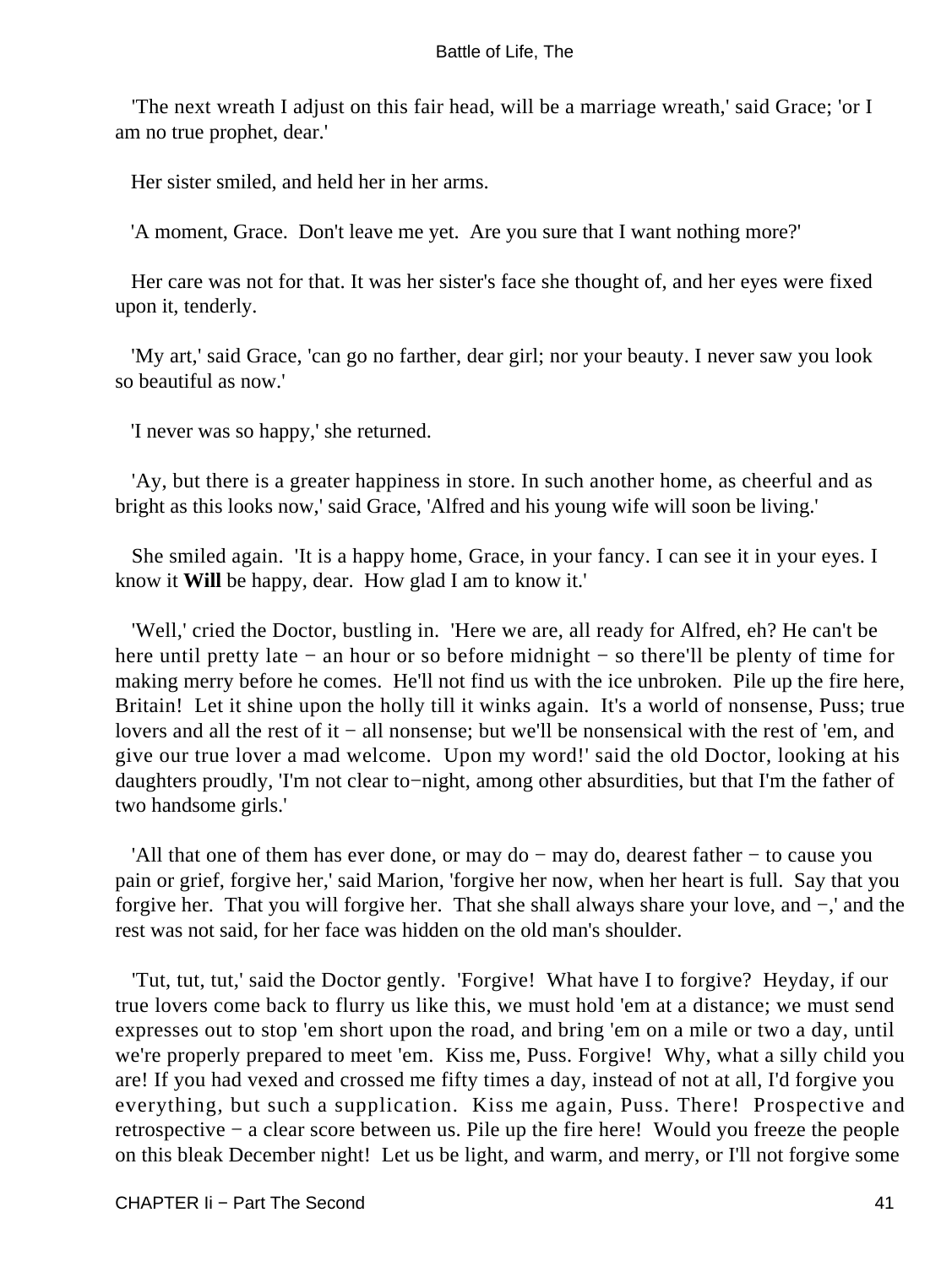of you!'

 So gaily the old Doctor carried it! And the fire was piled up, and the lights were bright, and company arrived, and a murmuring of lively tongues began, and already there was a pleasant air of cheerful excitement stirring through all the house.

 More and more company came flocking in. Bright eyes sparkled upon Marion; smiling lips gave her joy of his return; sage mothers fanned themselves, and hoped she mightn't be too youthful and inconstant for the quiet round of home; impetuous fathers fell into disgrace for too much exaltation of her beauty; daughters envied her; sons envied him; innumerable pairs of lovers profited by the occasion; all were interested, animated, and expectant.

 Mr. and Mrs. Craggs came arm in arm, but Mrs. Snitchey came alone. 'Why, what's become of HIM?' inquired the Doctor.

 The feather of a Bird of Paradise in Mrs. Snitchey's turban, trembled as if the Bird of Paradise were alive again, when she said that doubtless Mr. Craggs knew. SHE was never told.

'That nasty office,' said Mrs. Craggs.

'I wish it was burnt down,' said Mrs. Snitchey.

 'He's − he's − there's a little matter of business that keeps my partner rather late,' said Mr. Craggs, looking uneasily about him.

'Oh−h! Business. Don't tell me!' said Mrs. Snitchey.

'WE know what business means,' said Mrs. Craggs.

 But their not knowing what it meant, was perhaps the reason why Mrs. Snitchey's Bird of Paradise feather quivered so portentously, and why all the pendant bits on Mrs. Craggs's ear−rings shook like little bells.

'I wonder YOU could come away, Mr. Craggs,' said his wife.

'Mr. Craggs is fortunate, I'm sure!' said Mrs. Snitchey.

'That office so engrosses 'em,' said Mrs. Craggs.

'A person with an office has no business to be married at all,' said Mrs. Snitchey.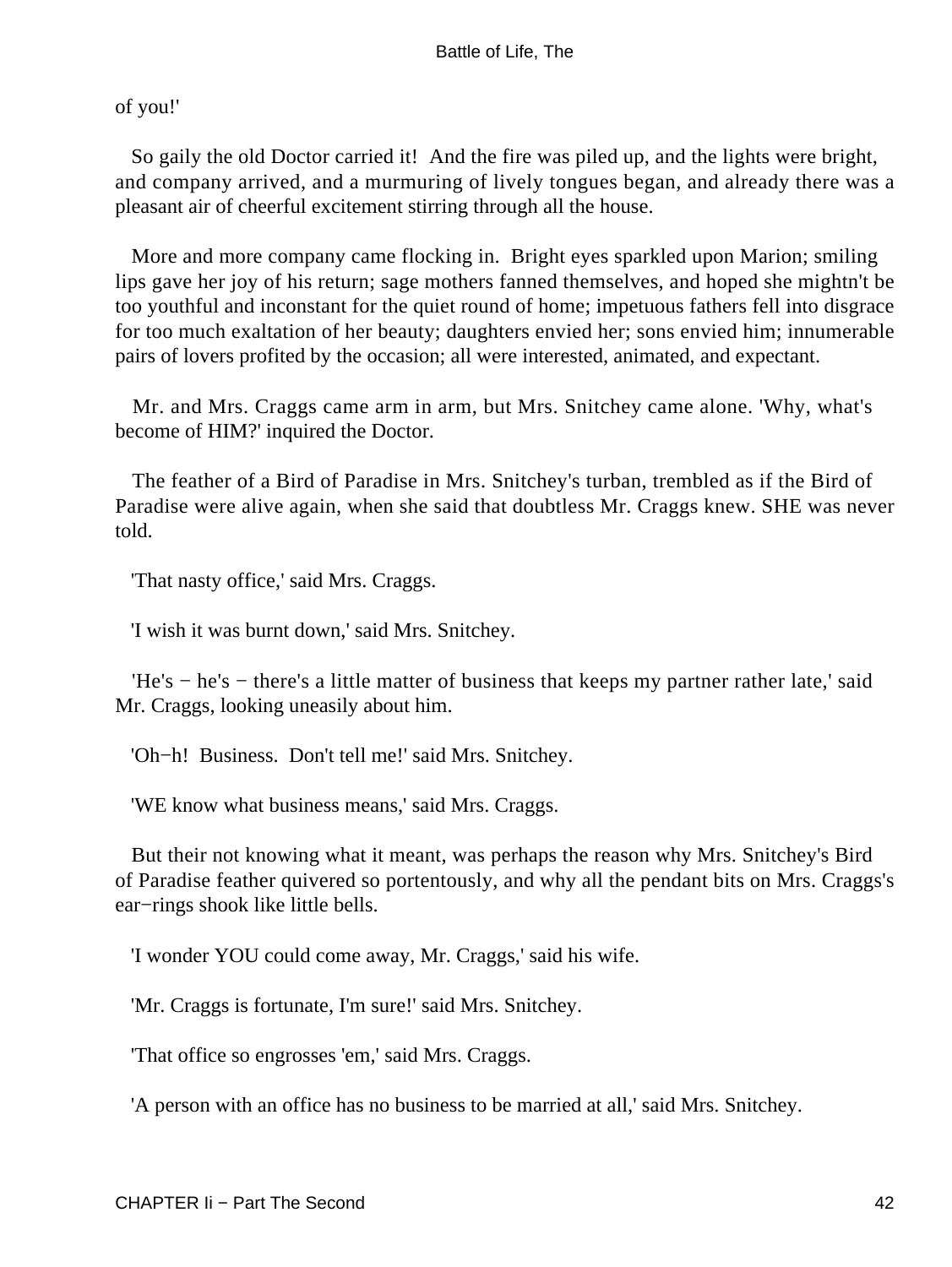Then, Mrs. Snitchey said, within herself, that that look of hers had pierced to Craggs's soul, and he knew it; and Mrs. Craggs observed to Craggs, that 'his Snitcheys' were deceiving him behind his back, and he would find it out when it was too late.

 Still, Mr. Craggs, without much heeding these remarks, looked uneasily about until his eye rested on Grace, to whom he immediately presented himself.

 'Good evening, ma'am,' said Craggs. 'You look charmingly. Your − Miss − your sister, Miss Marion, is she  $-$  '

'Oh, she's quite well, Mr. Craggs.'

'Yes − I − is she here?' asked Craggs.

'Here! Don't you see her yonder? Going to dance?' said Grace.

 Mr. Craggs put on his spectacles to see the better; looked at her through them, for some time; coughed; and put them, with an air of satisfaction, in their sheath again, and in his pocket.

 Now the music struck up, and the dance commenced. The bright fire crackled and sparkled, rose and fell, as though it joined the dance itself, in right good fellowship. Sometimes, it roared as if it would make music too. Sometimes, it flashed and beamed as if it were the eye of the old room: it winked too, sometimes, like a knowing patriarch, upon the youthful whisperers in corners. Sometimes, it sported with the holly−boughs; and, shining on the leaves by fits and starts, made them look as if they were in the cold winter night again, and fluttering in the wind. Sometimes its genial humour grew obstreperous, and passed all bounds; and then it cast into the room, among the twinkling feet, with a loud burst, a shower of harmless little sparks, and in its exultation leaped and bounded, like a mad thing, up the broad old chimney.

 Another dance was near its close, when Mr. Snitchey touched his partner, who was looking on, upon the arm.

Mr. Craggs started, as if his familiar had been a spectre.

'Is he gone?' he asked.

 'Hush! He has been with me,' said Snitchey, 'for three hours and more. He went over everything. He looked into all our arrangements for him, and was very particular indeed. He − Humph!'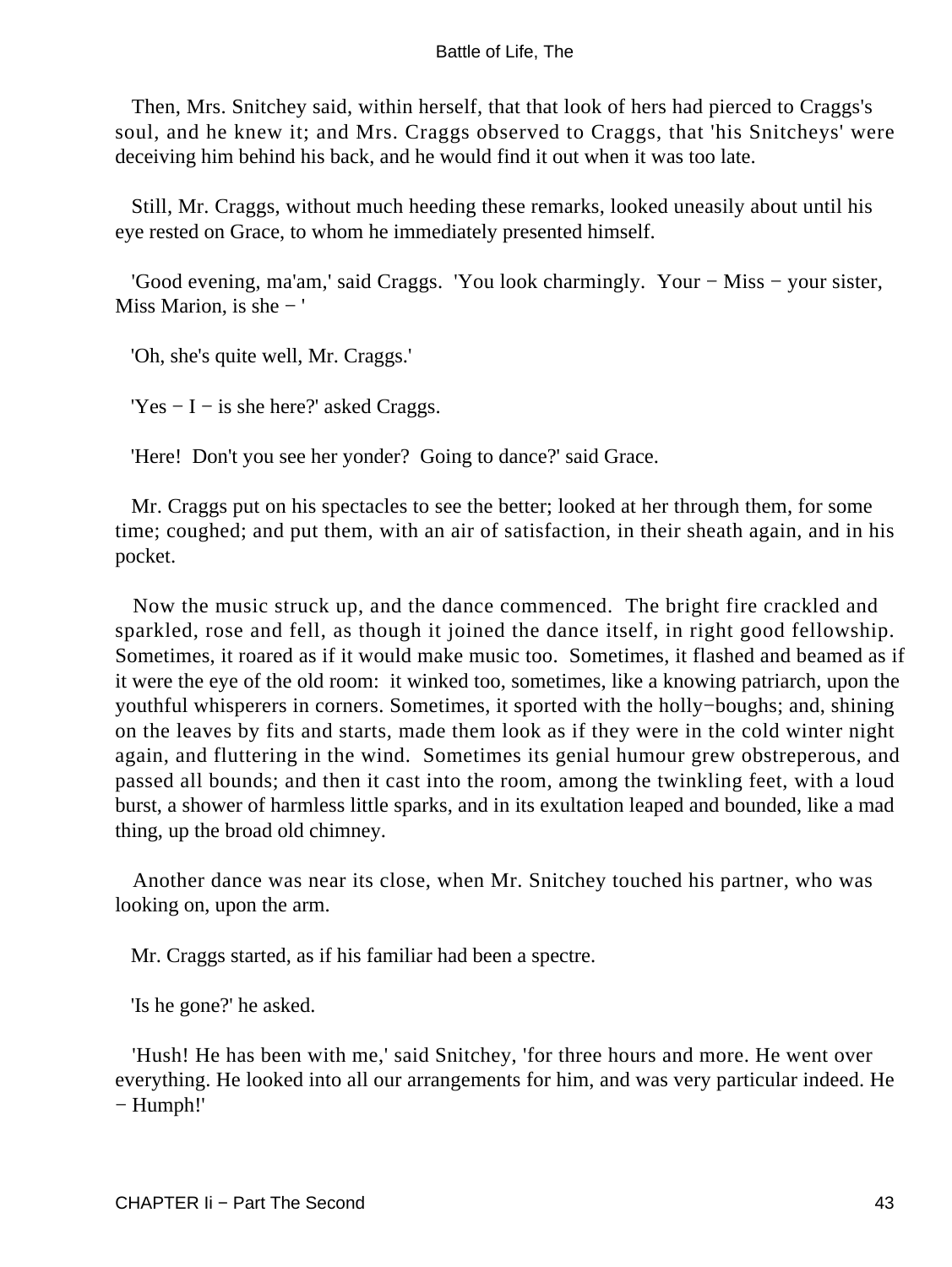The dance was finished. Marion passed close before him, as he spoke. She did not observe him, or his partner; but, looked over her shoulder towards her sister in the distance, as she slowly made her way into the crowd, and passed out of their view.

'You see! All safe and well,' said Mr. Craggs. 'He didn't recur to that subject, I suppose?'

'Not a word.'

'And is he really gone? Is he safe away?'

 'He keeps to his word. He drops down the river with the tide in that shell of a boat of his, and so goes out to sea on this dark night! – a dare–devil he is – before the wind. There's no such lonely road anywhere else. That's one thing. The tide flows, he says, an hour before midnight − about this time. I'm glad it's over.' Mr. Snitchey wiped his forehead, which looked hot and anxious.

'What do you think,' said Mr. Craggs, 'about − '

 'Hush!' replied his cautious partner, looking straight before him. 'I understand you. Don't mention names, and don't let us, seem to be talking secrets. I don't know what to think; and to tell you the truth, I don't care now. It's a great relief. His self−love deceived him, I suppose. Perhaps the young lady coquetted a little. The evidence would seem to point that way. Alfred not arrived?'

'Not yet,' said Mr. Craggs. 'Expected every minute.'

 'Good.' Mr. Snitchey wiped his forehead again. 'It's a great relief. I haven't been so nervous since we've been in partnership. I intend to spend the evening now, Mr. Craggs.'

 Mrs. Craggs and Mrs. Snitchey joined them as he announced this intention. The Bird of Paradise was in a state of extreme vibration, and the little bells were ringing quite audibly.

 'It has been the theme of general comment, Mr. Snitchey,' said Mrs. Snitchey. 'I hope the office is satisfied.'

'Satisfied with what, my dear?' asked Mr. Snitchey.

 'With the exposure of a defenceless woman to ridicule and remark,' returned his wife. 'That is quite in the way of the office, **That** is.'

 'I really, myself,' said Mrs. Craggs, 'have been so long accustomed to connect the office with everything opposed to domesticity, that I am glad to know it as the avowed enemy of my peace. There is something honest in that, at all events.'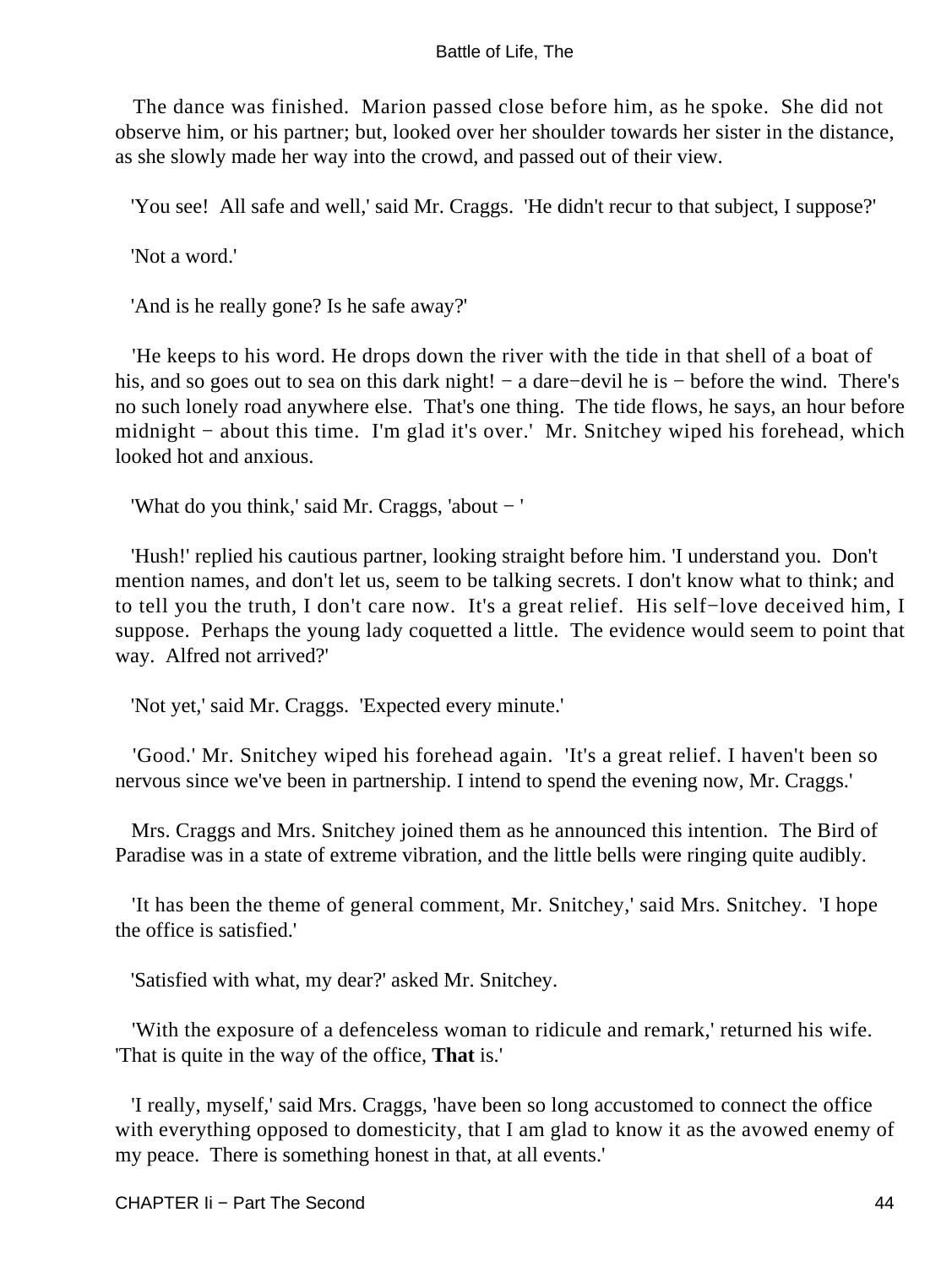'My dear,' urged Mr. Craggs, 'your good opinion is invaluable, but I never avowed that the office was the enemy of your peace.'

 'No,' said Mrs. Craggs, ringing a perfect peal upon the little bells. 'Not you, indeed. You wouldn't be worthy of the office, if you had the candour to.'

 'As to my having been away to−night, my dear,' said Mr. Snitchey, giving her his arm, 'the deprivation has been mine, I'm sure; but, as Mr. Craggs knows − '

 Mrs. Snitchey cut this reference very short by hitching her husband to a distance, and asking him to look at that man. To do her the favour to look at him!

'At which man, my dear?' said Mr. Snitchey.

'Your chosen companion; I'M no companion to you, Mr. Snitchey.'

'Yes, yes, you are, my dear,' he interposed.

 'No, no, I'm not,' said Mrs. Snitchey with a majestic smile. 'I know my station. Will you look at your chosen companion, Mr. Snitchey; at your referee, at the keeper of your secrets, at the man you trust; at your other self, in short?'

 The habitual association of Self with Craggs, occasioned Mr. Snitchey to look in that direction.

 'If you can look that man in the eye this night,' said Mrs. Snitchey, 'and not know that you are deluded, practised upon, made the victim of his arts, and bent down prostrate to his will by some unaccountable fascination which it is impossible to explain and against which no warning of mine is of the least avail, all I can say is − I pity you!'

 At the very same moment Mrs. Craggs was oracular on the cross subject. Was it possible, she said, that Craggs could so blind himself to his Snitcheys, as not to feel his true position? Did he mean to say that he had seen his Snitcheys come into that room, and didn't plainly see that there was reservation, cunning, treachery, in the man? Would he tell her that his very action, when he wiped his forehead and looked so stealthily about him, didn't show that there was something weighing on the conscience of his precious Snitcheys (if he had a conscience), that wouldn't bear the light? Did anybody but his Snitcheys come to festive entertainments like a burglar? – which, by the way, was hardly a clear illustration of the case, as he had walked in very mildly at the door. And would he still assert to her at noon−day (it being nearly midnight), that his Snitcheys were to be justified through thick and thin, against all facts, and reason, and experience?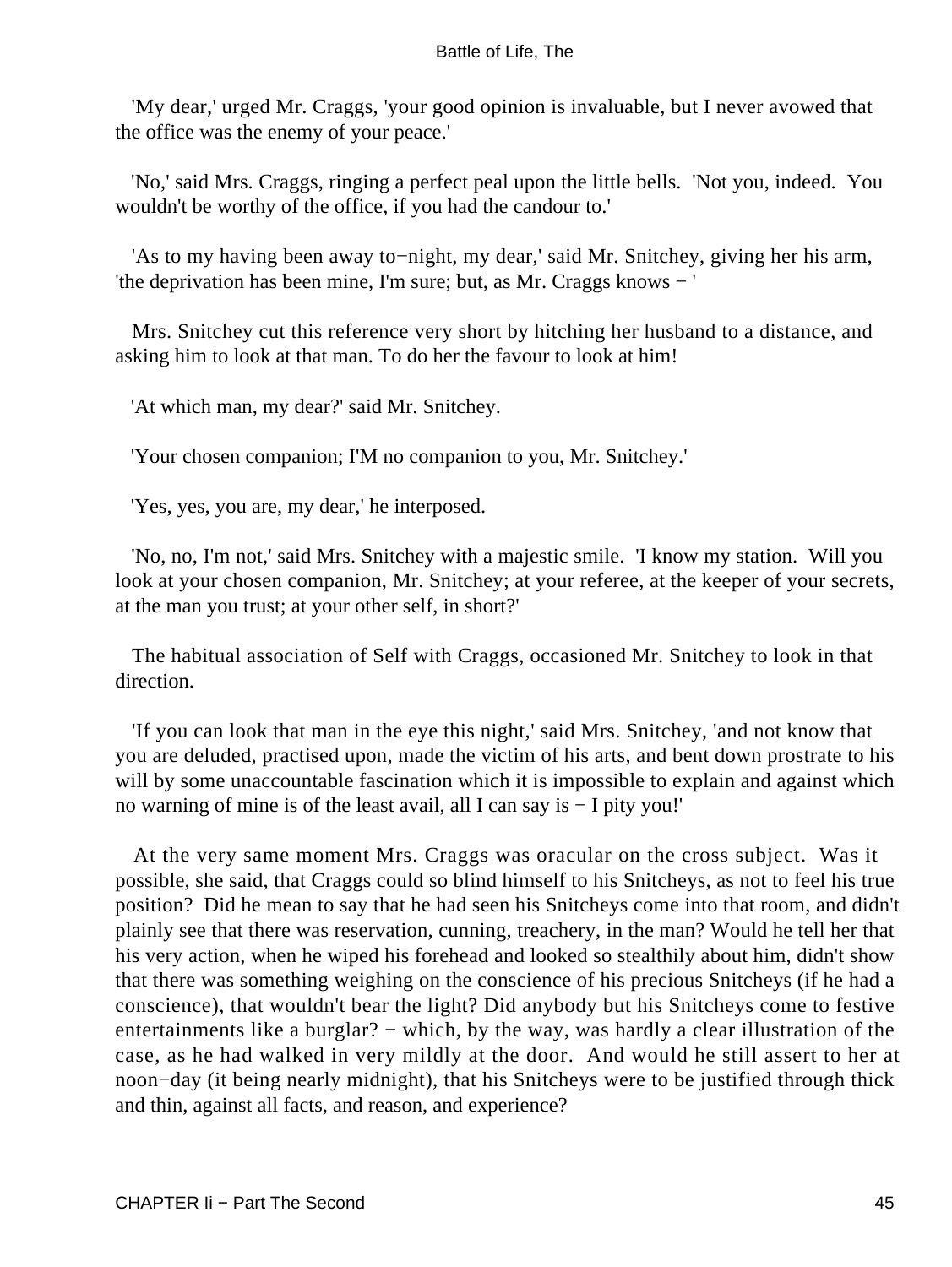Neither Snitchey nor Craggs openly attempted to stem the current which had thus set in, but, both were content to be carried gently along it, until its force abated. This happened at about the same time as a general movement for a country dance; when Mr. Snitchey proposed himself as a partner to Mrs. Craggs, and Mr. Craggs gallantly offered himself to Mrs. Snitchey; and after some such slight evasions as 'why don't you ask somebody else?' and 'you'll be glad, I know, if I decline,' and 'I wonder you can dance out of the office' (but this jocosely now), each lady graciously accepted, and took her place.

 It was an old custom among them, indeed, to do so, and to pair off, in like manner, at dinners and suppers; for they were excellent friends, and on a footing of easy familiarity. Perhaps the false Craggs and the wicked Snitchey were a recognised fiction with the two wives, as Doe and Roe, incessantly running up and down bailiwicks, were with the two husbands: or, perhaps the ladies had instituted, and taken upon themselves, these two shares in the business, rather than be left out of it altogether. But, certain it is, that each wife went as gravely and steadily to work in her vocation as her husband did in his, and would have considered it almost impossible for the Firm to maintain a successful and respectable existence, without her laudable exertions.

 But, now, the Bird of Paradise was seen to flutter down the middle; and the little bells began to bounce and jingle in poussette; and the Doctor's rosy face spun round and round, like an expressive pegtop highly varnished; and breathless Mr. Craggs began to doubt already, whether country dancing had been made 'too easy,' like the rest of life; and Mr. Snitchey, with his nimble cuts and capers, footed it for Self and Craggs, and half−a−dozen more.

 Now, too, the fire took fresh courage, favoured by the lively wind the dance awakened, and burnt clear and high. It was the Genius of the room, and present everywhere. It shone in people's eyes, it sparkled in the jewels on the snowy necks of girls, it twinkled at their ears as if it whispered to them slyly, it flashed about their waists, it flickered on the ground and made it rosy for their feet, it bloomed upon the ceiling that its glow might set off their bright faces, and it kindled up a general illumination in Mrs. Craggs's little belfry.

 Now, too, the lively air that fanned it, grew less gentle as the music quickened and the dance proceeded with new spirit; and a breeze arose that made the leaves and berries dance upon the wall, as they had often done upon the trees; and the breeze rustled in the room as if an invisible company of fairies, treading in the foot−steps of the good substantial revellers, were whirling after them. Now, too, no feature of the Doctor's face could be distinguished as he spun and spun; and now there seemed a dozen Birds of Paradise in fitful flight; and now there were a thousand little bells at work; and now a fleet of flying skirts was ruffled by a little tempest, when the music gave in, and the dance was over.

 Hot and breathless as the Doctor was, it only made him the more impatient for Alfred's coming.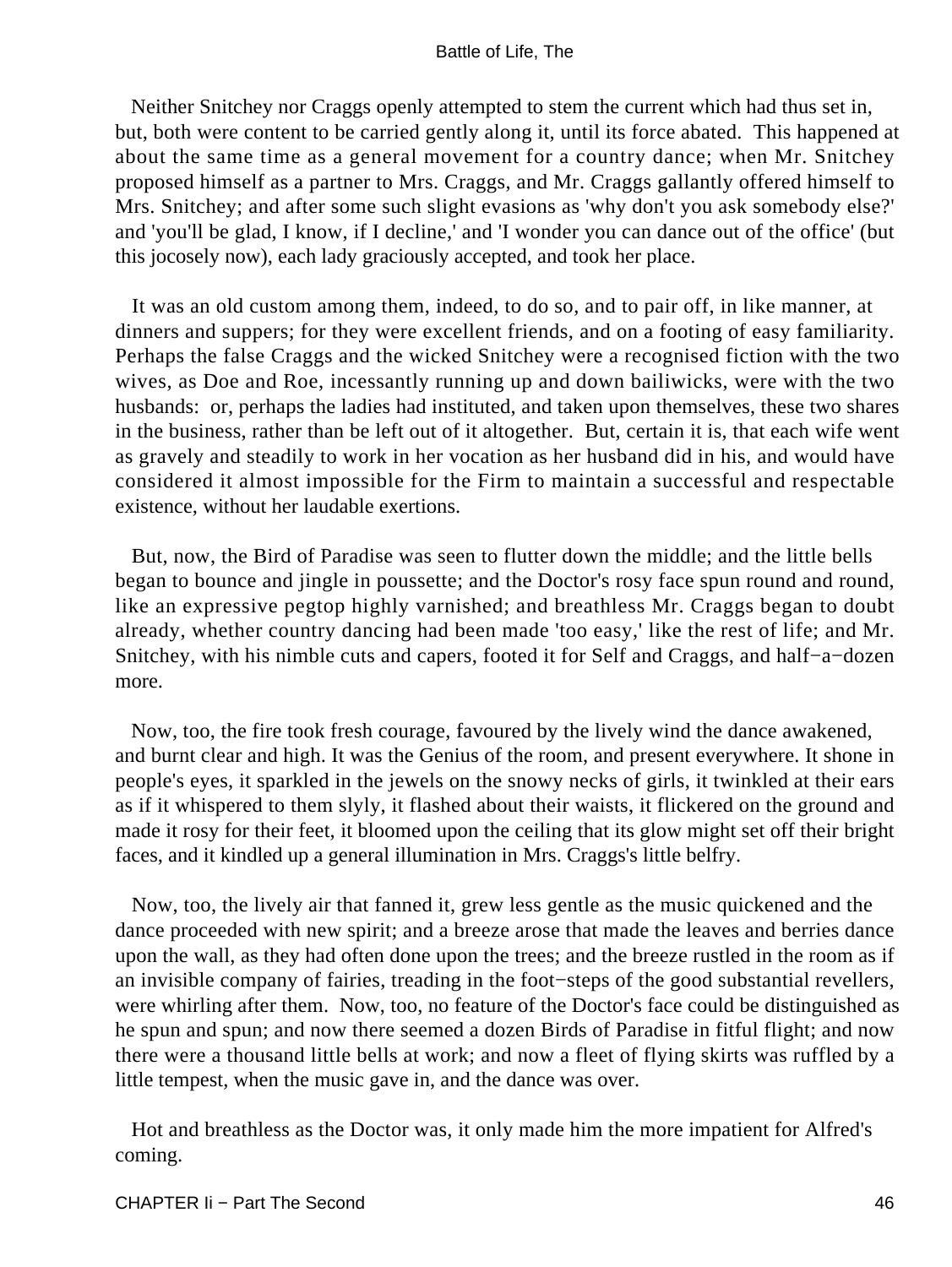'Anything been seen, Britain? Anything been heard?'

'Too dark to see far, sir. Too much noise inside the house to hear.'

'That's right! The gayer welcome for him. How goes the time?'

'Just twelve, sir. He can't be long, sir.'

 'Stir up the fire, and throw another log upon it,' said the Doctor. 'Let him see his welcome blazing out upon the night – good boy! – as he comes along!'

He saw it − Yes! From the chaise he caught the light, as he turned the corner by the old church. He knew the room from which it shone. He saw the wintry branches of the old trees between the light and him. He knew that one of those trees rustled musically in the summer time at the window of Marion's chamber.

 The tears were in his eyes. His heart throbbed so violently that he could hardly bear his happiness. How often he had thought of this time – pictured it under all circumstances – feared that it might never come − yearned, and wearied for it − far away!

 Again the light! Distinct and ruddy; kindled, he knew, to give him welcome, and to speed him home. He beckoned with his hand, and waved his hat, and cheered out, loud, as if the light were they, and they could see and hear him, as he dashed towards them through the mud and mire, triumphantly.

 Stop! He knew the Doctor, and understood what he had done. He would not let it be a surprise to them. But he could make it one, yet, by going forward on foot. If the orchard−gate were open, he could enter there; if not, the wall was easily climbed, as he knew of old; and he would be among them in an instant.

He dismounted from the chaise, and telling the driver – even that was not easy in his agitation − to remain behind for a few minutes, and then to follow slowly, ran on with exceeding swiftness, tried the gate, scaled the wall, jumped down on the other side, and stood panting in the old orchard.

 There was a frosty rime upon the trees, which, in the faint light of the clouded moon, hung upon the smaller branches like dead garlands. Withered leaves crackled and snapped beneath his feet, as he crept softly on towards the house. The desolation of a winter night sat brooding on the earth, and in the sky. But, the red light came cheerily towards him from the windows; figures passed and repassed there; and the hum and murmur of voices greeted his ear sweetly.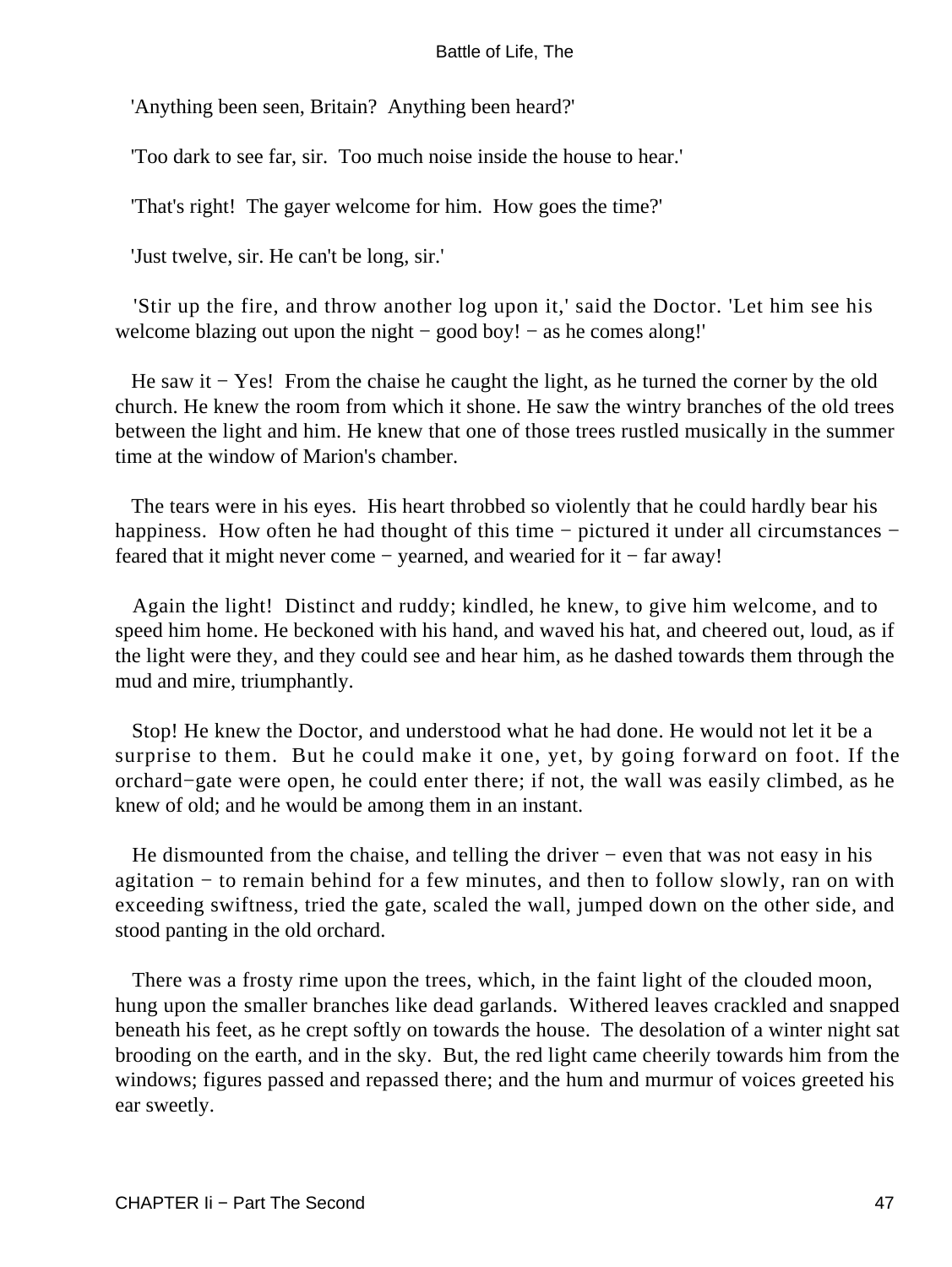Listening for hers: attempting, as he crept on, to detach it from the rest, and half believing that he heard it: he had nearly reached the door, when it was abruptly opened, and a figure coming out encountered his. It instantly recoiled with a half−suppressed cry.

'Clemency,' he said, 'don't you know me?'

 'Don't come in!' she answered, pushing him back. 'Go away. Don't ask me why. Don't come in.'

'What is the matter?' he exclaimed.

'I don't know. I − I am afraid to think. Go back. Hark!'

 There was a sudden tumult in the house. She put her hands upon her ears. A wild scream, such as no hands could shut out, was heard; and Grace – distraction in her looks and manner – rushed out at the door.

'Grace!' He caught her in his arms. 'What is it! Is she dead!'

She disengaged herself, as if to recognise his face, and fell down at his feet.

 A crowd of figures came about them from the house. Among them was her father, with a paper in his hand.

 'What is it!' cried Alfred, grasping his hair with his hands, and looking in an agony from face to face, as he bent upon his knee beside the insensible girl. 'Will no one look at me? Will no one speak to me? Does no one know me? Is there no voice among you all, to tell me what it is!'

There was a murmur among them. 'She is gone.'

'Gone!' he echoed.

 'Fled, my dear Alfred!' said the Doctor, in a broken voice, and with his hands before his face. 'Gone from her home and us. To− night! She writes that she has made her innocent and blameless choice − entreats that we will forgive her − prays that we will not forget her − and is gone.'

'With whom? Where?'

 He started up, as if to follow in pursuit; but, when they gave way to let him pass, looked wildly round upon them, staggered back, and sunk down in his former attitude, clasping one of Grace's cold hands in his own.

CHAPTER Ii − Part The Second 48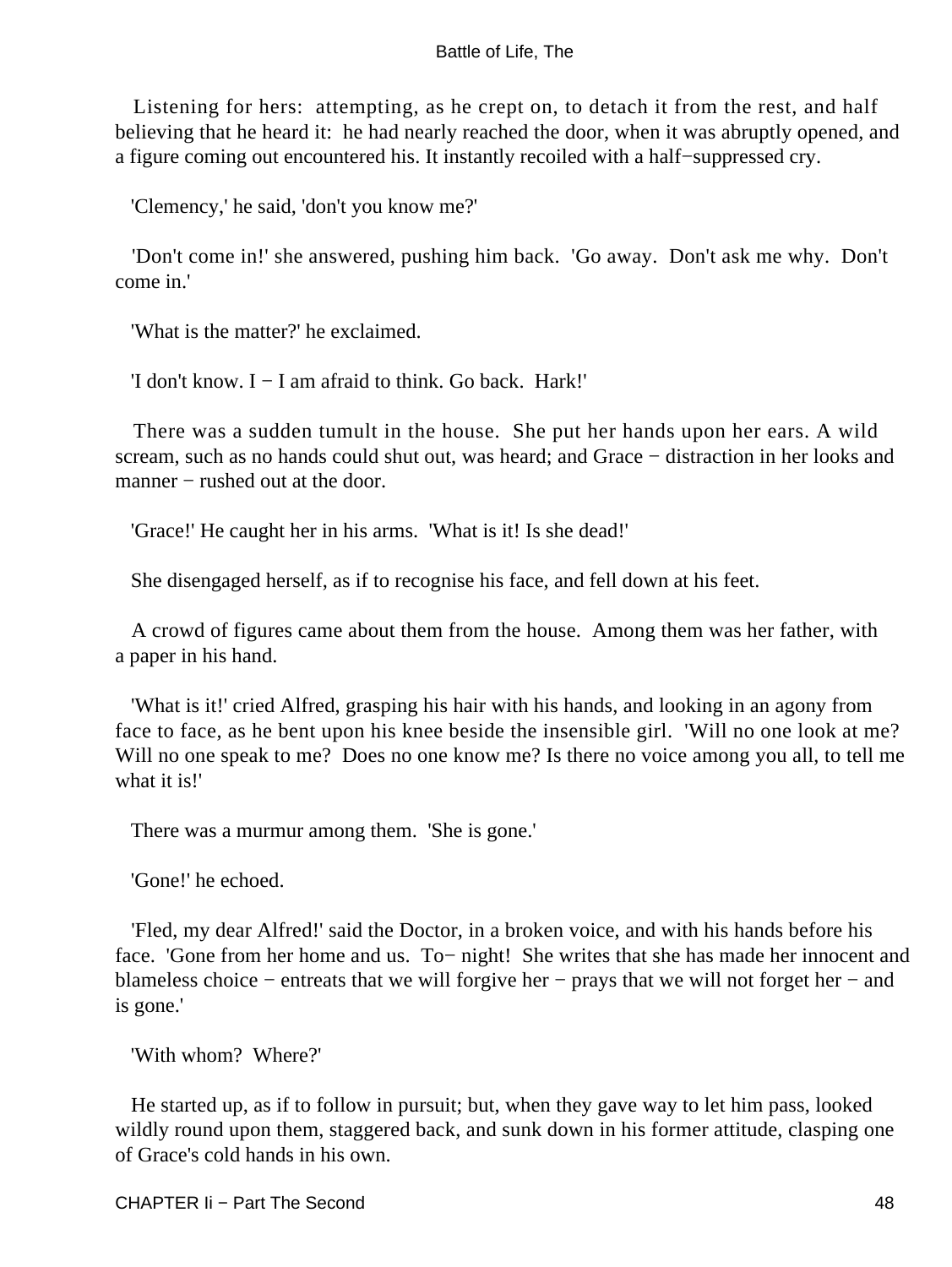There was a hurried running to and fro, confusion, noise, disorder, and no purpose. Some proceeded to disperse themselves about the roads, and some took horse, and some got lights, and some conversed together, urging that there was no trace or track to follow. Some approached him kindly, with the view of offering consolation; some admonished him that Grace must be removed into the house, and that he prevented it. He never heard them, and he never moved.

 The snow fell fast and thick. He looked up for a moment in the air, and thought that those white ashes strewn upon his hopes and misery, were suited to them well. He looked round on the whitening ground, and thought how Marion's foot−prints would be hushed and covered up, as soon as made, and even that remembrance of her blotted out. But he never felt the weather and he never stirred.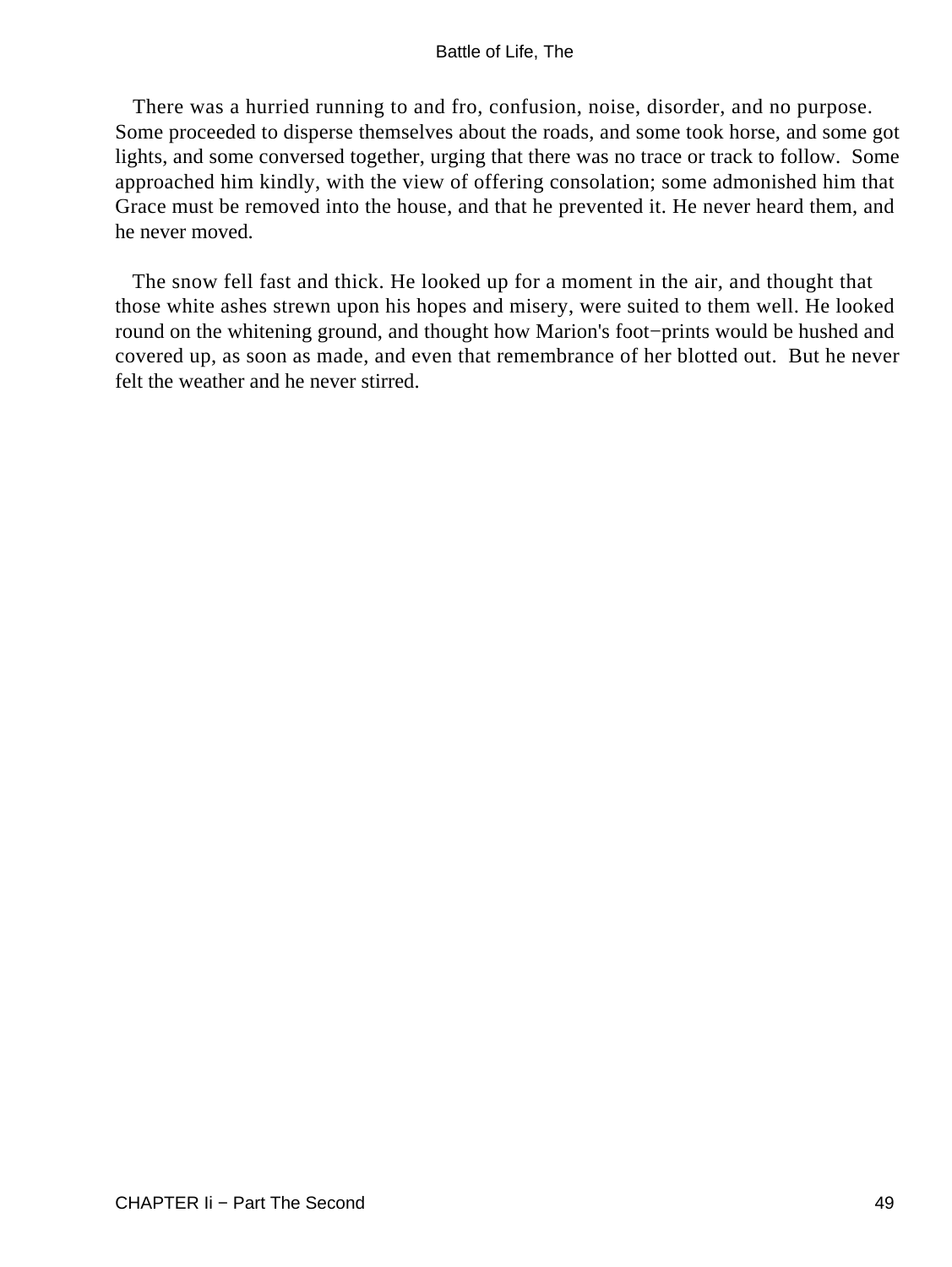# **[CHAPTER Iii − Part The Third](#page-72-0)**

**THE** world had grown six years older since that night of the return. It was a warm autumn afternoon, and there had been heavy rain. The sun burst suddenly from among the clouds; and the old battle− ground, sparkling brilliantly and cheerfully at sight of it in one green place, flashed a responsive welcome there, which spread along the country side as if a joyful beacon had been lighted up, and answered from a thousand stations.

 How beautiful the landscape kindling in the light, and that luxuriant influence passing on like a celestial presence, brightening everything! The wood, a sombre mass before, revealed its varied tints of yellow, green, brown, red: its different forms of trees, with raindrops glittering on their leaves and twinkling as they fell. The verdant meadow−land, bright and glowing, seemed as if it had been blind, a minute since, and now had found a sense of sight where−with to look up at the shining sky. Corn−fields, hedge−rows, fences, homesteads, and clustered roofs, the steeple of the church, the stream, the water−mill, all sprang out of the gloomy darkness smiling. Birds sang sweetly, flowers raised their drooping heads, fresh scents arose from the invigorated ground; the blue expanse above extended and diffused itself; already the sun's slanting rays pierced mortally the sullen bank of cloud that lingered in its flight; and a rainbow, spirit of all the colours that adorned the earth and sky, spanned the whole arch with its triumphant glory.

 At such a time, one little roadside Inn, snugly sheltered behind a great elm−tree with a rare seat for idlers encircling its capacious bole, addressed a cheerful front towards the traveller, as a house of entertainment ought, and tempted him with many mute but significant assurances of a comfortable welcome. The ruddy sign− board perched up in the tree, with its golden letters winking in the sun, ogled the passer−by, from among the green leaves, like a jolly face, and promised good cheer. The horse−trough, full of clear fresh water, and the ground below it sprinkled with droppings of fragrant hay, made every horse that passed, prick up his ears. The crimson curtains in the lower rooms, and the pure white hangings in the little bed−chambers above, beckoned, Come in! with every breath of air. Upon the bright green shutters, there were golden legends about beer and ale, and neat wines, and good beds; and an affecting picture of a brown jug frothing over at the top. Upon the window−sills were flowering plants in bright red pots, which made a lively show against the white front of the house; and in the darkness of the doorway there were streaks of light, which glanced off from the surfaces of bottles and tankards.

 On the door−step, appeared a proper figure of a landlord, too; for, though he was a short man, he was round and broad, and stood with his hands in his pockets, and his legs just wide enough apart to express a mind at rest upon the subject of the cellar, and an easy confidence − too calm and virtuous to become a swagger − in the general resources of the Inn. The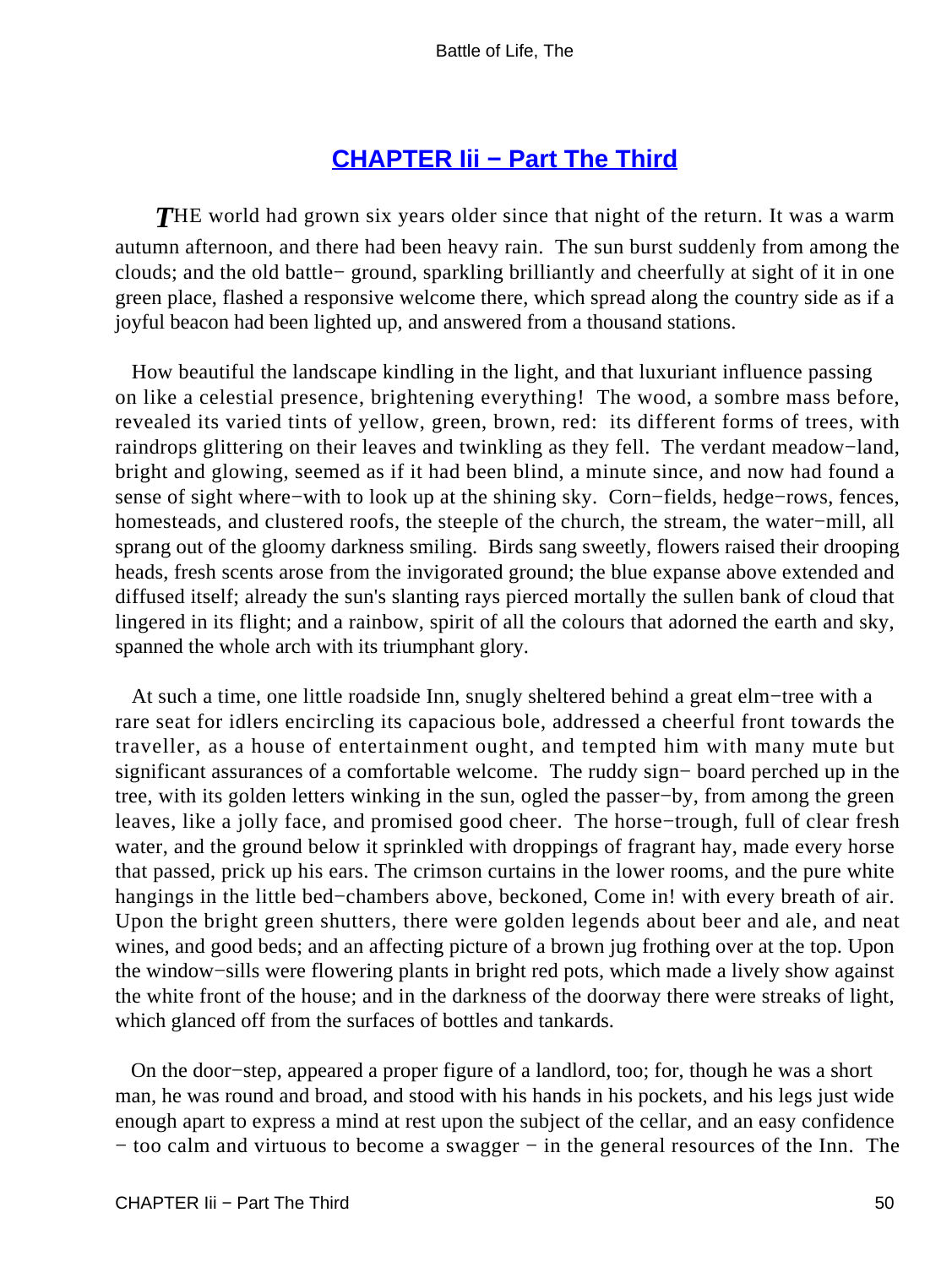superabundant moisture, trickling from everything after the late rain, set him off well. Nothing near him was thirsty. Certain top−heavy dahlias, looking over the palings of his neat well–ordered garden, had swilled as much as they could carry – perhaps a trifle more – and may have been the worse for liquor; but the sweet−briar, roses, wall− flowers, the plants at the windows, and the leaves on the old tree, were in the beaming state of moderate company that had taken no more than was wholesome for them, and had served to develop their best qualities. Sprinkling dewy drops about them on the ground, they seemed profuse of innocent and sparkling mirth, that did good where it lighted, softening neglected corners which the steady rain could seldom reach, and hurting nothing.

 This village Inn had assumed, on being established, an uncommon sign. It was called The Nutmeg−Grater. And underneath that household word, was inscribed, up in the tree, on the same flaming board, and in the like golden characters, By Benjamin Britain.

 At a second glance, and on a more minute examination of his face, you might have known that it was no other than Benjamin Britain himself who stood in the doorway − reasonably changed by time, but for the better; a very comfortable host indeed.

'Mrs. B.,' said Mr. Britain, looking down the road, 'is rather late. It's tea−time.'

 As there was no Mrs. Britain coming, he strolled leisurely out into the road and looked up at the house, very much to his satisfaction. 'It's just the sort of house,' said Benjamin, 'I should wish to stop at, if I didn't keep it.'

 Then, he strolled towards the garden−paling, and took a look at the dahlias. They looked over at him, with a helpless drowsy hanging of their heads: which bobbed again, as the heavy drops of wet dripped off them.

 'You must be looked after,' said Benjamin. 'Memorandum, not to forget to tell her so. She's a long time coming!'

 Mr. Britain's better half seemed to be by so very much his better half, that his own moiety of himself was utterly cast away and helpless without her.

 'She hadn't much to do, I think,' said Ben. 'There were a few little matters of business after market, but not many. Oh! here we are at last!'

 A chaise−cart, driven by a boy, came clattering along the road: and seated in it, in a chair, with a large well−saturated umbrella spread out to dry behind her, was the plump figure of a matronly woman, with her bare arms folded across a basket which she carried on her knee, several other baskets and parcels lying crowded around her, and a certain bright good nature in her face and contented awkwardness in her manner, as she jogged to and fro with the motion of her carriage, which smacked of old times, even in the distance. Upon her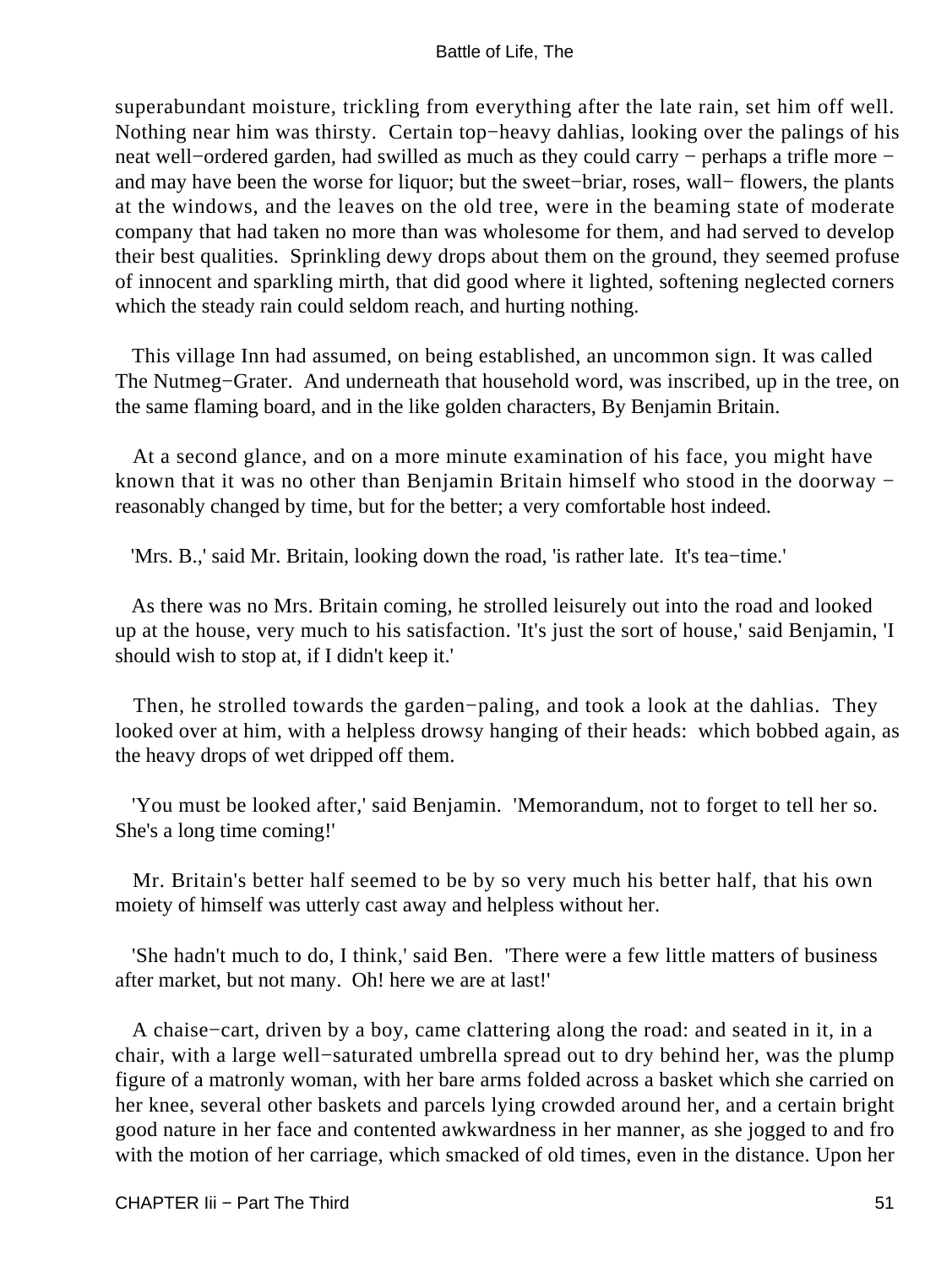nearer approach, this relish of by−gone days was not diminished; and when the cart stopped at the Nutmeg−Grater door, a pair of shoes, alighting from it, slipped nimbly through Mr. Britain's open arms, and came down with a substantial weight upon the pathway, which shoes could hardly have belonged to any one but Clemency Newcome.

 In fact they did belong to her, and she stood in them, and a rosy comfortable−looking soul she was: with as much soap on her glossy face as in times of yore, but with whole elbows now, that had grown quite dimpled in her improved condition.

'You're late, Clemmy!' said Mr. Britain.

 'Why, you see, Ben, I've had a deal to do!' she replied, looking busily after the safe removal into the house of all the packages and baskets: 'eight, nine, ten − where's eleven? Oh! my basket's eleven! It's all right. Put the horse up, Harry, and if he coughs again give him a warm mash to−night. Eight, nine, ten. Why, where's eleven? Oh! forgot, it's all right. How's the children, Ben?'

'Hearty, Clemmy, hearty.'

 'Bless their precious faces!' said Mrs. Britain, unbonneting her own round countenance (for she and her husband were by this time in the bar), and smoothing her hair with her open hands. 'Give us a kiss, old man!'

Mr. Britain promptly complied.

 'I think,' said Mrs. Britain, applying herself to her pockets and drawing forth an immense bulk of thin books and crumpled papers: a very kennel of dogs'−ears: 'I've done everything. Bills all settled − turnips sold − brewer's account looked into and paid − 'bacco pipes ordered − seventeen pound four, paid into the Bank − Doctor Heathfield's charge for little Clem − you'll guess what that is − Doctor Heathfield won't take nothing again, Ben.'

'I thought he wouldn't,' returned Ben.

 'No. He says whatever family you was to have, Ben, he'd never put you to the cost of a halfpenny. Not if you was to have twenty.'

Mr. Britain's face assumed a serious expression, and he looked hard at the wall.

'An't it kind of him?' said Clemency.

 'Very,' returned Mr. Britain. 'It's the sort of kindness that I wouldn't presume upon, on any account.'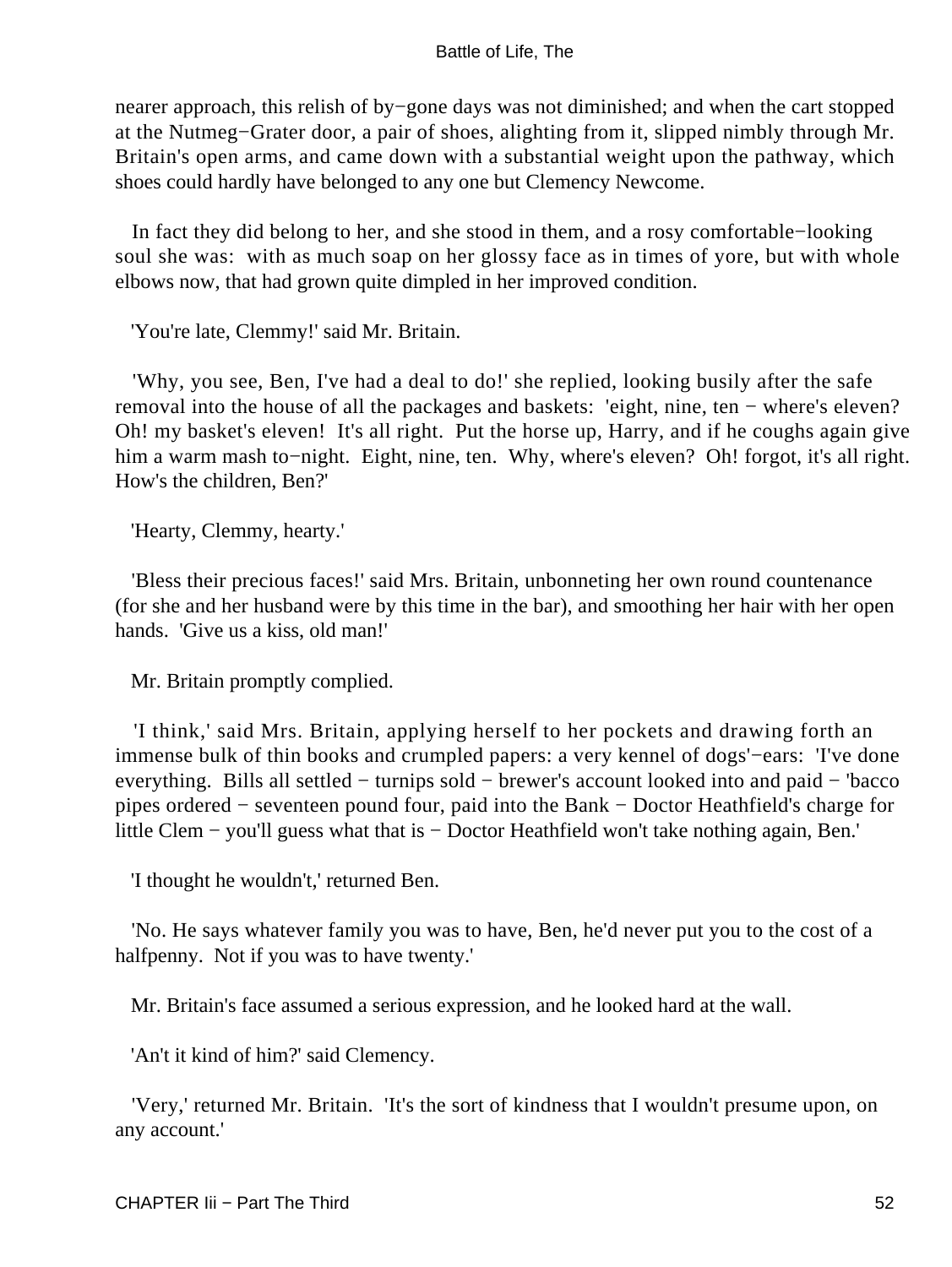'No,' retorted Clemency. 'Of course not. Then there's the pony − he fetched eight pound two; and that an't bad, is it?'

'It's very good,' said Ben.

 'I'm glad you're pleased!' exclaimed his wife. 'I thought you would be; and I think that's all, and so no more at present from yours and cetrer, C. Britain. Ha ha ha! There! Take all the papers, and lock 'em up. Oh! Wait a minute. Here's a printed bill to stick on the wall. Wet from the printer's. How nice it smells!'

'What's this?' said Ben, looking over the document.

'I don't know,' replied his wife. 'I haven't read a word of it.'

 '«To be sold by Auction,»' read the host of the Nutmeg−Grater, '«unless previously disposed of by private contract.»'

'They always put that,' said Clemency.

 'Yes, but they don't always put this,' he returned. 'Look here, «Mansion,» − «offices,» «shrubberies,» «ring fence,» «Messrs. Snitchey and Craggs,» «ornamental portion of the unencumbered freehold property of Michael Warden, Esquire, intending to continue to reside abroad»!'

'Intending to continue to reside abroad!' repeated Clemency.

'Here it is,' said Britain. 'Look!'

 'And it was only this very day that I heard it whispered at the old house, that better and plainer news had been half promised of her, soon!' said Clemency, shaking her head sorrowfully, and patting her elbows as if the recollection of old times unconsciously awakened her old habits. 'Dear, dear, dear! There'll be heavy hearts, Ben, yonder.'

 Mr. Britain heaved a sigh, and shook his head, and said he couldn't make it out: he had left off trying long ago. With that remark, he applied himself to putting up the bill just inside the bar window. Clemency, after meditating in silence for a few moments, roused herself, cleared her thoughtful brow, and bustled off to look after the children.

 Though the host of the Nutmeg−Grater had a lively regard for his good−wife, it was of the old patronising kind, and she amused him mightily. Nothing would have astonished him so much, as to have known for certain from any third party, that it was she who managed the whole house, and made him, by her plain straightforward thrift, good−humour, honesty, and industry, a thriving man. So easy it is, in any degree of life (as the world very often finds it),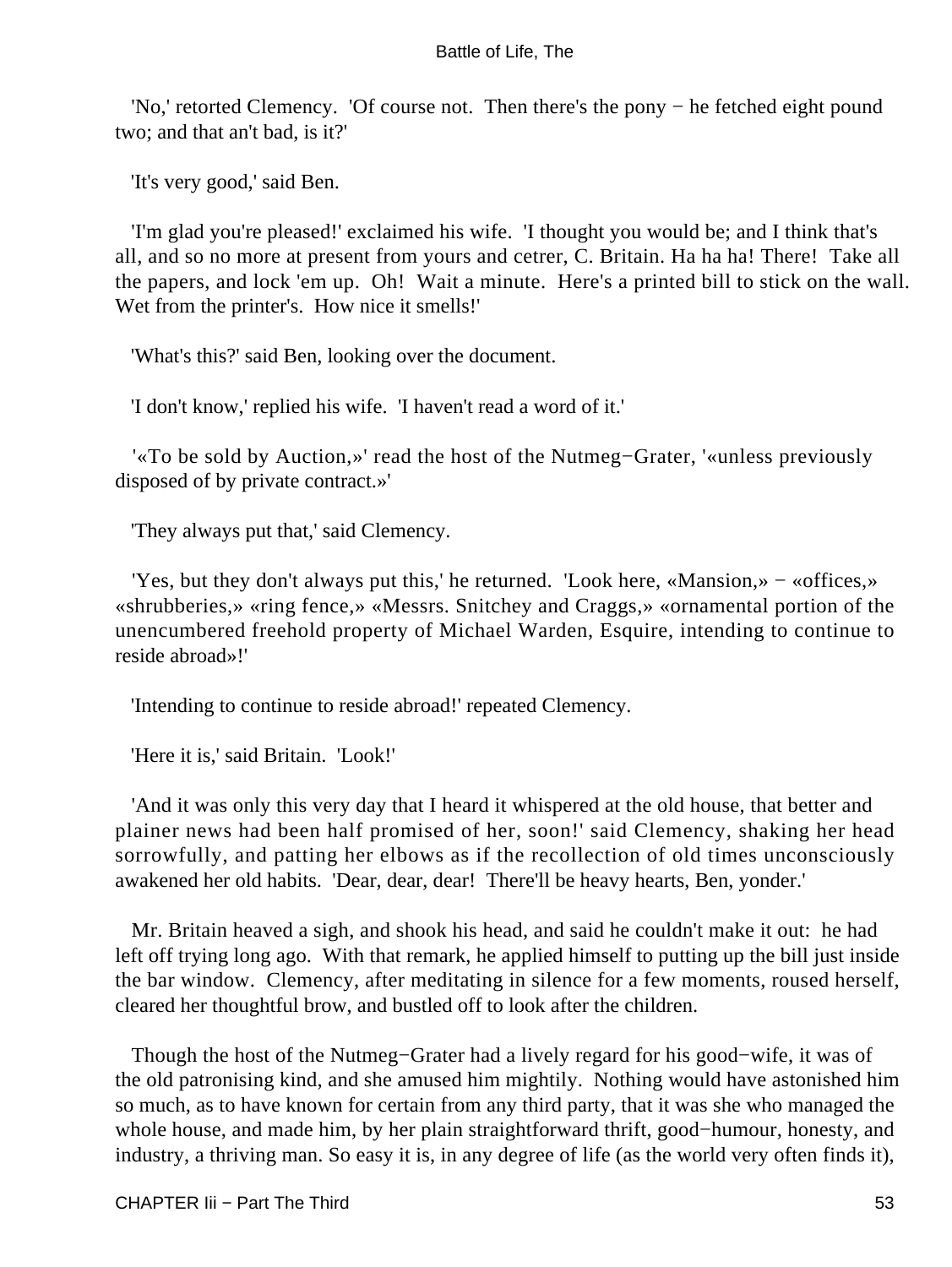to take those cheerful natures that never assert their merit, at their own modest valuation; and to conceive a flippant liking of people for their outward oddities and eccentricities, whose innate worth, if we would look so far, might make us blush in the comparison!

 It was comfortable to Mr. Britain, to think of his own condescension in having married Clemency. She was a perpetual testimony to him of the goodness of his heart, and the kindness of his disposition; and he felt that her being an excellent wife was an illustration of the old precept that virtue is its own reward.

 He had finished wafering up the bill, and had locked the vouchers for her day's proceedings in the cupboard − chuckling all the time, over her capacity for business − when, returning with the news that the two Master Britains were playing in the coach−house under the superintendence of one Betsey, and that little Clem was sleeping 'like a picture,' she sat down to tea, which had awaited her arrival, on a little table. It was a very neat little bar, with the usual display of bottles and glasses; a sedate clock, right to the minute (it was half−past five); everything in its place, and everything furbished and polished up to the very utmost.

 'It's the first time I've sat down quietly to−day, I declare,' said Mrs. Britain, taking a long breath, as if she had sat down for the night; but getting up again immediately to hand her husband his tea, and cut him his bread−and−butter; 'how that bill does set me thinking of old times!'

 'Ah!' said Mr. Britain, handling his saucer like an oyster, and disposing of its contents on the same principle.

 'That same Mr. Michael Warden,' said Clemency, shaking her head at the notice of sale, 'lost me my old place.'

'And got you your husband,' said Mr. Britain.

'Well! So he did,' retorted Clemency, 'and many thanks to him.'

 'Man's the creature of habit,' said Mr. Britain, surveying her, over his saucer. 'I had somehow got used to you, Clem; and I found I shouldn't be able to get on without you. So we went and got made man and wife. Ha! ha! We! Who'd have thought it!'

'Who indeed!' cried Clemency. 'It was very good of you, Ben.'

'No, no, no,' replied Mr. Britain, with an air of self−denial. 'Nothing worth mentioning.'

 'Oh yes it was, Ben,' said his wife, with great simplicity; 'I'm sure I think so, and am very much obliged to you. Ah!' looking again at the bill; 'when she was known to be gone, and out of reach, dear girl, I couldn't help telling − for her sake quite as much as theirs −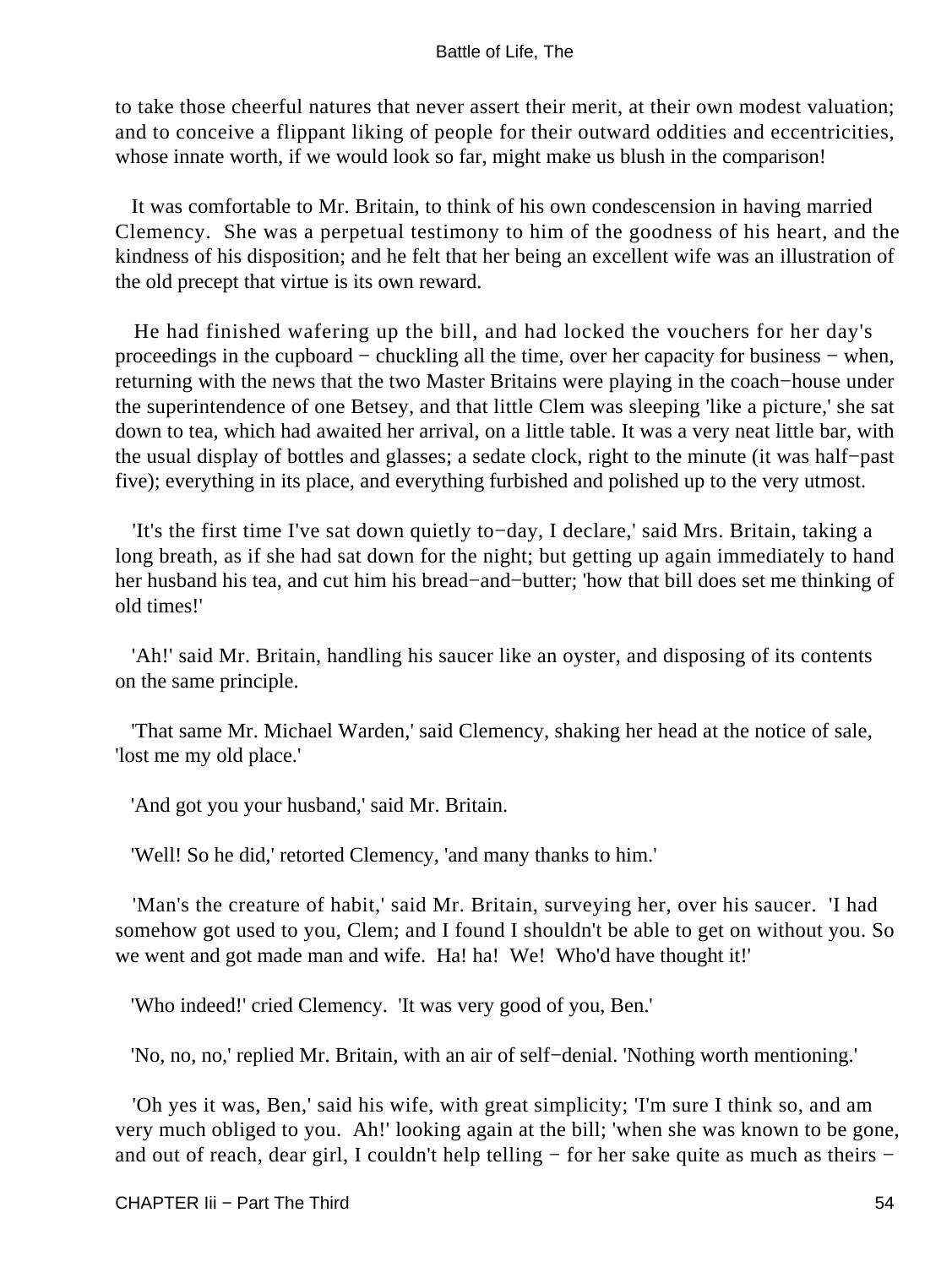what I knew, could I?'

'You told it, anyhow,' observed her husband.

 'And Dr. Jeddler,' pursued Clemency, putting down her tea−cup, and looking thoughtfully at the bill, 'in his grief and passion turned me out of house and home! I never have been so glad of anything in all my life, as that I didn't say an angry word to him, and hadn't any angry feeling towards him, even then; for he repented that truly, afterwards. How often he has sat in this room, and told me over and over again he was sorry for it! − the last time, only yesterday, when you were out. How often he has sat in this room, and talked to me, hour after hour, about one thing and another, in which he made believe to be interested! − but only for the sake of the days that are gone by, and because he knows she used to like me, Ben!'

 'Why, how did you ever come to catch a glimpse of that, Clem?' asked her husband: astonished that she should have a distinct perception of a truth which had only dimly suggested itself to his inquiring mind.

 'I don't know, I'm sure,' said Clemency, blowing her tea, to cool it. 'Bless you, I couldn't tell you, if you was to offer me a reward of a hundred pound.'

 He might have pursued this metaphysical subject but for her catching a glimpse of a substantial fact behind him, in the shape of a gentleman attired in mourning, and cloaked and booted like a rider on horseback, who stood at the bar−door. He seemed attentive to their conversation, and not at all impatient to interrupt it.

 Clemency hastily rose at this sight. Mr. Britain also rose and saluted the guest. 'Will you please to walk up−stairs, sir? There's a very nice room up−stairs, sir.'

 'Thank you,' said the stranger, looking earnestly at Mr. Britain's wife. 'May I come in here?'

'Oh, surely, if you like, sir,' returned Clemency, admitting him.

'What would you please to want, sir?'

The bill had caught his eye, and he was reading it.

'Excellent property that, sir,' observed Mr. Britain.

 He made no answer; but, turning round, when he had finished reading, looked at Clemency with the same observant curiosity as before. 'You were asking me,' − he said, still looking at her, – 'What you would please to take, sir,' answered Clemency, stealing a glance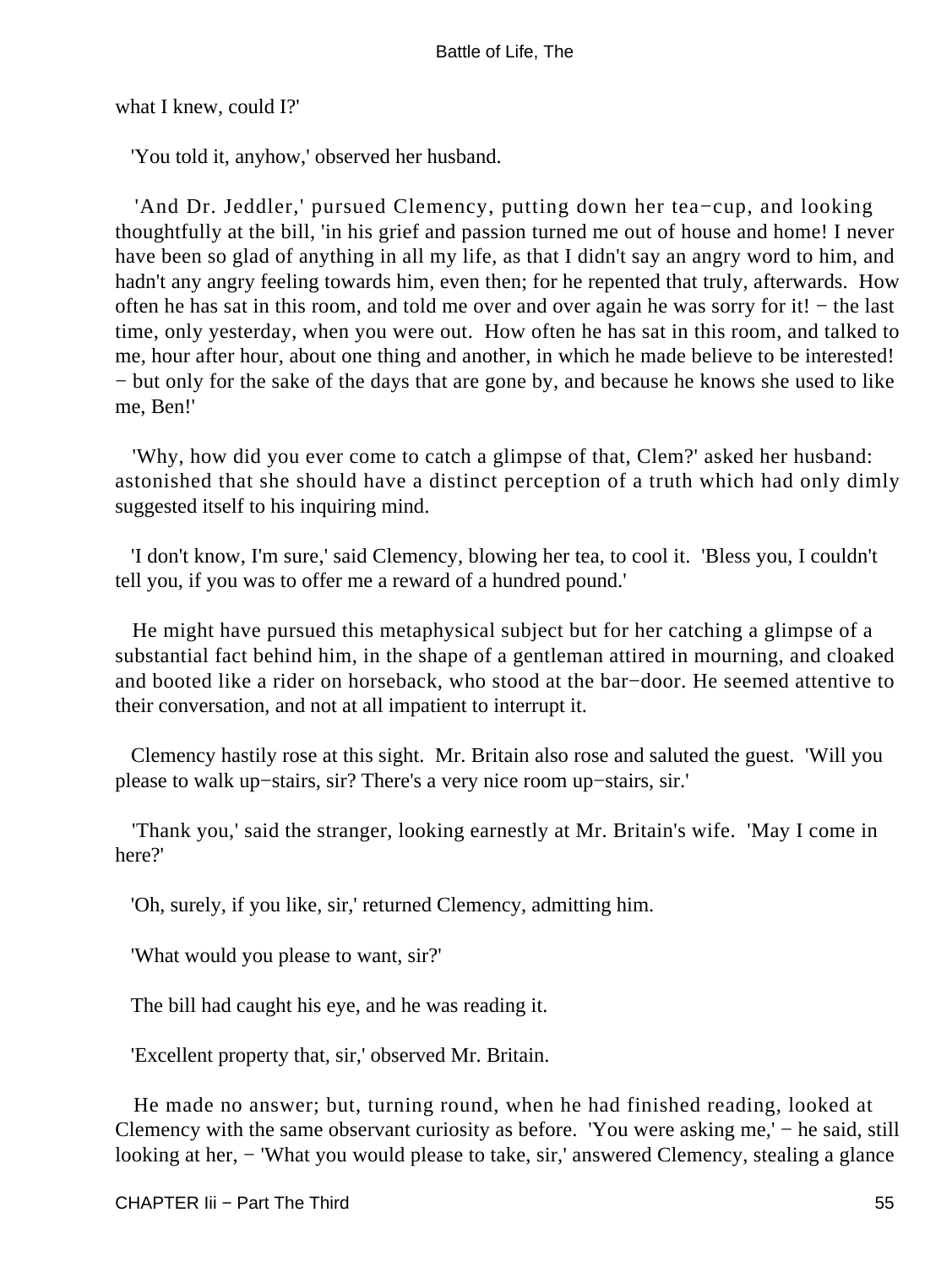at him in return.

 'If you will let me have a draught of ale,' he said, moving to a table by the window, 'and will let me have it here, without being any interruption to your meal, I shall be much obliged to you.' He sat down as he spoke, without any further parley, and looked out at the prospect. He was an easy, well−knit figure of a man in the prime of life. His face, much browned by the sun, was shaded by a quantity of dark hair; and he wore a moustache. His beer being set before him, he filled out a glass, and drank, good−humouredly, to the house; adding, as he put the tumbler down again:

'It's a new house, is it not?'

'Not particularly new, sir,' replied Mr. Britain.

'Between five and six years old,' said Clemency; speaking very distinctly.

 'I think I heard you mention Dr. Jeddler's name, as I came in,' inquired the stranger. 'That bill reminds me of him; for I happen to know something of that story, by hearsay, and through certain connexions of mine. − Is the old man living?'

'Yes, he's living, sir,' said Clemency.

'Much changed?'

'Since when, sir?' returned Clemency, with remarkable emphasis and expression.

'Since his daughter − went away.'

 'Yes! he's greatly changed since then,' said Clemency. 'He's grey and old, and hasn't the same way with him at all; but, I think he's happy now. He has taken on with his sister since then, and goes to see her very often. That did him good, directly. At first, he was sadly broken down; and it was enough to make one's heart bleed, to see him wandering about, railing at the world; but a great change for the better came over him after a year or two, and then he began to like to talk about his lost daughter, and to praise her, ay and the world too! and was never tired of saying, with the tears in his poor eyes, how beautiful and good she was. He had forgiven her then. That was about the same time as Miss Grace's marriage. Britain, you remember?'

Mr. Britain remembered very well.

 'The sister is married then,' returned the stranger. He paused for some time before he asked, 'To whom?'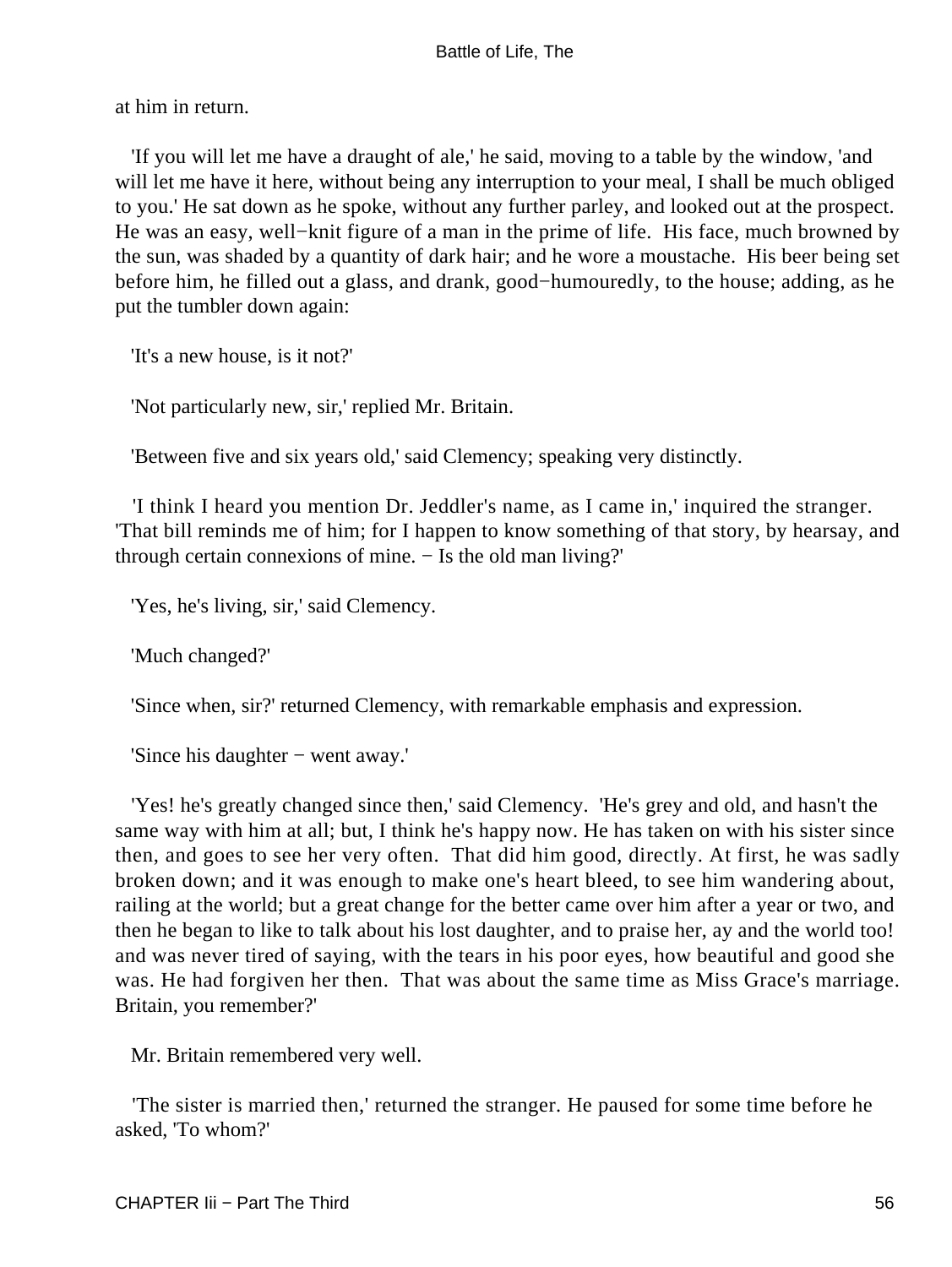Clemency narrowly escaped oversetting the tea−board, in her emotion at this question.

'Did YOU never hear?' she said.

'I should like to hear,' he replied, as he filled his glass again, and raised it to his lips.

 'Ah! It would be a long story, if it was properly told,' said Clemency, resting her chin on the palm of her left hand, and supporting that elbow on her right hand, as she shook her head, and looked back through the intervening years, as if she were looking at a fire. 'It would be a long story, I am sure.'

'But told as a short one,' suggested the stranger.

 Told as a short one,' repeated Clemency in the same thoughtful tone, and without any apparent reference to him, or consciousness of having auditors, 'what would there be to tell? That they grieved together, and remembered her together, like a person dead; that they were so tender of her, never would reproach her, called her back to one another as she used to be, and found excuses for her! Every one knows that. I'm sure I do. No one better,' added Clemency, wiping her eyes with her hand.

'And so,' suggested the stranger.

 'And so,' said Clemency, taking him up mechanically, and without any change in her attitude or manner, 'they at last were married. They were married on her birth−day − it comes round again to−morrow − very quiet, very humble like, but very happy. Mr. Alfred said, one night when they were walking in the orchard, «Grace, shall our wedding−day be Marion's birth−day?» And it was.'

'And they have lived happily together?' said the stranger.

'Ay,' said Clemency. 'No two people ever more so. They have had no sorrow but this.'

 She raised her head as with a sudden attention to the circumstances under which she was recalling these events, and looked quickly at the stranger. Seeing that his face was turned toward the window, and that he seemed intent upon the prospect, she made some eager signs to her husband, and pointed to the bill, and moved her mouth as if she were repeating with great energy, one word or phrase to him over and over again. As she uttered no sound, and as her dumb motions like most of her gestures were of a very extraordinary kind, this unintelligible conduct reduced Mr. Britain to the confines of despair. He stared at the table, at the stranger, at the spoons, at his wife − followed her pantomime with looks of deep amazement and perplexity − asked in the same language, was it property in danger, was it he in danger, was it she − answered her signals with other signals expressive of the deepest distress and confusion − followed the motions of her lips − guessed half aloud 'milk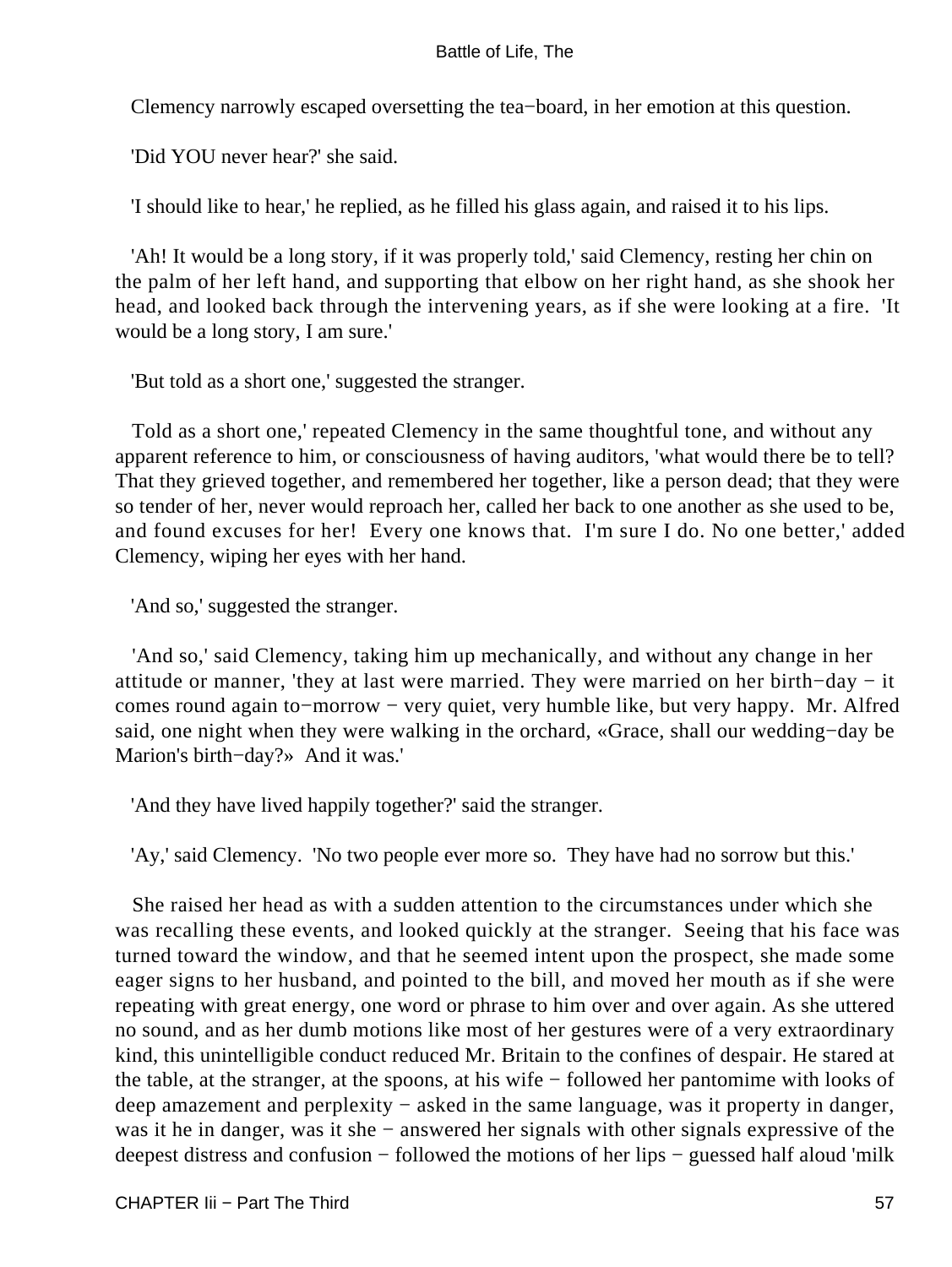and water,' 'monthly warning,' 'mice and walnuts' − and couldn't approach her meaning.

 Clemency gave it up at last, as a hopeless attempt; and moving her chair by very slow degrees a little nearer to the stranger, sat with her eyes apparently cast down but glancing sharply at him now and then, waiting until he should ask some other question. She had not to wait long; for he said, presently:

 'And what is the after history of the young lady who went away? They know it, I suppose?'

 Clemency shook her head. 'I've heard,' she said, 'that Doctor Jeddler is thought to know more of it than he tells. Miss Grace has had letters from her sister, saying that she was well and happy, and made much happier by her being married to Mr. Alfred: and has written letters back. But there's a mystery about her life and fortunes, altogether, which nothing has cleared up to this hour, and which − '

She faltered here, and stopped.

'And which' − repeated the stranger.

 'Which only one other person, I believe, could explain,' said Clemency, drawing her breath quickly.

'Who may that be?' asked the stranger.

 'Mr. Michael Warden!' answered Clemency, almost in a shriek: at once conveying to her husband what she would have had him understand before, and letting Michael Warden know that he was recognised.

 'You remember me, sir?' said Clemency, trembling with emotion; 'I saw just now you did! You remember me, that night in the garden. I was with her!'

'Yes. You were,' he said.

 'Yes, sir,' returned Clemency. 'Yes, to be sure. This is my husband, if you please. Ben, my dear Ben, run to Miss Grace − run to Mr. Alfred − run somewhere, Ben! Bring somebody here, directly!'

 'Stay!' said Michael Warden, quietly interposing himself between the door and Britain. 'What would you do?'

 'Let them know that you are here, sir,' answered Clemency, clapping her hands in sheer agitation. 'Let them know that they may hear of her, from your own lips; let them know that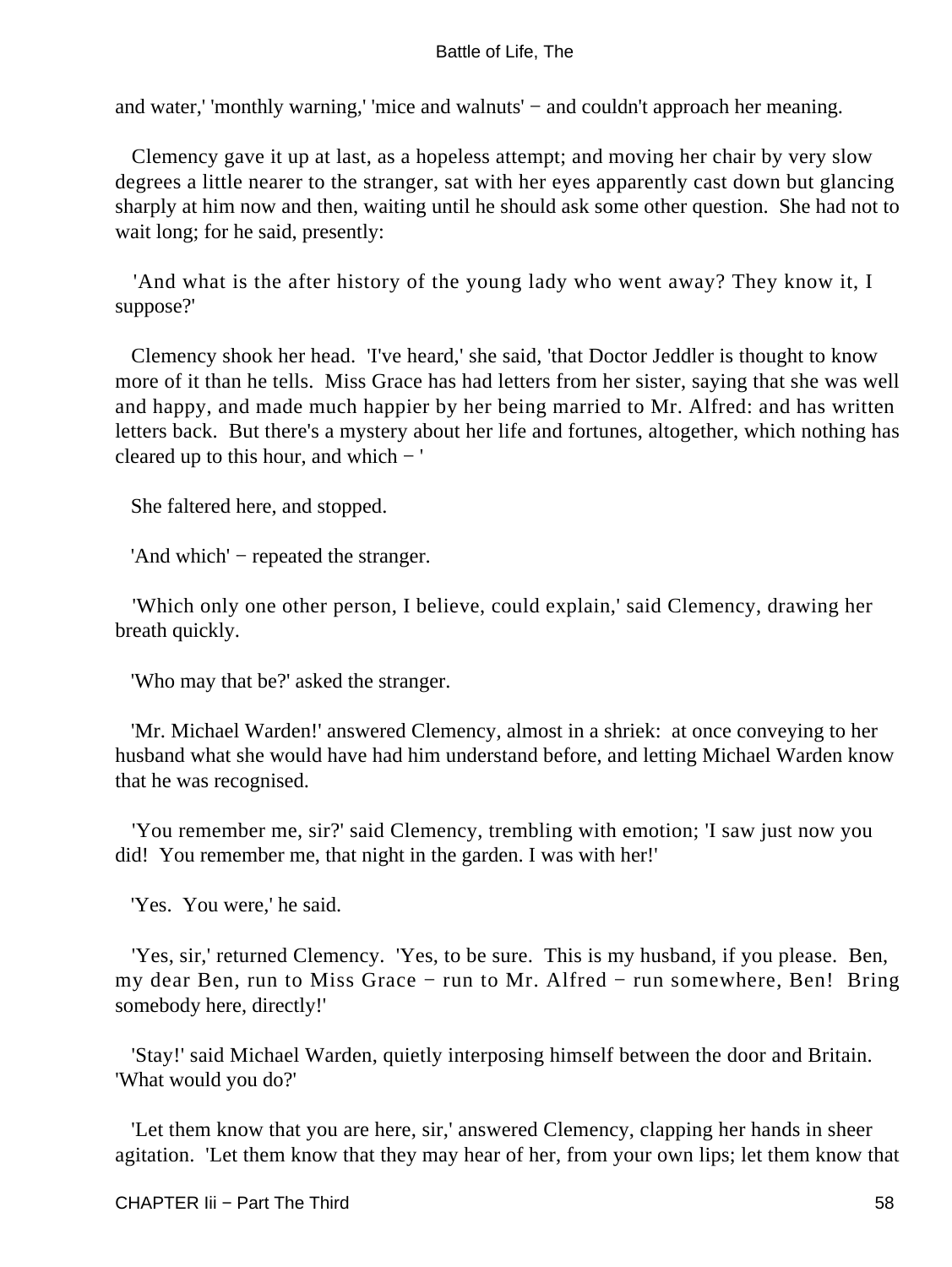she is not quite lost to them, but that she will come home again yet, to bless her father and her loving sister − even her old servant, even me,' she struck herself upon the breast with both hands, 'with a sight of her sweet face. Run, Ben, run!' And still she pressed him on towards the door, and still Mr. Warden stood before it, with his hand stretched out, not angrily, but sorrowfully.

 'Or perhaps,' said Clemency, running past her husband, and catching in her emotion at Mr. Warden's cloak, 'perhaps she's here now; perhaps she's close by. I think from your manner she is. Let me see her, sir, if you please. I waited on her when she was a little child. I saw her grow to be the pride of all this place. I knew her when she was Mr. Alfred's promised wife. I tried to warn her when you tempted her away. I know what her old home was when she was like the soul of it, and how it changed when she was gone and lost. Let me speak to her, if you please!'

 He gazed at her with compassion, not unmixed with wonder: but, he made no gesture of assent.

 'I don't think she CAN know,' pursued Clemency, 'how truly they forgive her; how they love her; what joy it would be to them, to see her once more. She may be timorous of going home. Perhaps if she sees me, it may give her new heart. Only tell me truly, Mr. Warden, is she with you?'

'She is not,' he answered, shaking his head.

 This answer, and his manner, and his black dress, and his coming back so quietly, and his announced intention of continuing to live abroad, explained it all. Marion was dead.

 He didn't contradict her; yes, she was dead! Clemency sat down, hid her face upon the table, and cried.

 At that moment, a grey−headed old gentleman came running in: quite out of breath, and panting so much that his voice was scarcely to be recognised as the voice of Mr. Snitchey.

 'Good Heaven, Mr. Warden!' said the lawyer, taking him aside, 'what wind has blown − ' He was so blown himself, that he couldn't get on any further until after a pause, when he added, feebly, 'you here?'

 'An ill−wind, I am afraid,' he answered. 'If you could have heard what has just passed − how I have been besought and entreated to perform impossibilities – what confusion and affliction I carry with me!'

'I can guess it all. But why did you ever come here, my good sir?' retorted Snitchey.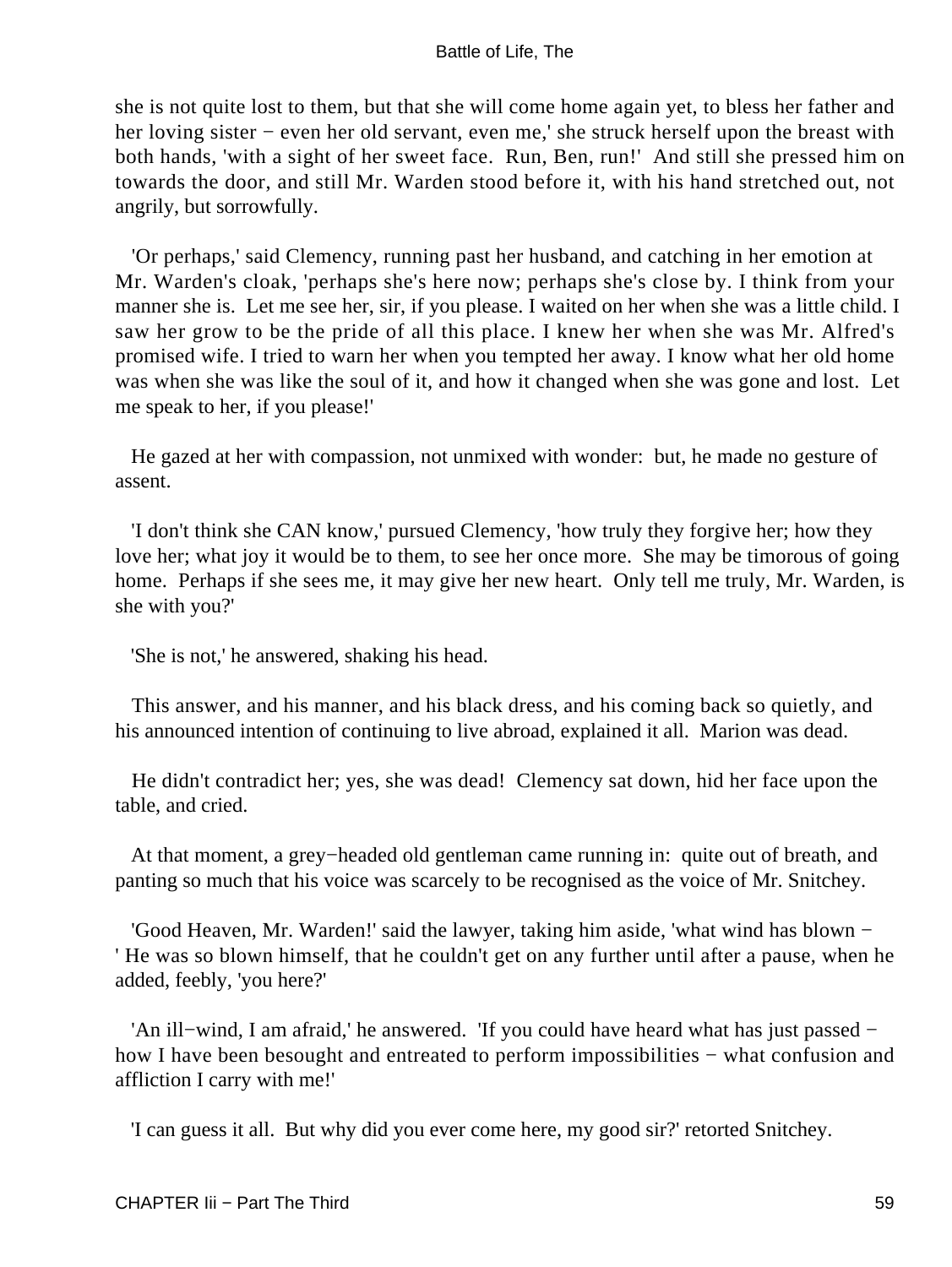'Come! How should I know who kept the house? When I sent my servant on to you, I strolled in here because the place was new to me; and I had a natural curiosity in everything new and old, in these old scenes; and it was outside the town. I wanted to communicate with you, first, before appearing there. I wanted to know what people would say to me. I see by your manner that you can tell me. If it were not for your confounded caution, I should have been possessed of everything long ago.'

 'Our caution!' returned the lawyer, 'speaking for Self and Craggs − deceased,' here Mr. Snitchey, glancing at his hat−band, shook his head, 'how can you reasonably blame us, Mr. Warden? It was understood between us that the subject was never to be renewed, and that it wasn't a subject on which grave and sober men like us (I made a note of your observations at the time) could interfere. Our caution too! When Mr. Craggs, sir, went down to his respected grave in the full belief − '

 'I had given a solemn promise of silence until I should return, whenever that might be,' interrupted Mr. Warden; 'and I have kept it.'

 'Well, sir, and I repeat it,' returned Mr. Snitchey, 'we were bound to silence too. We were bound to silence in our duty towards ourselves, and in our duty towards a variety of clients, you among them, who were as close as wax. It was not our place to make inquiries of you on such a delicate subject. I had my suspicions, sir; but, it is not six months since I have known the truth, and been assured that you lost her.'

'By whom?' inquired his client.

 'By Doctor Jeddler himself, sir, who at last reposed that confidence in me voluntarily. He, and only he, has known the whole truth, years and years.'

'And you know it?' said his client.

 'I do, sir!' replied Snitchey; 'and I have also reason to know that it will be broken to her sister to−morrow evening. They have given her that promise. In the meantime, perhaps you'll give me the honour of your company at my house; being unexpected at your own. But, not to run the chance of any more such difficulties as you have had here, in case you should be recognised − though you're a good deal changed; I think I might have passed you myself, Mr. Warden – we had better dine here, and walk on in the evening. It's a very good place to dine at, Mr. Warden: your own property, by− the−bye. Self and Craggs (deceased) took a chop here sometimes, and had it very comfortably served. Mr. Craggs, sir,' said Snitchey, shutting his eyes tight for an instant, and opening them again, 'was struck off the roll of life too soon.'

 'Heaven forgive me for not condoling with you,' returned Michael Warden, passing his hand across his forehead, 'but I'm like a man in a dream at present. I seem to want my wits.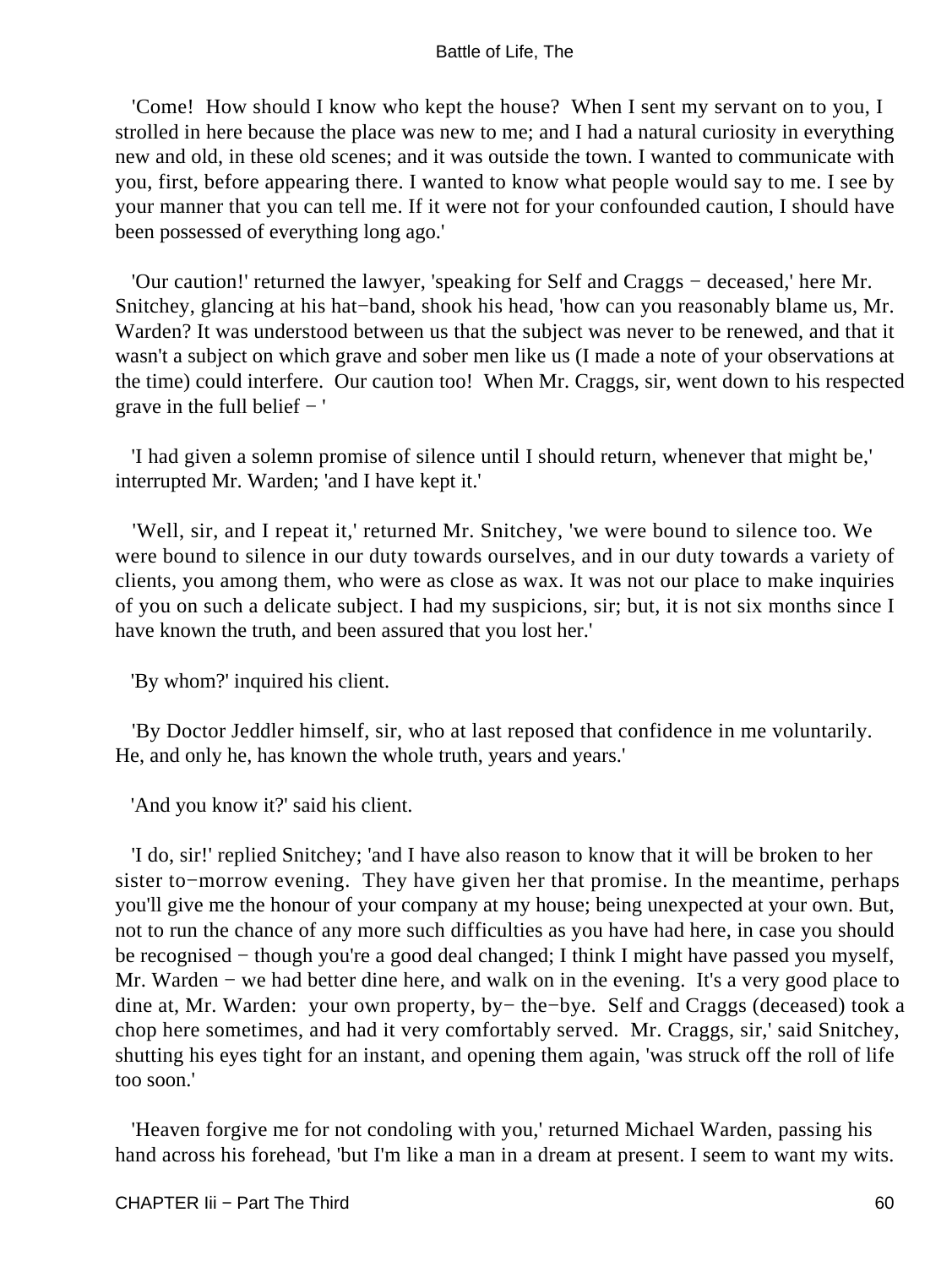Mr. Craggs − yes − I am very sorry we have lost Mr. Craggs.' But he looked at Clemency as he said it, and seemed to sympathise with Ben, consoling her.

 'Mr. Craggs, sir,' observed Snitchey, 'didn't find life, I regret to say, as easy to have and to hold as his theory made it out, or he would have been among us now. It's a great loss to me. He was my right arm, my right leg, my right ear, my right eye, was Mr. Craggs. I am paralytic without him. He bequeathed his share of the business to Mrs. Craggs, her executors, administrators, and assigns. His name remains in the Firm to this hour. I try, in a childish sort of a way, to make believe, sometimes, he's alive. You may observe that I speak for Self and Craggs − deceased, sir − deceased,' said the tender−hearted attorney, waving his pocket− handkerchief.

 Michael Warden, who had still been observant of Clemency, turned to Mr. Snitchey when he ceased to speak, and whispered in his ear.

 'Ah, poor thing!' said Snitchey, shaking his head. 'Yes. She was always very faithful to Marion. She was always very fond of her. Pretty Marion! Poor Marion! Cheer up, Mistress – you are married now, you know, Clemency.'

Clemency only sighed, and shook her head.

'Well, well! Wait till to−morrow,' said the lawyer, kindly.

'To−morrow can't bring back' the dead to life, Mister,' said Clemency, sobbing.

 'No. It can't do that, or it would bring back Mr. Craggs, deceased,' returned the lawyer. 'But it may bring some soothing circumstances; it may bring some comfort. Wait till to−morrow!'

 So Clemency, shaking his proffered hand, said she would; and Britain, who had been terribly cast down at sight of his despondent wife (which was like the business hanging its head), said that was right; and Mr. Snitchey and Michael Warden went up−stairs; and there they were soon engaged in a conversation so cautiously conducted, that no murmur of it was audible above the clatter of plates and dishes, the hissing of the frying−pan, the bubbling of saucepans, the low monotonous waltzing of the jack – with a dreadful click every now and then as if it had met with some mortal accident to its head, in a fit of giddiness − and all the other preparations in the kitchen for their dinner.

 To−morrow was a bright and peaceful day; and nowhere were the autumn tints more beautifully seen, than from the quiet orchard of the Doctor's house. The snows of many winter nights had melted from that ground, the withered leaves of many summer times had rustled there, since she had fled. The honey−suckle porch was green again, the trees cast bountiful and changing shadows on the grass, the landscape was as tranquil and serene as it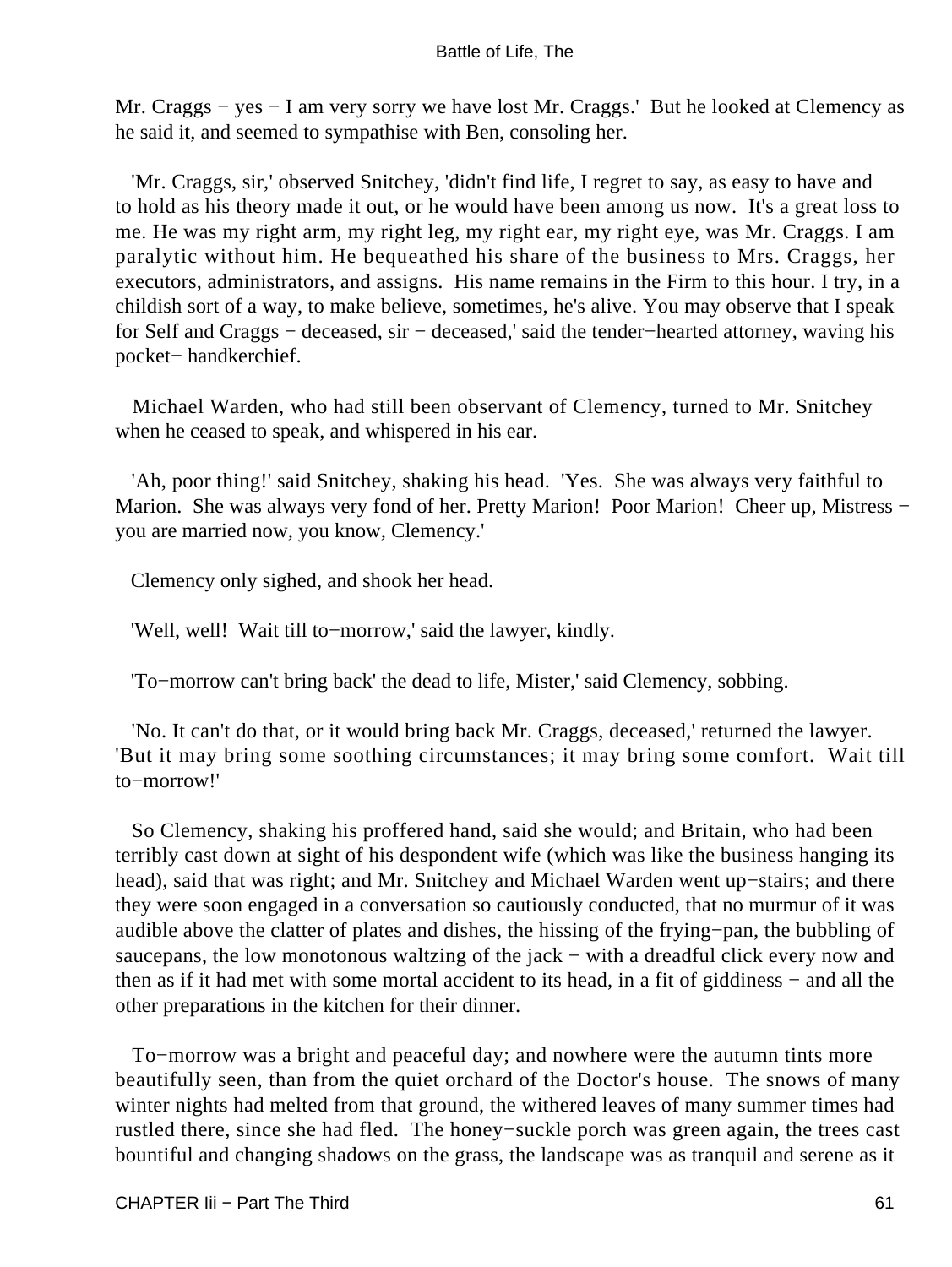had ever been; but where was she!

 Not there. Not there. She would have been a stranger sight in her old home now, even than that home had been at first, without her. But, a lady sat in the familiar place, from whose heart she had never passed away; in whose true memory she lived, unchanging, youthful, radiant with all promise and all hope; in whose affection − and it was a mother's now, there was a cherished little daughter playing by her side − she had no rival, no successor; upon whose gentle lips her name was trembling then.

 The spirit of the lost girl looked out of those eyes. Those eyes of Grace, her sister, sitting with her husband in the orchard, on their wedding−day, and his and Marion's birth−day.

 He had not become a great man; he had not grown rich; he had not forgotten the scenes and friends of his youth; he had not fulfilled any one of the Doctor's old predictions. But, in his useful, patient, unknown visiting of poor men's homes; and in his watching of sick beds; and in his daily knowledge of the gentleness and goodness flowering the by−paths of this world, not to be trodden down beneath the heavy foot of poverty, but springing up, elastic, in its track, and making its way beautiful; he had better learned and proved, in each succeeding year, the truth of his old faith. The manner of his life, though quiet and remote, had shown him how often men still entertained angels, unawares, as in the olden time; and how the most unlikely forms – even some that were mean and ugly to the view, and poorly clad − became irradiated by the couch of sorrow, want, and pain, and changed to ministering spirits with a glory round their heads.

 He lived to better purpose on the altered battle−ground, perhaps, than if he had contended restlessly in more ambitious lists; and he was happy with his wife, dear Grace.

And Marion. Had HE forgotten her?

 'The time has flown, dear Grace,' he said, 'since then;' they had been talking of that night; 'and yet it seems a long long while ago. We count by changes and events within us. Not by years.'

 'Yet we have years to count by, too, since Marion was with us,' returned Grace. 'Six times, dear husband, counting to−night as one, we have sat here on her birth−day, and spoken together of that happy return, so eagerly expected and so long deferred. Ah when will it be! When will it be!'

 Her husband attentively observed her, as the tears collected in her eyes; and drawing nearer, said: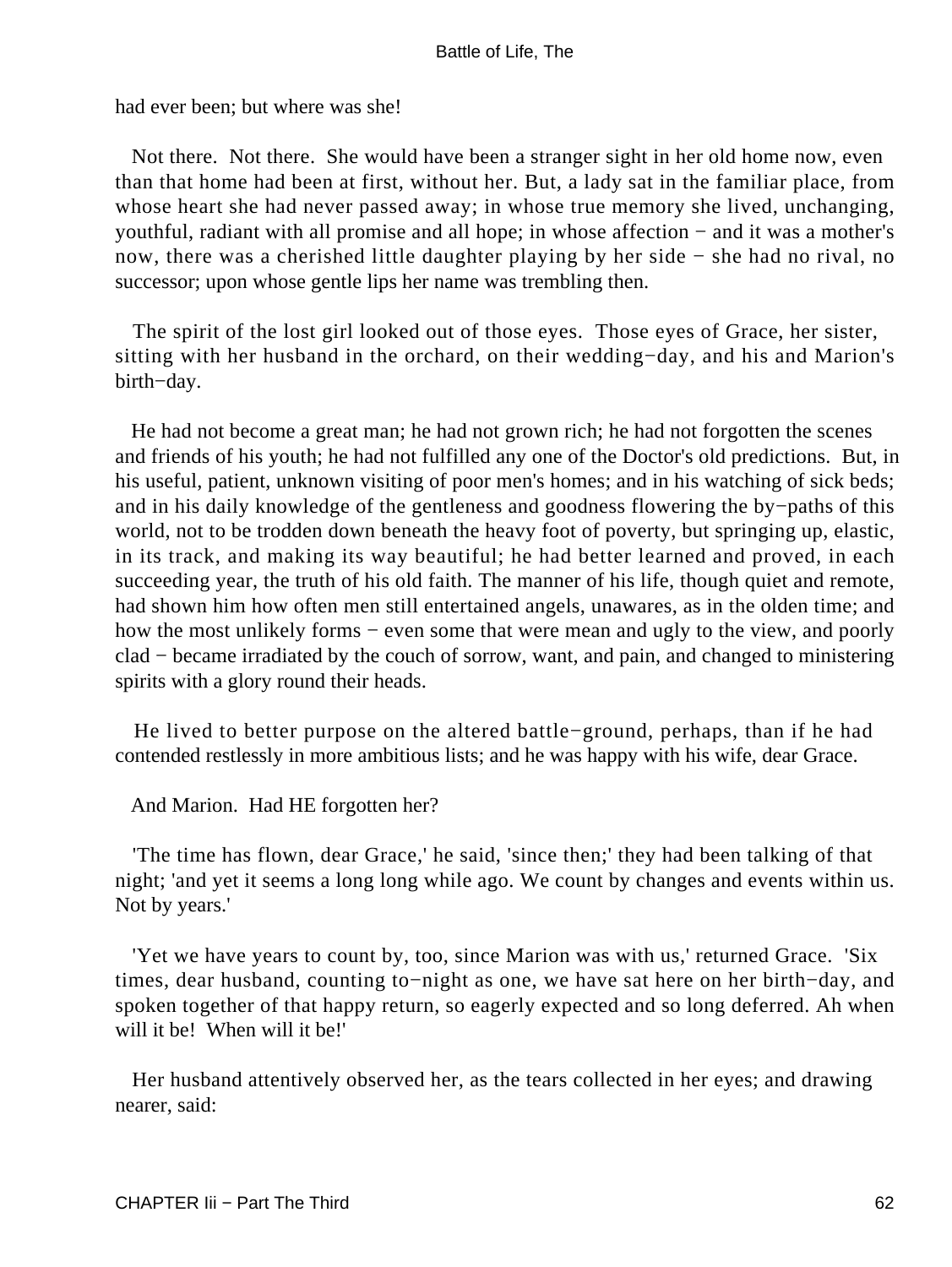'But, Marion told you, in that farewell letter which she left for you upon your table, love, and which you read so often, that years must pass away before it **Could** be. Did she not?'

She took a letter from her breast, and kissed it, and said 'Yes.'

 'That through these intervening years, however happy she might be, she would look forward to the time when you would meet again, and all would be made clear; and that she prayed you, trustfully and hopefully to do the same. The letter runs so, does it not, my dear?'

'Yes, Alfred.'

'And every other letter she has written since?'

 'Except the last − some months ago − in which she spoke of you, and what you then knew, and what I was to learn to−night.'

 He looked towards the sun, then fast declining, and said that the appointed time was sunset.

 'Alfred!' said Grace, laying her hand upon his shoulder earnestly, 'there is something in this letter − this old letter, which you say I read so often − that I have never told you. But, to−night, dear husband, with that sunset drawing near, and all our life seeming to soften and become hushed with the departing day, I cannot keep it secret.'

'What is it, love?'

 'When Marion went away, she wrote me, here, that you had once left her a sacred trust to me, and that now she left you, Alfred, such a trust in my hands: praying and beseeching me, as I loved her, and as I loved you, not to reject the affection she believed (she knew, she said) you would transfer to me when the new wound was healed, but to encourage and return it.'

' − And make me a proud, and happy man again, Grace. Did she say so?'

 'She meant, to make myself so blest and honoured in your love,' was his wife's answer, as he held her in his arms.

 'Hear me, my dear!' he said. − 'No. Hear me so!' − and as he spoke, he gently laid the head she had raised, again upon his shoulder. 'I know why I have never heard this passage in the letter, until now. I know why no trace of it ever showed itself in any word or look of yours at that time. I know why Grace, although so true a friend to me, was hard to win to be my wife. And knowing it, my own! I know the priceless value of the heart I gird within my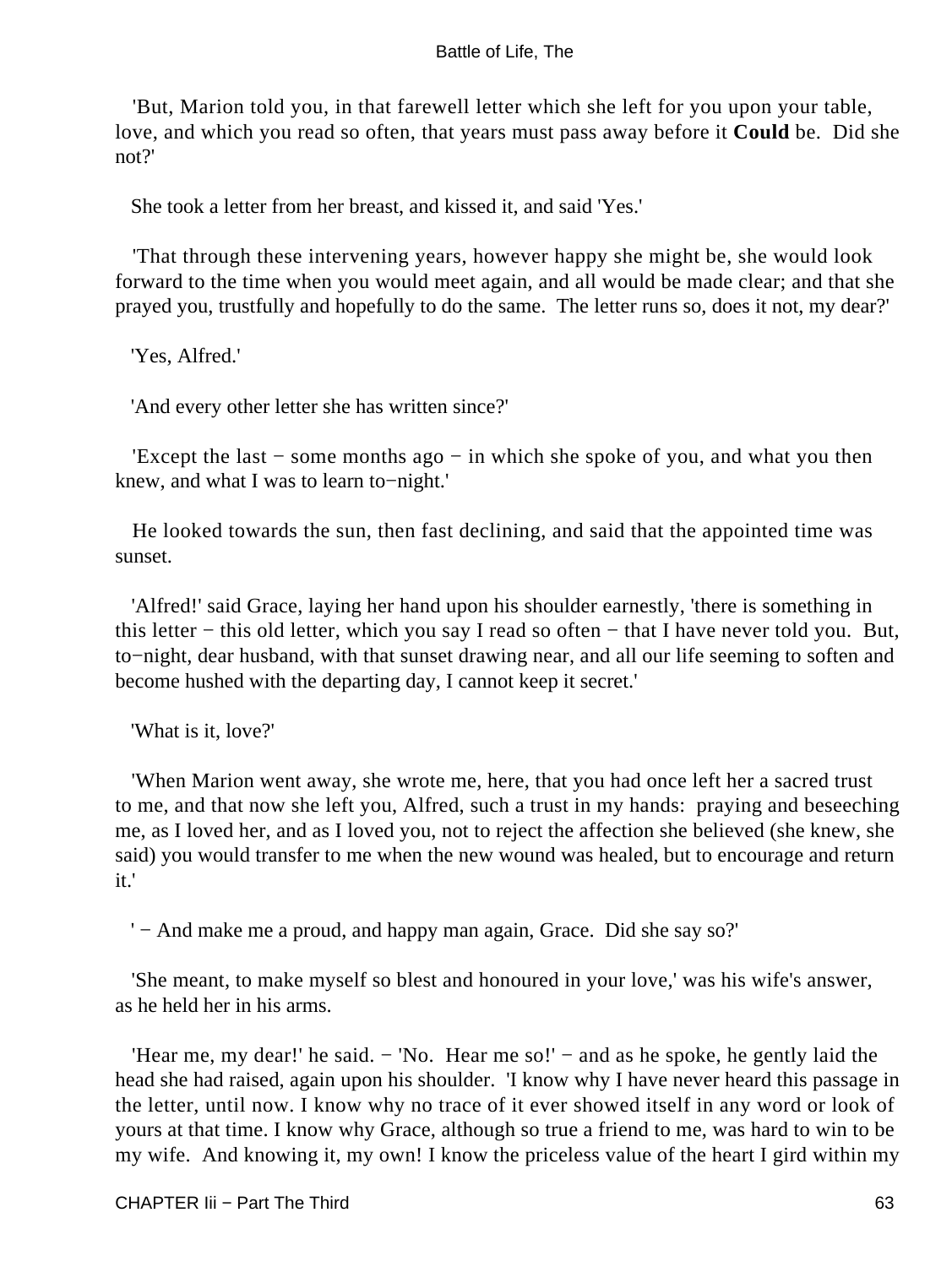arms, and thank GOD for the rich possession!'

 She wept, but not for sorrow, as he pressed her to his heart. After a brief space, he looked down at the child, who was sitting at their feet playing with a little basket of flowers, and bade her look how golden and how red the sun was.

 'Alfred,' said Grace, raising her head quickly at these words. 'The sun is going down. You have not forgotten what I am to know before it sets.'

'You are to know the truth of Marion's history, my love,' he answered.

 'All the truth,' she said, imploringly. 'Nothing veiled from me, any more. That was the promise. Was it not?'

'It was,' he answered.

 'Before the sun went down on Marion's birth−day. And you see it, Alfred? It is sinking fast.'

He put his arm about her waist, and, looking steadily into her eyes, rejoined:

 'That truth is not reserved so long for me to tell, dear Grace. It is to come from other lips.'

'From other lips!' she faintly echoed.

 'Yes. I know your constant heart, I know how brave you are, I know that to you a word of preparation is enough. You have said, truly, that the time is come. It is. Tell me that you have present fortitude to bear a trial – a surprise – a shock: and the messenger is waiting at the gate.'

'What messenger?' she said. 'And what intelligence does he bring?'

 'I am pledged,' he answered her, preserving his steady look, 'to say no more. Do you think you understand me?'

'I am afraid to think,' she said.

 There was that emotion in his face, despite its steady gaze, which frightened her. Again she hid her own face on his shoulder, trembling, and entreated him to pause − a moment.

 'Courage, my wife! When you have firmness to receive the messenger, the messenger is waiting at the gate. The sun is setting on Marion's birth−day. Courage, courage, Grace!'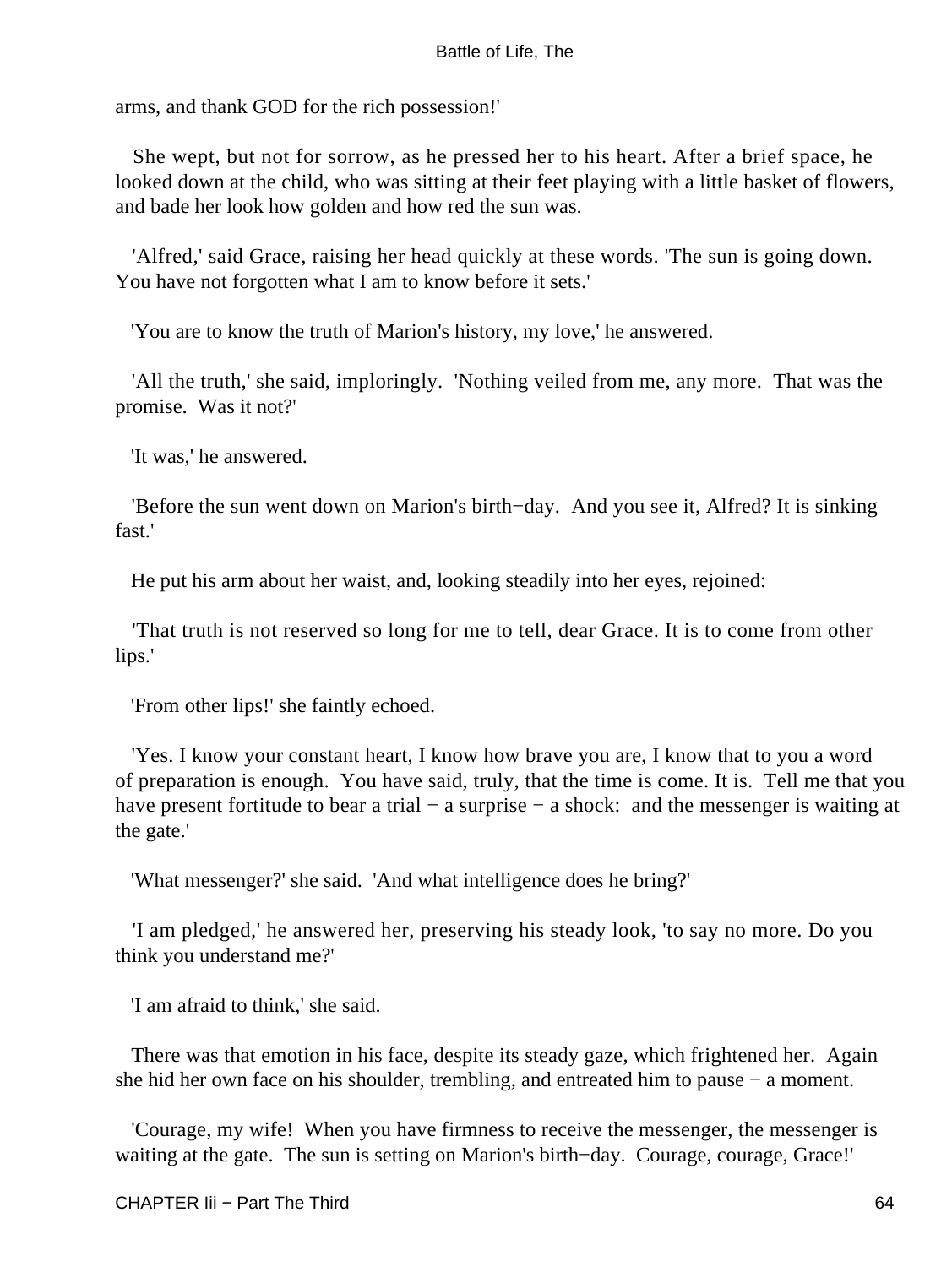She raised her head, and, looking at him, told him she was ready. As she stood, and looked upon him going away, her face was so like Marion's as it had been in her later days at home, that it was wonderful to see. He took the child with him. She called her back − she bore the lost girl's name − and pressed her to her bosom. The little creature, being released again, sped after him, and Grace was left alone.

 She knew not what she dreaded, or what hoped; but remained there, motionless, looking at the porch by which they had disappeared.

 Ah! what was that, emerging from its shadow; standing on its threshold! That figure, with its white garments rustling in the evening air; its head laid down upon her father's breast, and pressed against it to his loving heart! O God! was it a vision that came bursting from the old man's arms, and with a cry, and with a waving of its hands, and with a wild precipitation of itself upon her in its boundless love, sank down in her embrace!

 'Oh, Marion, Marion! Oh, my sister! Oh, my heart's dear love! Oh, joy and happiness unutterable, so to meet again!'

 It was no dream, no phantom conjured up by hope and fear, but Marion, sweet Marion! So beautiful, so happy, so unalloyed by care and trial, so elevated and exalted in her loveliness, that as the setting sun shone brightly on her upturned face, she might have been a spirit visiting the earth upon some healing mission.

 Clinging to her sister, who had dropped upon a seat and bent down over her − and smiling through her tears – and kneeling, close before her, with both arms twining round her, and never turning for an instant from her face – and with the glory of the setting sun upon her brow, and with the soft tranquillity of evening gathering around them − Marion at length broke silence; her voice, so calm, low, clear, and pleasant, well−tuned to the time.

'When this was my dear home, Grace, as it will be now again − '

'Stay, my sweet love! A moment! O Marion, to hear you speak again.'

She could not bear the voice she loved so well, at first.

 'When this was my dear home, Grace, as it will be now again, I loved him from my soul. I loved him most devotedly. I would have died for him, though I was so young. I never slighted his affection in my secret breast for one brief instant. It was far beyond all price to me. Although it is so long ago, and past, and gone, and everything is wholly changed, I could not bear to think that you, who love so well, should think I did not truly love him once. I never loved him better, Grace, than when he left this very scene upon this very day. I never loved him better, dear one, than I did that night when I left here.'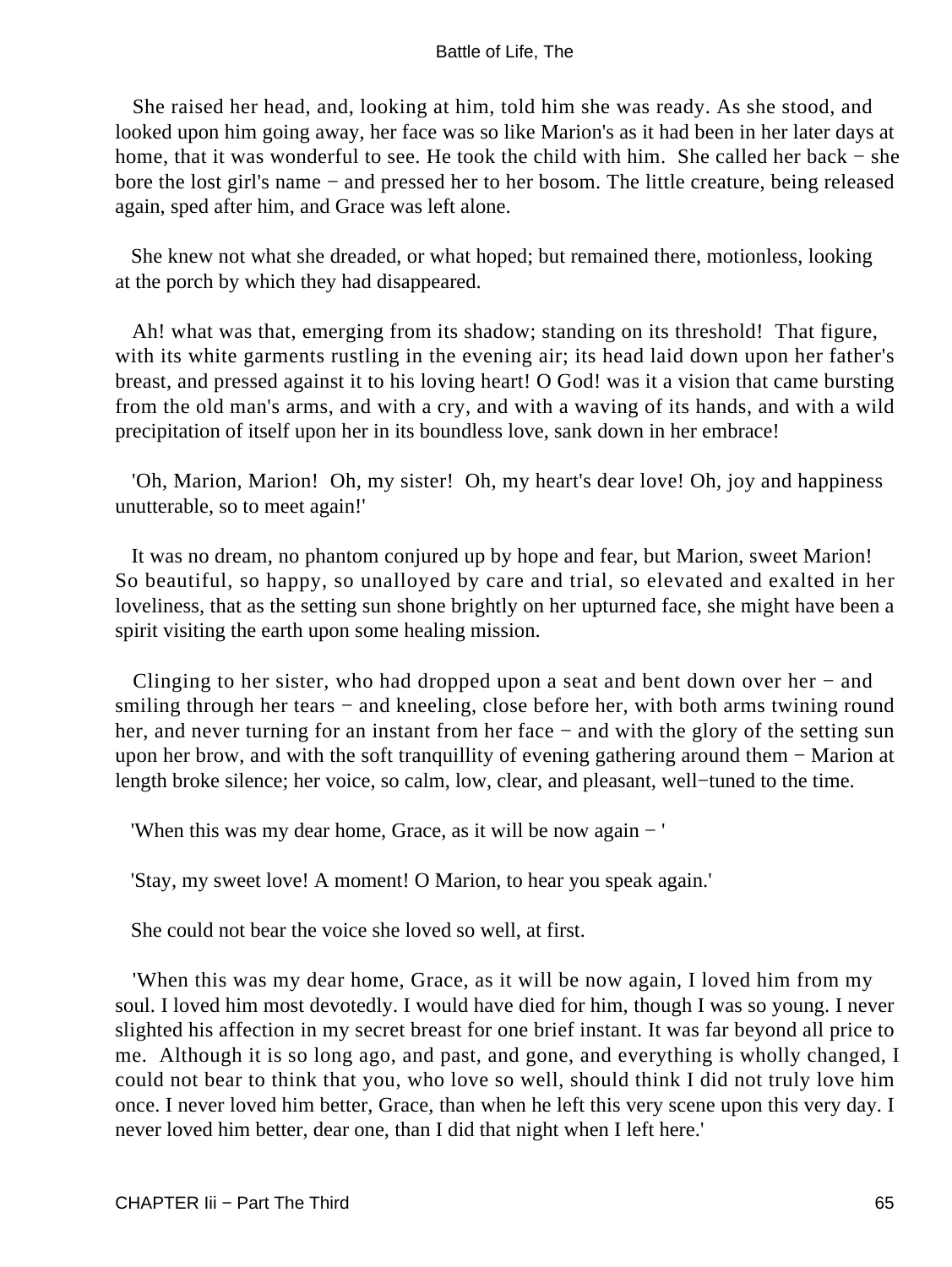Her sister, bending over her, could look into her face, and hold her fast.

 'But he had gained, unconsciously,' said Marion, with a gentle smile, 'another heart, before I knew that I had one to give him. That heart − yours, my sister! − was so yielded up, in all its other tenderness, to me; was so devoted, and so noble; that it plucked its love away, and kept its secret from all eyes but mine − Ah! what other eyes were quickened by such tenderness and gratitude! – and was content to sacrifice itself to me. But, I knew something of its depths. I knew the struggle it had made. I knew its high, inestimable worth to him, and his appreciation of it, let him love me as he would. I knew the debt I owed it. I had its great example every day before me. What you had done for me, I knew that I could do, Grace, if I would, for you. I never laid my head down on my pillow, but I prayed with tears to do it. I never laid my head down on my pillow, but I thought of Alfred's own words on the day of his departure, and how truly he had said (for I knew that, knowing you) that there were victories gained every day, in struggling hearts, to which these fields of battle were nothing. Thinking more and more upon the great endurance cheerfully sustained, and never known or cared for, that there must be, every day and hour, in that great strife of which he spoke, my trial seemed to grow light and easy. And He who knows our hearts, my dearest, at this moment, and who knows there is no drop of bitterness or grief – of anything but unmixed happiness – in mine, enabled me to make the resolution that I never would be Alfred's wife. That he should be my brother, and your husband, if the course I took could bring that happy end to pass; but that I never would (Grace, I then loved him dearly, dearly!) be his wife!'

# 'O Marion! O Marion!'

 'I had tried to seem indifferent to him;' and she pressed her sister's face against her own; 'but that was hard, and you were always his true advocate. I had tried to tell you of my resolution, but you would never hear me; you would never understand me. The time was drawing near for his return. I felt that I must act, before the daily intercourse between us was renewed. I knew that one great pang, undergone at that time, would save a lengthened agony to all of us. I knew that if I went away then, that end must follow which HAS followed, and which has made us both so happy, Grace! I wrote to good Aunt Martha, for a refuge in her house: I did not then tell her all, but something of my story, and she freely promised it. While I was contesting that step with myself, and with my love of you, and home, Mr. Warden, brought here by an accident, became, for some time, our companion.'

 'I have sometimes feared of late years, that this might have been,' exclaimed her sister; and her countenance was ashy−pale. 'You never loved him − and you married him in your self−sacrifice to me!'

 'He was then,' said Marion, drawing her sister closer to her, 'on the eve of going secretly away for a long time. He wrote to me, after leaving here; told me what his condition and prospects really were; and offered me his hand. He told me he had seen I was not happy in the prospect of Alfred's return. I believe he thought my heart had no part in that contract;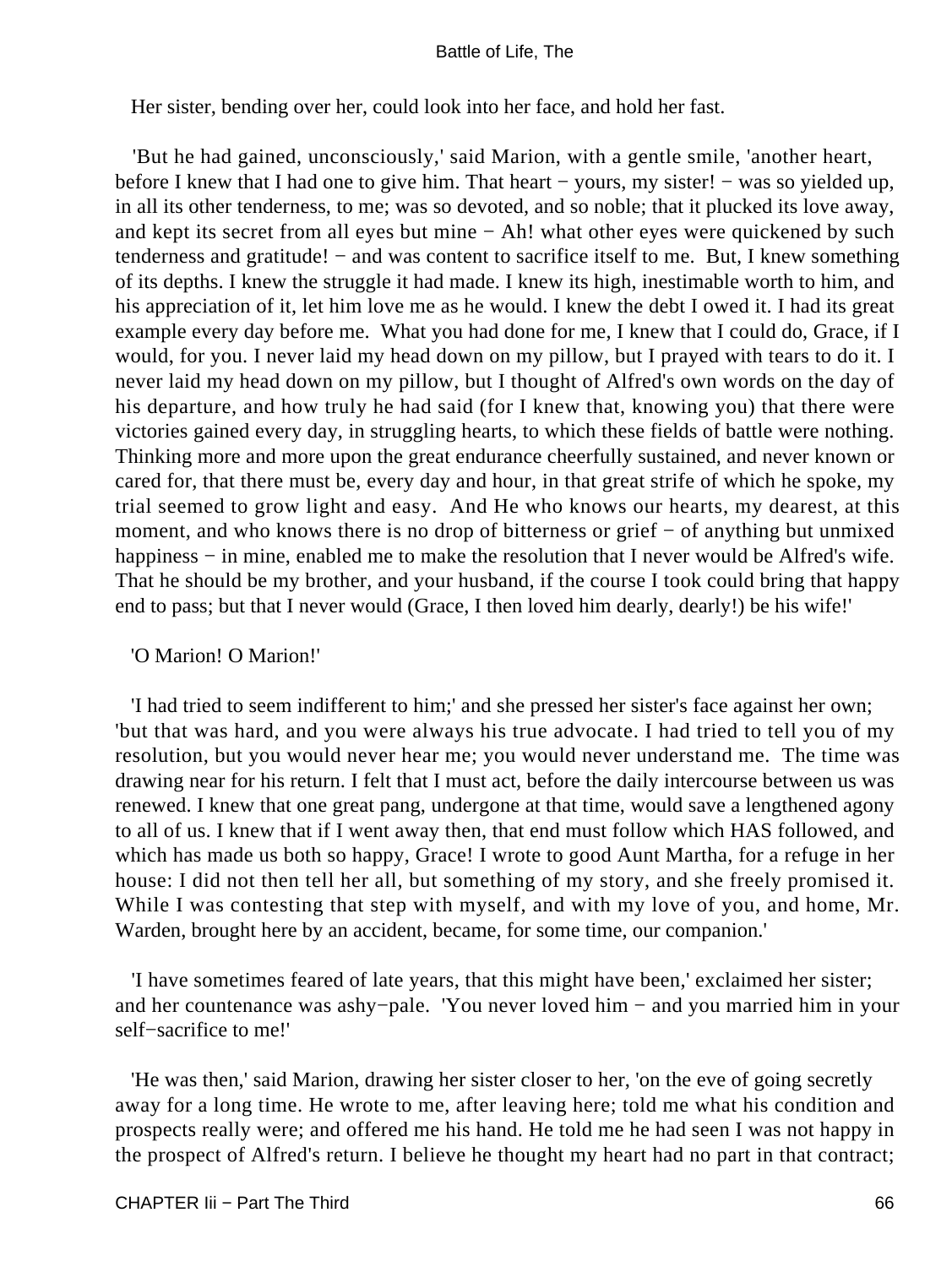perhaps thought I might have loved him once, and did not then; perhaps thought that when I tried to seem indifferent, I tried to hide indifference − I cannot tell. But I wished that you should feel me wholly lost to Alfred − hopeless to him − dead. Do you understand me, love?'

Her sister looked into her face, attentively. She seemed in doubt.

 'I saw Mr. Warden, and confided in his honour; charged him with my secret, on the eve of his and my departure. He kept it. Do you understand me, dear?'

Grace looked confusedly upon her. She scarcely seemed to hear.

 'My love, my sister!' said Marion, 'recall your thoughts a moment; listen to me. Do not look so strangely on me. There are countries, dearest, where those who would abjure a misplaced passion, or would strive, against some cherished feeling of their hearts and conquer it, retire into a hopeless solitude, and close the world against themselves and worldly loves and hopes for ever. When women do so, they assume that name which is so dear to you and me, and call each other Sisters. But, there may be sisters, Grace, who, in the broad world out of doors, and underneath its free sky, and in its crowded places, and among its busy life, and trying to assist and cheer it and to do some good, − learn the same lesson; and who, with hearts still fresh and young, and open to all happiness and means of happiness, can say the battle is long past, the victory long won. And such a one am I! You understand me now?'

Still she looked fixedly upon her, and made no reply.

 'Oh Grace, dear Grace,' said Marion, clinging yet more tenderly and fondly to that breast from which she had been so long exiled, 'if you were not a happy wife and mother − if I had no little namesake here − if Alfred, my kind brother, were not your own fond husband − from whence could I derive the ecstasy I feel to−night! But, as I left here, so I have returned. My heart has known no other love, my hand has never been bestowed apart from it. I am still your maiden sister, unmarried, unbetrothed: your own loving old Marion, in whose affection you exist alone and have no partner, Grace!'

 She understood her now. Her face relaxed: sobs came to her relief; and falling on her neck, she wept and wept, and fondled her as if she were a child again.

When they were more composed, they found that the Doctor, and his sister good Aunt Martha, were standing near at hand, with Alfred.

 'This is a weary day for me,' said good Aunt Martha, smiling through her tears, as she embraced her nieces; 'for I lose my dear companion in making you all happy; and what can you give me, in return for my Marion?'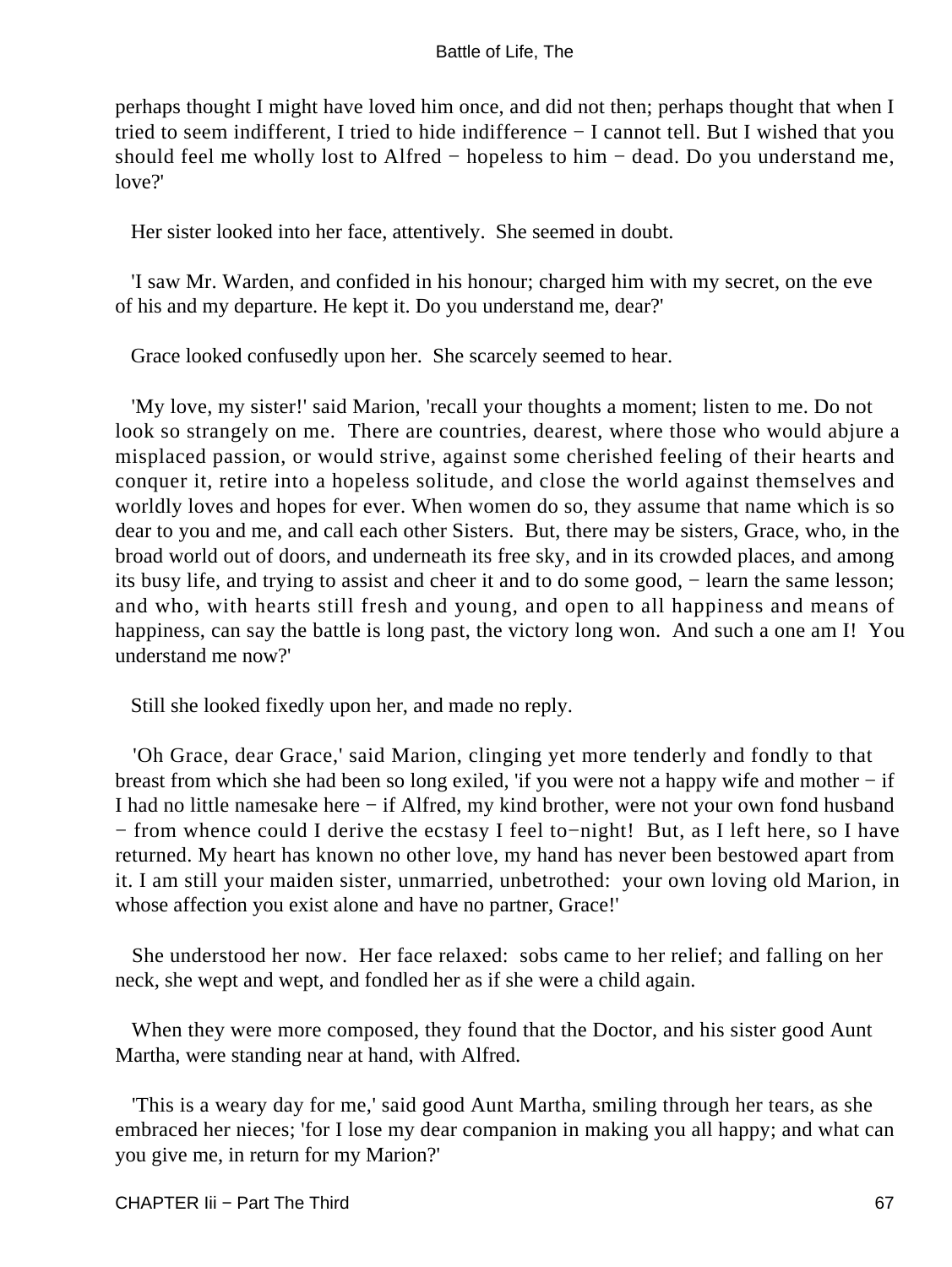'A converted brother,' said the Doctor.

'That's something, to be sure,' retorted Aunt Martha, 'in such a farce as − '

'No, pray don't,' said the doctor penitently.

 'Well, I won't,' replied Aunt Martha. 'But, I consider myself ill used. I don't know what's to become of me without my Marion, after we have lived together half−a−dozen years.'

 'You must come and live here, I suppose,' replied the Doctor. 'We shan't quarrel now, Martha.'

'Or you must get married, Aunt,' said Alfred.

 'Indeed,' returned the old lady, 'I think it might be a good speculation if I were to set my cap at Michael Warden, who, I hear, is come home much the better for his absence in all respects. But as I knew him when he was a boy, and I was not a very young woman then, perhaps he mightn't respond. So I'll make up my mind to go and live with Marion, when she marries, and until then (it will not be very long, I dare say) to live alone. What do YOU say, Brother?'

 'I've a great mind to say it's a ridiculous world altogether, and there's nothing serious in it,' observed the poor old Doctor.

 'You might take twenty affidavits of it if you chose, Anthony,' said his sister; 'but nobody would believe you with such eyes as those.'

 'It's a world full of hearts,' said the Doctor, hugging his youngest daughter, and bending across her to hug Grace − for he couldn't separate the sisters; 'and a serious world, with all its folly − even with mine, which was enough to have swamped the whole globe; and it is a world on which the sun never rises, but it looks upon a thousand bloodless battles that are some set−off against the miseries and wickedness of Battle−Fields; and it is a world we need be careful how we libel, Heaven forgive us, for it is a world of sacred mysteries, and its Creator only knows what lies beneath the surface of His lightest image!'

 You would not be the better pleased with my rude pen, if it dissected and laid open to your view the transports of this family, long severed and now reunited. Therefore, I will not follow the poor Doctor through his humbled recollection of the sorrow he had had, when Marion was lost to him; nor, will I tell how serious he had found that world to be, in which some love, deep−anchored, is the portion of all human creatures; nor, how such a trifle as the absence of one little unit in the great absurd account, had stricken him to the ground. Nor, how, in compassion for his distress, his sister had, long ago, revealed the truth to him by slow degrees, and brought him to the knowledge of the heart of his self−banished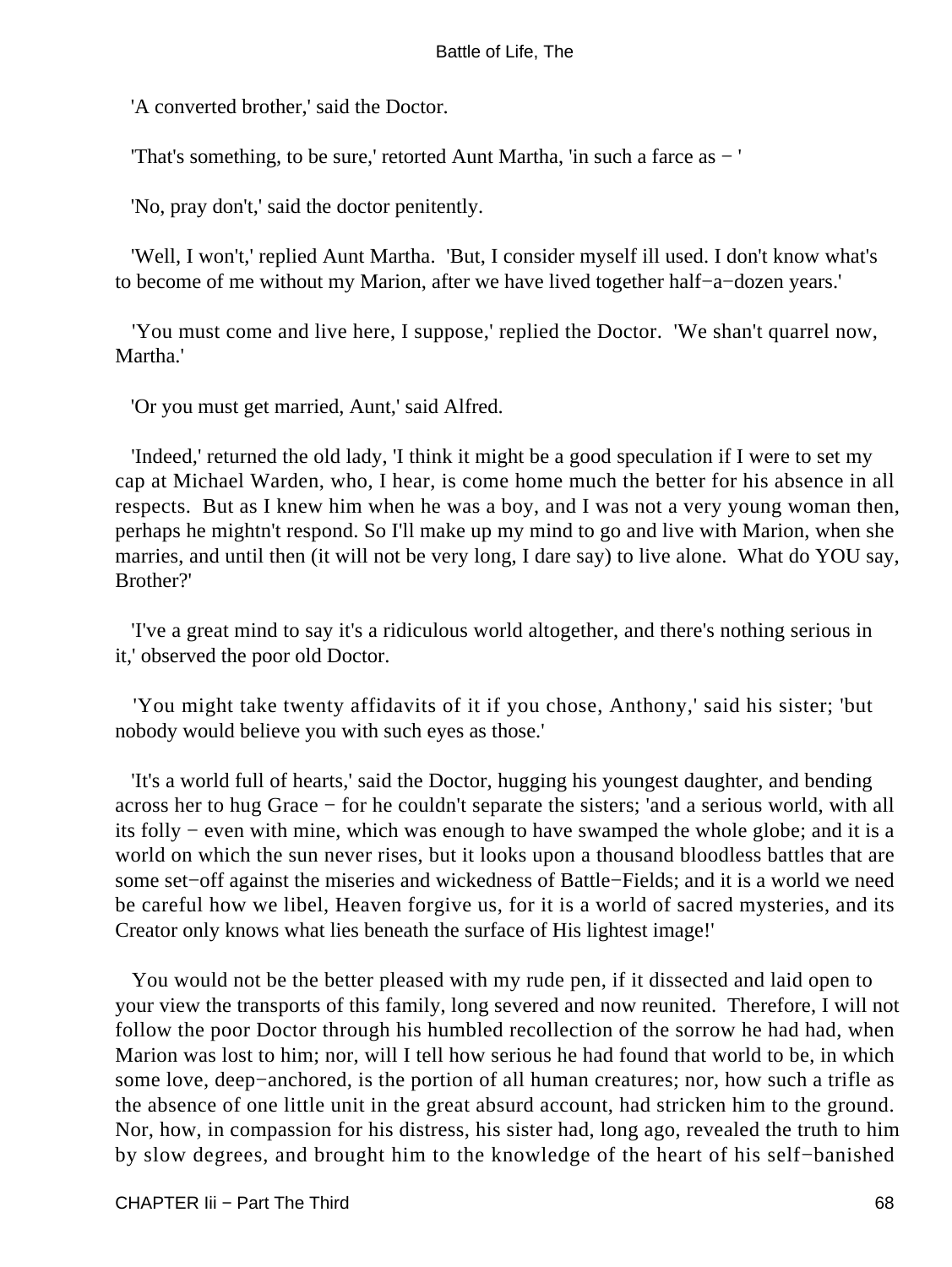daughter, and to that daughter's side.

 Nor, how Alfred Heathfield had been told the truth, too, in the course of that then current year; and Marion had seen him, and had promised him, as her brother, that on her birth−day, in the evening, Grace should know it from her lips at last.

 'I beg your pardon, Doctor,' said Mr. Snitchey, looking into the orchard, 'but have I liberty to come in?'

 Without waiting for permission, he came straight to Marion, and kissed her hand, quite joyfully.

 'If Mr. Craggs had been alive, my dear Miss Marion,' said Mr. Snitchey, 'he would have had great interest in this occasion. It might have suggested to him, Mr. Alfred, that our life is not too easy perhaps: that, taken altogether, it will bear any little smoothing we can give it; but Mr. Craggs was a man who could endure to be convinced, sir. He was always open to conviction. If he were open to conviction, now,  $I - this$  is weakness. Mrs. Snitchey, my dear,' − at his summons that lady appeared from behind the door, 'you are among old friends.'

Mrs. Snitchey having delivered her congratulations, took her husband aside.

 'One moment, Mr. Snitchey,' said that lady. 'It is not in my nature to rake up the ashes of the departed.'

'No, my dear,' returned her husband.

'Mr. Craggs is − '

'Yes, my dear, he is deceased,' said Snitchey.

 'But I ask you if you recollect,' pursued his wife, 'that evening of the ball? I only ask you that. If you do; and if your memory has not entirely failed you, Mr. Snitchey; and if you are not absolutely in your dotage; I ask you to connect this time with that − to remember how I begged and prayed you, on my knees − '

'Upon your knees, my dear?' said Mr. Snitchey.

 'Yes,' said Mrs. Snitchey, confidently, 'and you know it − to beware of that man − to observe his eye − and now to tell me whether I was right, and whether at that moment he knew secrets which he didn't choose to tell.'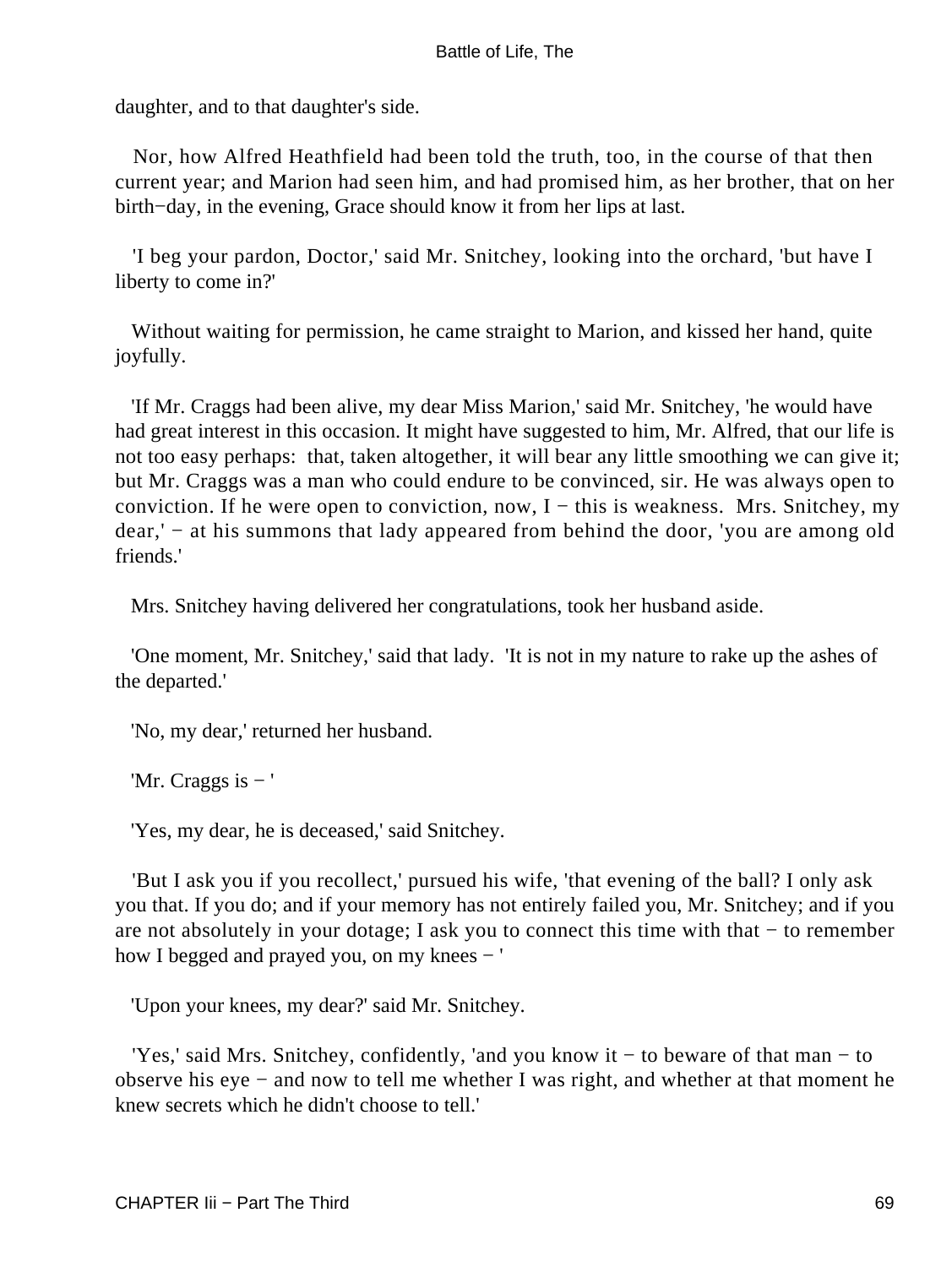'Mrs. Snitchey,' returned her husband, in her ear, 'Madam. Did you ever observe anything in MY eye?'

'No,' said Mrs. Snitchey, sharply. 'Don't flatter yourself.'

 'Because, Madam, that night,' he continued, twitching her by the sleeve, 'it happens that we both knew secrets which we didn't choose to tell, and both knew just the same professionally. And so the less you say about such things the better, Mrs. Snitchey; and take this as a warning to have wiser and more charitable eyes another time. Miss Marion, I brought a friend of yours along with me. Here! Mistress!'

 Poor Clemency, with her apron to her eyes, came slowly in, escorted by her husband; the latter doleful with the presentiment, that if she abandoned herself to grief, the Nutmeg−Grater was done for.

 'Now, Mistress,' said the lawyer, checking Marion as she ran towards her, and interposing himself between them, 'what's the matter with YOU?'

 'The matter!' cried poor Clemency. − When, looking up in wonder, and in indignant remonstrance, and in the added emotion of a great roar from Mr. Britain, and seeing that sweet face so well remembered close before her, she stared, sobbed, laughed, cried, screamed, embraced her, held her fast, released her, fell on Mr. Snitchey and embraced him (much to Mrs. Snitchey's indignation), fell on the Doctor and embraced him, fell on Mr. Britain and embraced him, and concluded by embracing herself, throwing her apron over her head, and going into hysterics behind it.

 A stranger had come into the orchard, after Mr. Snitchey, and had remained apart, near the gate, without being observed by any of the group; for they had little spare attention to bestow, and that had been monopolised by the ecstasies of Clemency. He did not appear to wish to be observed, but stood alone, with downcast eyes; and there was an air of dejection about him (though he was a gentleman of a gallant appearance) which the general happiness rendered more remarkable.

 None but the quick eyes of Aunt Martha, however, remarked him at all; but, almost as soon as she espied him, she was in conversation with him. Presently, going to where Marion stood with Grace and her little namesake, she whispered something in Marion's ear, at which she started, and appeared surprised; but soon recovering from her confusion, she timidly approached the stranger, in Aunt Martha's company, and engaged in conversation with him too.

 'Mr. Britain,' said the lawyer, putting his hand in his pocket, and bringing out a legal−looking document, while this was going on, 'I congratulate you. You are now the whole and sole proprietor of that freehold tenement, at present occupied and held by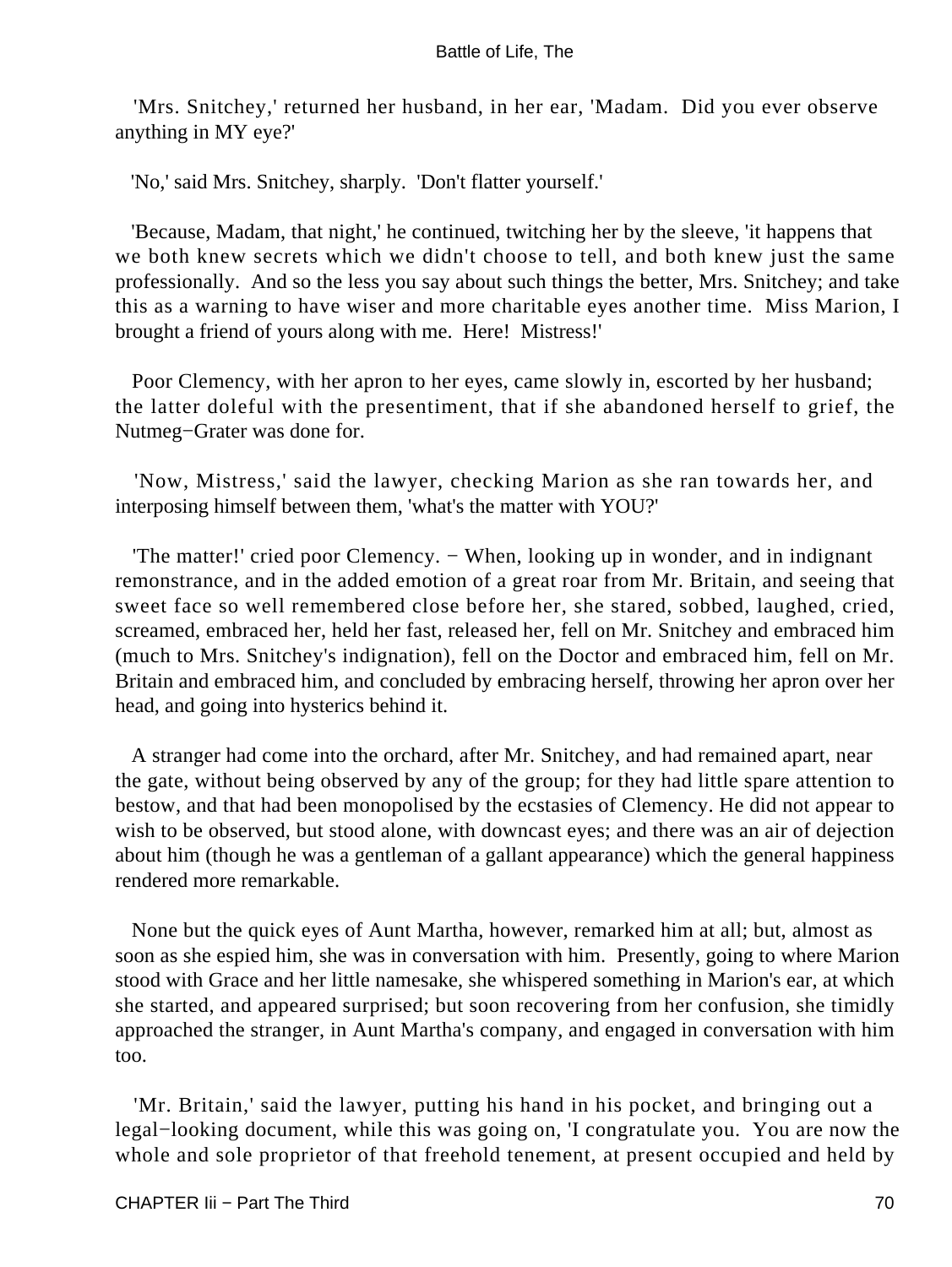yourself as a licensed tavern, or house of public entertainment, and commonly called or known by the sign of the Nutmeg−Grater. Your wife lost one house, through my client Mr. Michael Warden; and now gains another. I shall have the pleasure of canvassing you for the county, one of these fine mornings.'

'Would it make any difference in the vote if the sign was altered, sir?' asked Britain.

'Not in the least,' replied the lawyer.

 'Then,' said Mr. Britain, handing him back the conveyance, 'just clap in the words, «and Thimble,» will you be so good; and I'll have the two mottoes painted up in the parlour instead of my wife's portrait.'

 'And let me,' said a voice behind them; it was the stranger's − Michael Warden's; 'let me claim the benefit of those inscriptions. Mr. Heathfield and Dr. Jeddler, I might have deeply wronged you both. That I did not, is no virtue of my own. I will not say that I am six years wiser than I was, or better. But I have known, at any rate, that term of self−reproach. I can urge no reason why you should deal gently with me. I abused the hospitality of this house; and learnt by my own demerits, with a shame I never have forgotten, yet with some profit too, I would fain hope, from one,' he glanced at Marion, 'to whom I made my humble supplication for forgiveness, when I knew her merit and my deep unworthiness. In a few days I shall quit this place for ever. I entreat your pardon. Do as you would be done by! Forget and Forgive!'

**Time −** from whom I had the latter portion of this story, and with whom I have the pleasure of a personal acquaintance of some five− and−thirty years' duration − informed me, leaning easily upon his scythe, that Michael Warden never went away again, and never sold his house, but opened it afresh, maintained a golden means of hospitality, and had a wife, the pride and honour of that countryside, whose name was Marion. But, as I have observed that Time confuses facts occasionally, I hardly know what weight to give to his authority.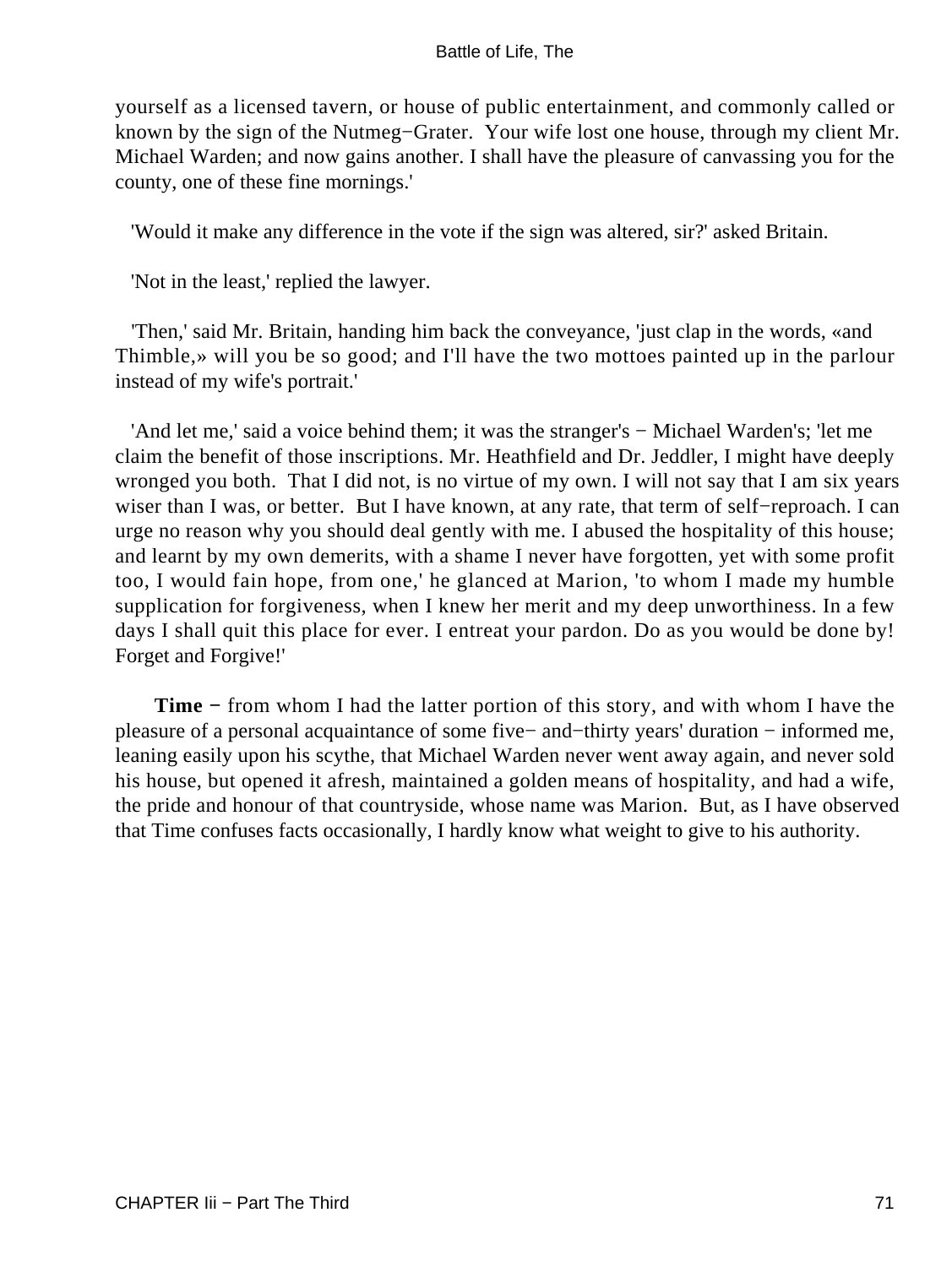Battle of Life, The

# **Table Of Content**

**[CHAPTER I − Part The First](#page-3-0)**

**[CHAPTER II − Part The Second](#page-22-0)**

**[CHAPTER III − Part The Third](#page-50-0)**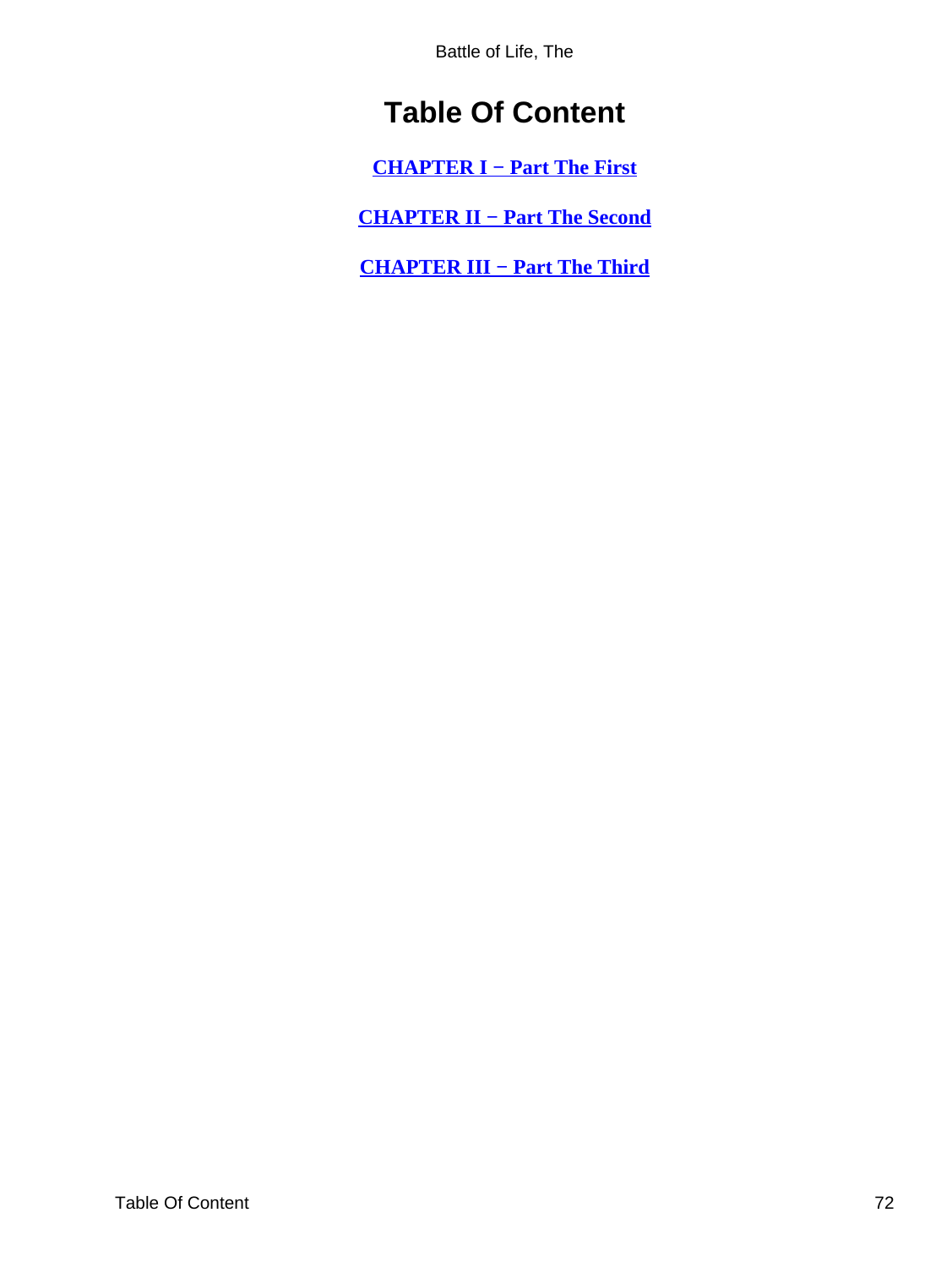## **About Phoenix Editions**

### **Why Phoenix Editions?**

With the already available tools, converting files to eBook formats is not a big task. You can use a plugin in MS Word and with just one click have a lit file. You can drag and drop html into Adobe Acrobat and create a pdf file.

If we can be happy over the possibilities given to anyone to publish and to be published, we must nevertheless look at previous experiences from the history of the computer and the internet in order to get some needed advice:

• The lack of standards threatens the persistance of data.

We are able to access data from tablets from 3.000 year B.C. but not from files created 10 years ago in a proprietary format, stored in some specific non standard media, or even in previous versions of existing products.

- If not enough care is taken, some operations like drag and drop or cut and paste can result in the production of corrupted data.
- Many ebooks come from html files. But outdated tags are still being used, and one only needs to view the source to find beginning tags without their corresponding end tags, improper nesting, and proprietary or non standard encoding. If the source code is not cleaned up, all this will make its way to the derivated ebook.
- Not every user knows how, is able to or wants to use the more advanced standard features of available ebooks formats, resulting in a work that very often doesn't make for the most pleasing reading experience.
- Centuries of history and experience in graphical and printing arts should not be lost for the sake of speed in converting to an ebook format. Much can be done in our search for excellence to adapt and improve, the end result of which is a ebook of higher quality.

But, we must be very careful in our search for quality and in our establishing criteria to meet this lofty goal. Otherwise, as we know and are aware of, a new kind of elitism, censorship or snobism can arise out of this endeavour.

Finding the proper and fair way to achieve this quality of ebook without such detrimental effects led us to implement what we at Phoenix−Library call **Phoenix Editions**.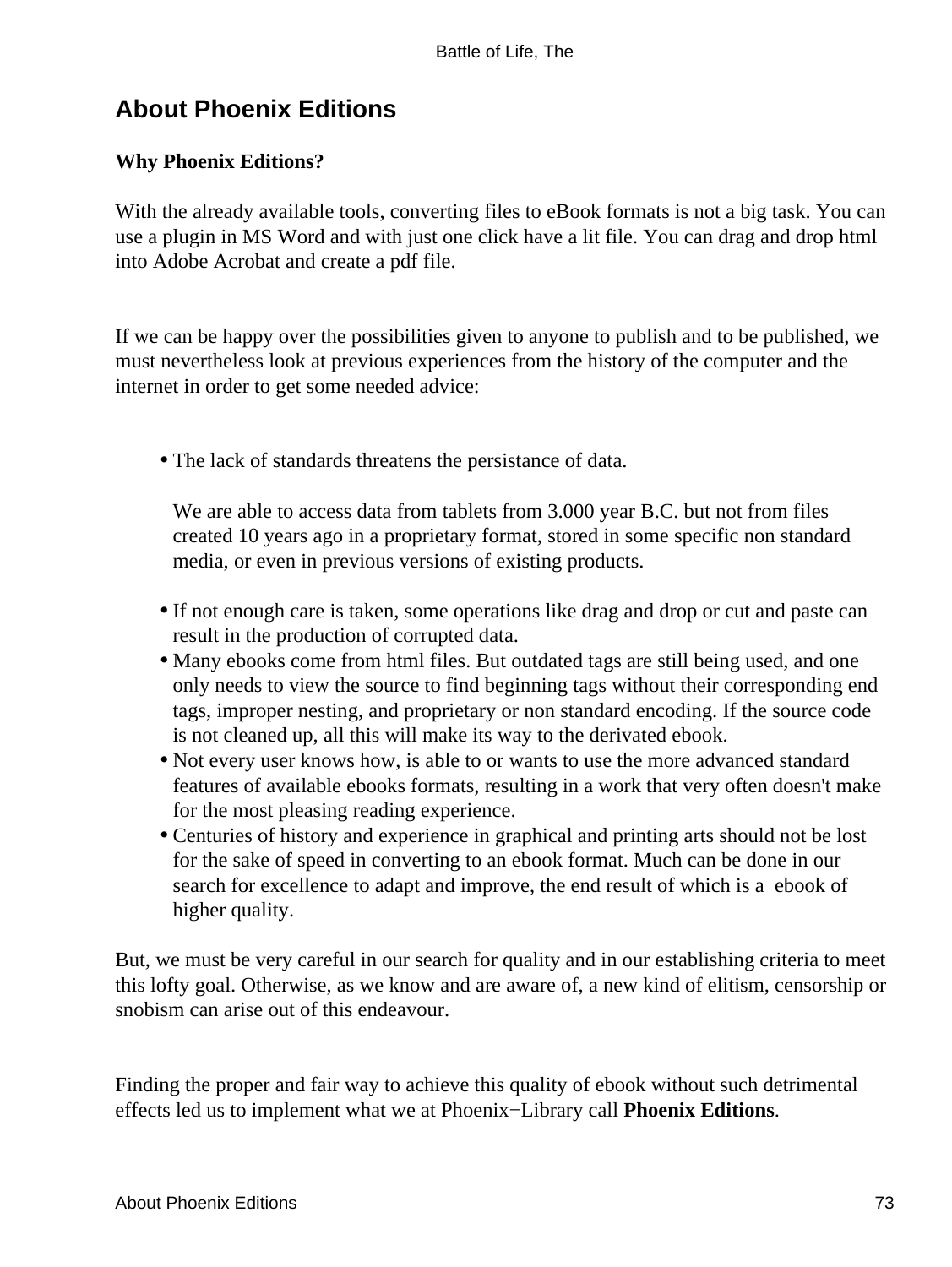## **What is a Phoenix Edition**

At Phoenix−Library we call a Phoenix Edition, an ebook with the following characteristics:

- It is converted from clean and standard xhtml/xml files
- It uses meta tags to identify content, and other data
- The available resources specific to each ebook format are used to give the reader a pleasant reading experience.

This means: objectives and normative criteria, regardless of taste, aesthetic or otherwise subjective evaluations of contents and/or presentation.

#### **Phoenix Edition of a RocketEdition file:**

An ebook with a cover, a table of contents with active links, chapter breaks, a "go to" touch access at least to a TOC, oeb compliant metadata, indentation if required from a pEdition reproduction, internal links to notes.

#### **Phoenix Edition of a Softbook file:**

An ebook with a cover, a table of contents with active links, chapter breaks, oeb compliant metadata, indentation if required from a pEdition reproduction, internal links to notes.

#### **Phoenix Edition of a MS−Reader file:**

An ebook with a cover, an external table of contents with active links at least to an internal TOC, chapter breaks, images, oeb compliant metadata, indentation if required from a pEditon reproduction, internal links to notes.

#### **Phoenix Edition of a Mobipocket file:**

An ebook with a cover, an external table of contents with active links at least to an internal TOC, chapter breaks, oeb compliant metadata, indentation if required from a pEdition reproduction, internal links to notes.

#### **Phoenix Edition of a Acrobat file:**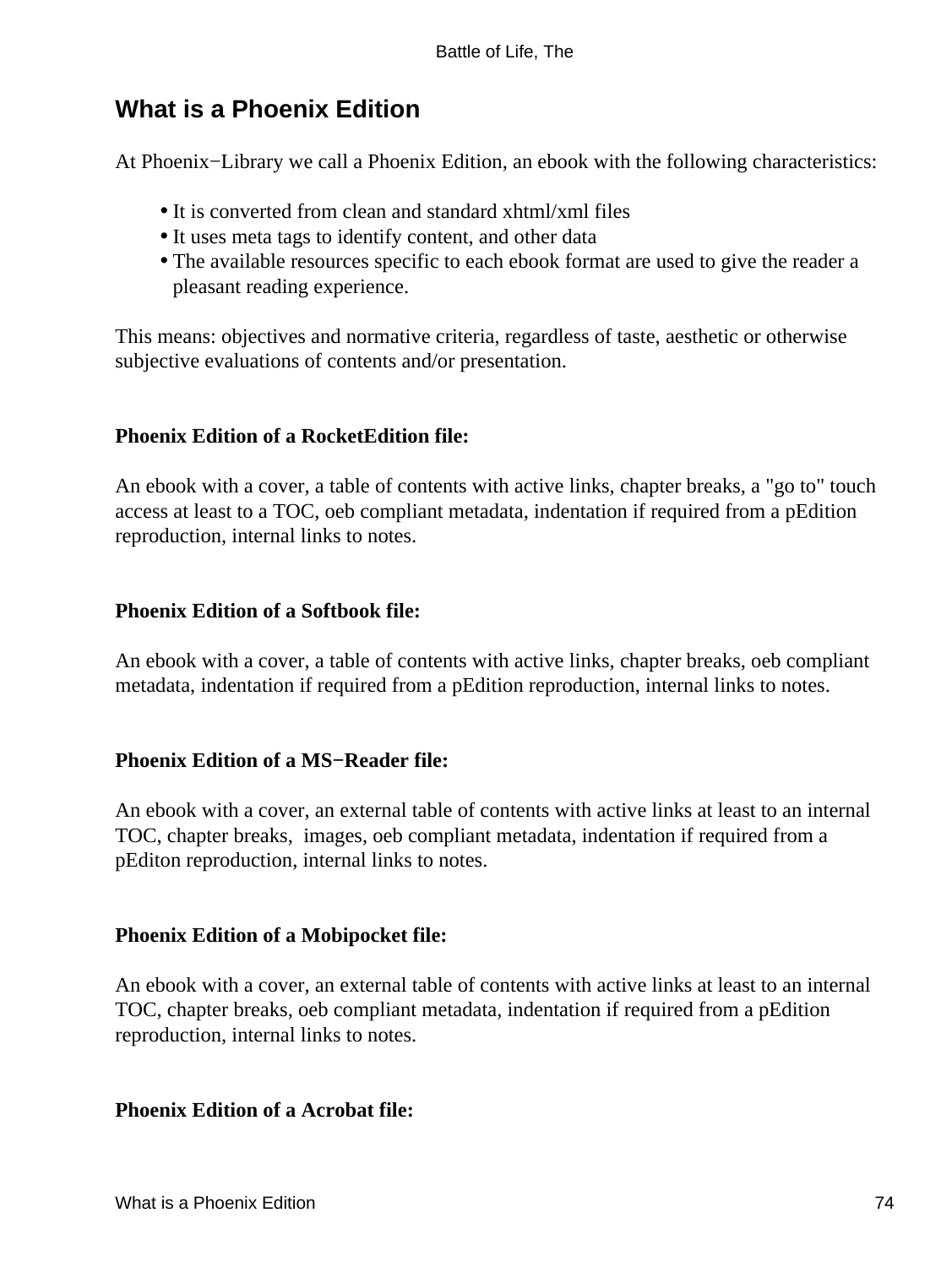An ebook with a cover, images, chapter breaks, matching page numbers, oeb compliant metadata, indentation if required from a pEdition reproduction, internal links to notes.

**Note 1:** These criteria will be discussed in the Phoenix eBook newsgroups in order to be refined and then implemented in a Phoenix Edition guideline, that will be available in the near future to all Phoenix−Library associates.

**Note 2:** In order to stimulate and reward all associate eBookProducers in their search for excellence, a percentage of all associate subscriptions will be allocated to this cause.